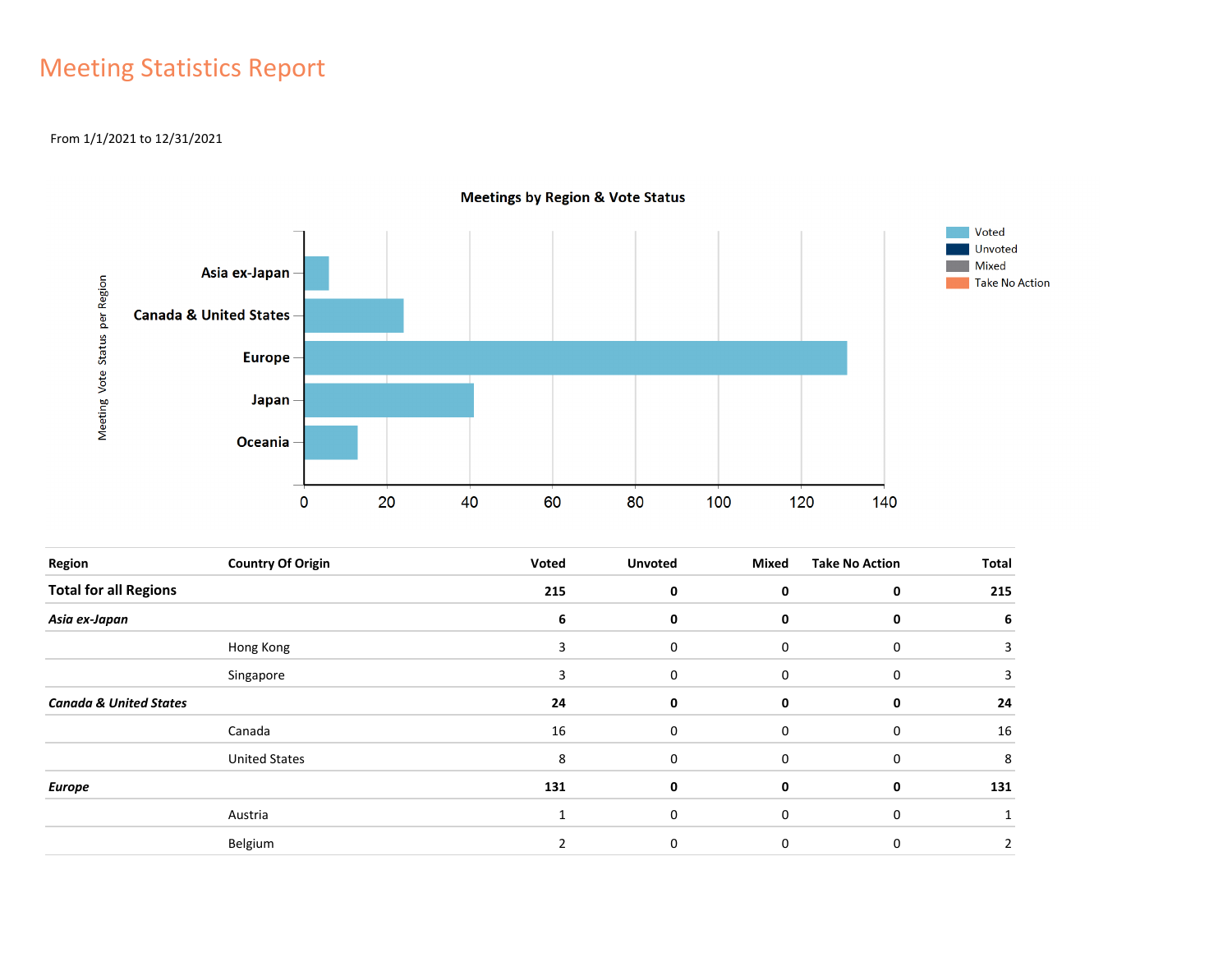|                | Denmark        | $\overline{4}$ | $\mathbf 0$ | $\bf{0}$    | $\pmb{0}$ | $\pmb{4}$        |
|----------------|----------------|----------------|-------------|-------------|-----------|------------------|
|                | Finland        | $5\phantom{.}$ | $\mathbf 0$ | $\bf{0}$    | $\pmb{0}$ | $\mathsf S$      |
|                | France         | 22             | $\,0\,$     | $\bf{0}$    | $\pmb{0}$ | 22               |
|                | Germany        | 14             | $\,0\,$     | $\mathbf 0$ | $\pmb{0}$ | 14               |
|                | Ireland        | $\overline{2}$ | $\mathbf 0$ | $\mathbf 0$ | $\pmb{0}$ | $\mathbf 2$      |
|                | Italy          | $\overline{4}$ | $\mathbf 0$ | $\mathbf 0$ | $\pmb{0}$ | $\overline{4}$   |
|                | Jersey         | $\overline{2}$ | $\mathbf 0$ | $\pmb{0}$   | $\pmb{0}$ | $\overline{2}$   |
|                | Netherlands    | 14             | $\,0\,$     | $\pmb{0}$   | $\pmb{0}$ | 14               |
|                | Norway         | $\mathbf{2}$   | $\,0\,$     | $\pmb{0}$   | $\pmb{0}$ | $\overline{2}$   |
|                | Portugal       | $\mathbf{3}$   | $\mathbf 0$ | $\pmb{0}$   | $\pmb{0}$ | $\mathbf{3}$     |
|                | Spain          | $\overline{7}$ | $\mathbf 0$ | $\pmb{0}$   | $\pmb{0}$ | $\overline{7}$   |
|                | Sweden         | 15             | $\mathbf 0$ | $\pmb{0}$   | $\pmb{0}$ | 15               |
|                | Switzerland    | 9              | $\,0\,$     | 0           | $\pmb{0}$ | $\boldsymbol{9}$ |
|                | United Kingdom | 25             | $\mathbf 0$ | 0           | $\pmb{0}$ | 25               |
| Japan          |                | 41             | $\pmb{0}$   | 0           | $\pmb{0}$ | 41               |
|                | Japan          | 41             | $\mathbf 0$ | $\pmb{0}$   | $\pmb{0}$ | 41               |
| <b>Oceania</b> |                | 13             | $\pmb{0}$   | 0           | $\pmb{0}$ | 13               |
|                | Australia      | 12             | $\mathbf 0$ | 0           | $\pmb{0}$ | 12               |
|                | New Zealand    | $\mathbf 1$    | $\pmb{0}$   | $\pmb{0}$   | $\pmb{0}$ | $\mathbf 1$      |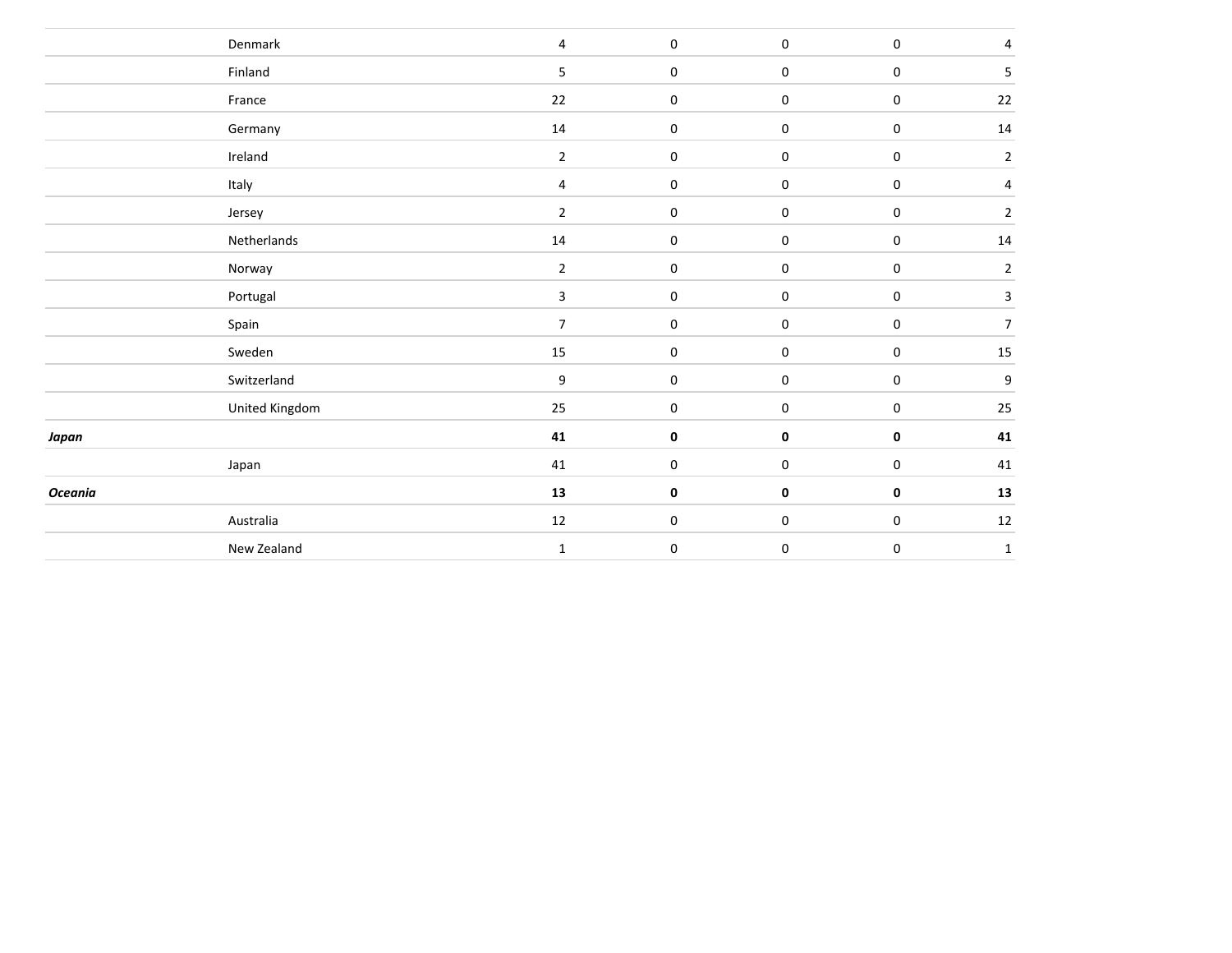## Ballot Statistics Report

From 1/1/2021 to 12/31/2021



**Ballots by Region & Vote Status** 

| Region                            | <b>Country Of Origin</b> | Voted          | <b>Unvoted</b> | <b>Take No Action</b> | Total |
|-----------------------------------|--------------------------|----------------|----------------|-----------------------|-------|
| <b>Total for all Regions</b>      |                          | 215            | 0              | 0                     | 215   |
| Asia ex-Japan                     |                          | 6              | 0              | 0                     | 6     |
|                                   | Hong Kong                | 3              | 0              | 0                     | 3     |
|                                   | Singapore                | 3              | 0              | 0                     | 3     |
| <b>Canada &amp; United States</b> |                          | 24             | 0              | 0                     | 24    |
|                                   | Canada                   | 16             | 0              | 0                     | 16    |
|                                   | <b>United States</b>     | 8              | 0              | 0                     | 8     |
| <b>Europe</b>                     |                          | 131            | 0              | 0                     | 131   |
|                                   | Austria                  | 1              | $\mathbf 0$    | 0                     |       |
|                                   | Belgium                  | $\overline{2}$ | 0              | 0                     | 2     |
|                                   | Denmark                  | 4              | 0              | 0                     | 4     |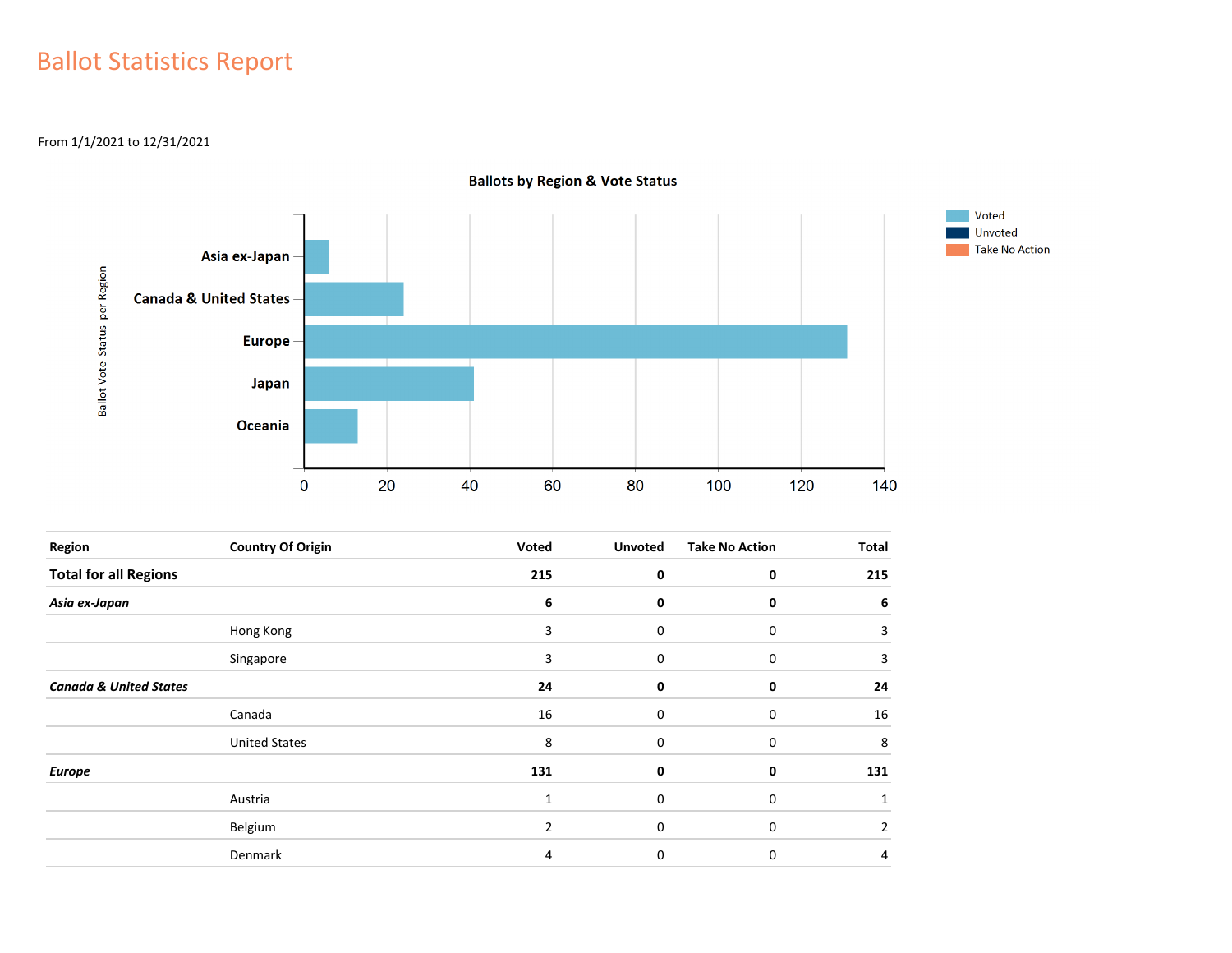|                | Finland        | $\overline{5}$   | $\pmb{0}$   | $\pmb{0}$        | 5              |
|----------------|----------------|------------------|-------------|------------------|----------------|
|                | France         | 22               | $\pmb{0}$   | $\boldsymbol{0}$ | 22             |
|                | Germany        | 14               | $\pmb{0}$   | $\pmb{0}$        | 14             |
|                | Ireland        | $\mathbf 2$      | $\pmb{0}$   | $\boldsymbol{0}$ | $\overline{2}$ |
|                | Italy          | $\overline{4}$   | $\mathbf 0$ | $\boldsymbol{0}$ | 4              |
|                | Jersey         | $\mathbf 2$      | $\mathbf 0$ | 0                | $\overline{2}$ |
|                | Netherlands    | 14               | $\pmb{0}$   | 0                | 14             |
|                | Norway         | $\overline{2}$   | $\pmb{0}$   | $\boldsymbol{0}$ | $\overline{2}$ |
|                | Portugal       | $\mathbf{3}$     | $\pmb{0}$   | $\pmb{0}$        | $\mathbf{3}$   |
|                | Spain          | $\overline{7}$   | $\pmb{0}$   | $\pmb{0}$        | $\overline{7}$ |
|                | Sweden         | 15               | $\pmb{0}$   | $\pmb{0}$        | $15\,$         |
|                | Switzerland    | $\boldsymbol{9}$ | $\pmb{0}$   | $\pmb{0}$        | 9              |
|                | United Kingdom | 25               | $\pmb{0}$   | $\pmb{0}$        | 25             |
| Japan          |                | 41               | $\pmb{0}$   | 0                | 41             |
|                | Japan          | 41               | $\pmb{0}$   | 0                | 41             |
| <b>Oceania</b> |                | 13               | $\mathbf 0$ | 0                | 13             |
|                | Australia      | $12\,$           | $\bf{0}$    | 0                | 12             |
|                | New Zealand    | $\mathbf 1$      | 0           | 0                | $\mathbf{1}$   |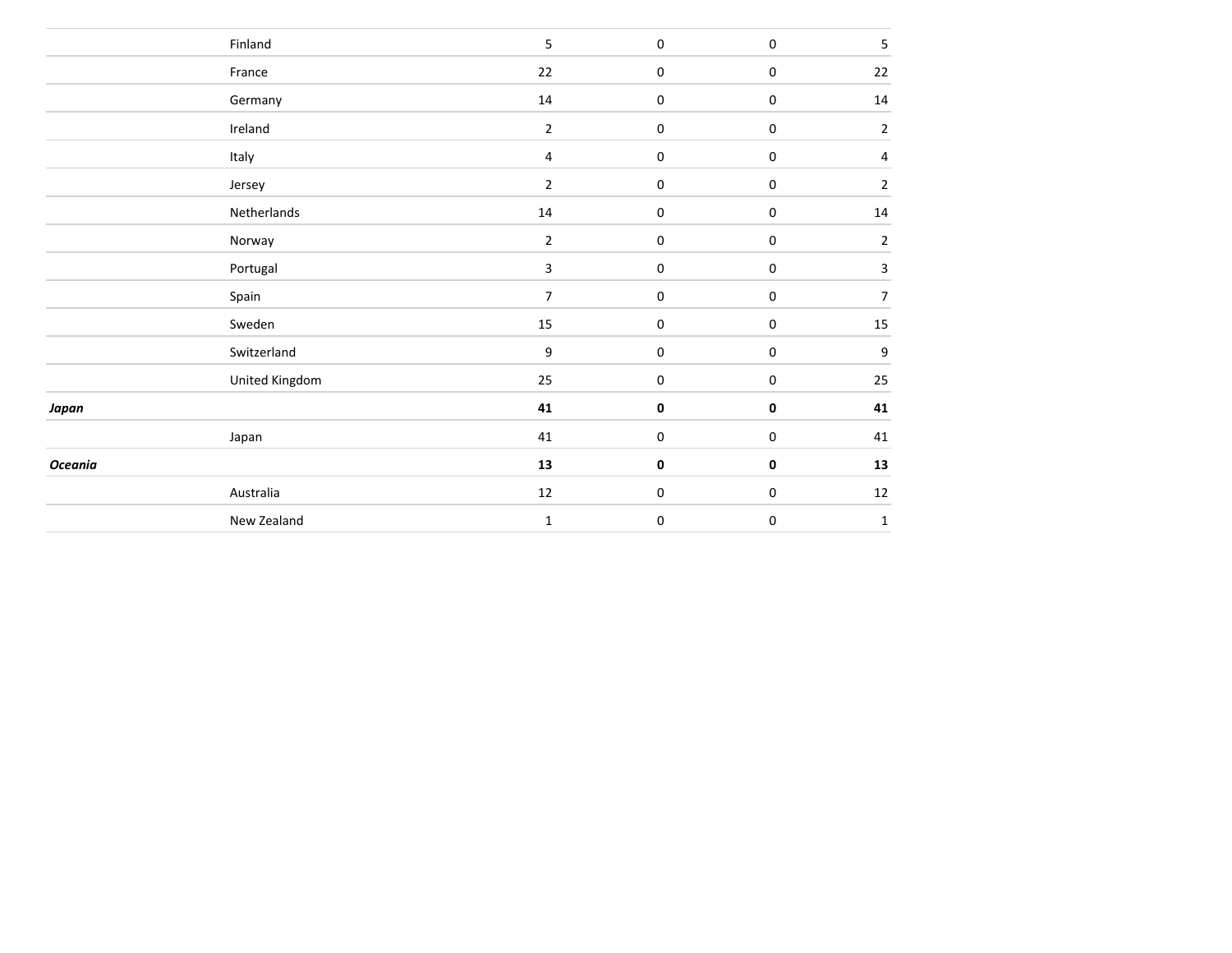### Proposal Statistics Report

#### From 1/1/2021 to 12/31/2021

|                | <b>Mgmt Proposals</b> |              | <b>SHP Proposals Total Proposals</b> |
|----------------|-----------------------|--------------|--------------------------------------|
| For            | 3210                  | 15           | 3225                                 |
| Against        | 172                   | 34           | 206                                  |
| Abstain        | 13                    | $\mathbf{1}$ | 14                                   |
| 1 Year         | $\Omega$              | 0            | 0                                    |
| 2 Years        | 0                     | 0            | 0                                    |
| 3 Years        | $\Omega$              | 0            | 0                                    |
| Mixed          | $\Omega$              | 0            | 0                                    |
| Take No Action | $\Omega$              | 0            | 0                                    |
| Unvoted        | 0                     | 0            | 0                                    |
| <b>Totals</b>  | 3395                  | 50           | 3445                                 |

![](_page_4_Figure_3.jpeg)

|                           | <b>Mgmt</b><br>Proposals |    | <b>SHP Proposals Total Proposals</b> |
|---------------------------|--------------------------|----|--------------------------------------|
| With Management           | 3210                     | 29 | 3239                                 |
| <b>Against Management</b> | 178                      | 12 | 190                                  |
| N/A                       | 7                        | 9  | 16                                   |
| Mixed                     | 0                        | 0  | 0                                    |
| Take No Action            | 0                        | 0  | 0                                    |
| Unvoted                   | 0                        | 0  | 0                                    |
| <b>Totals</b>             | 3395                     | 50 | 3445                                 |

#### Management Proposals - Votes versus Management

![](_page_4_Figure_6.jpeg)

![](_page_4_Figure_7.jpeg)

![](_page_4_Figure_8.jpeg)

![](_page_4_Figure_9.jpeg)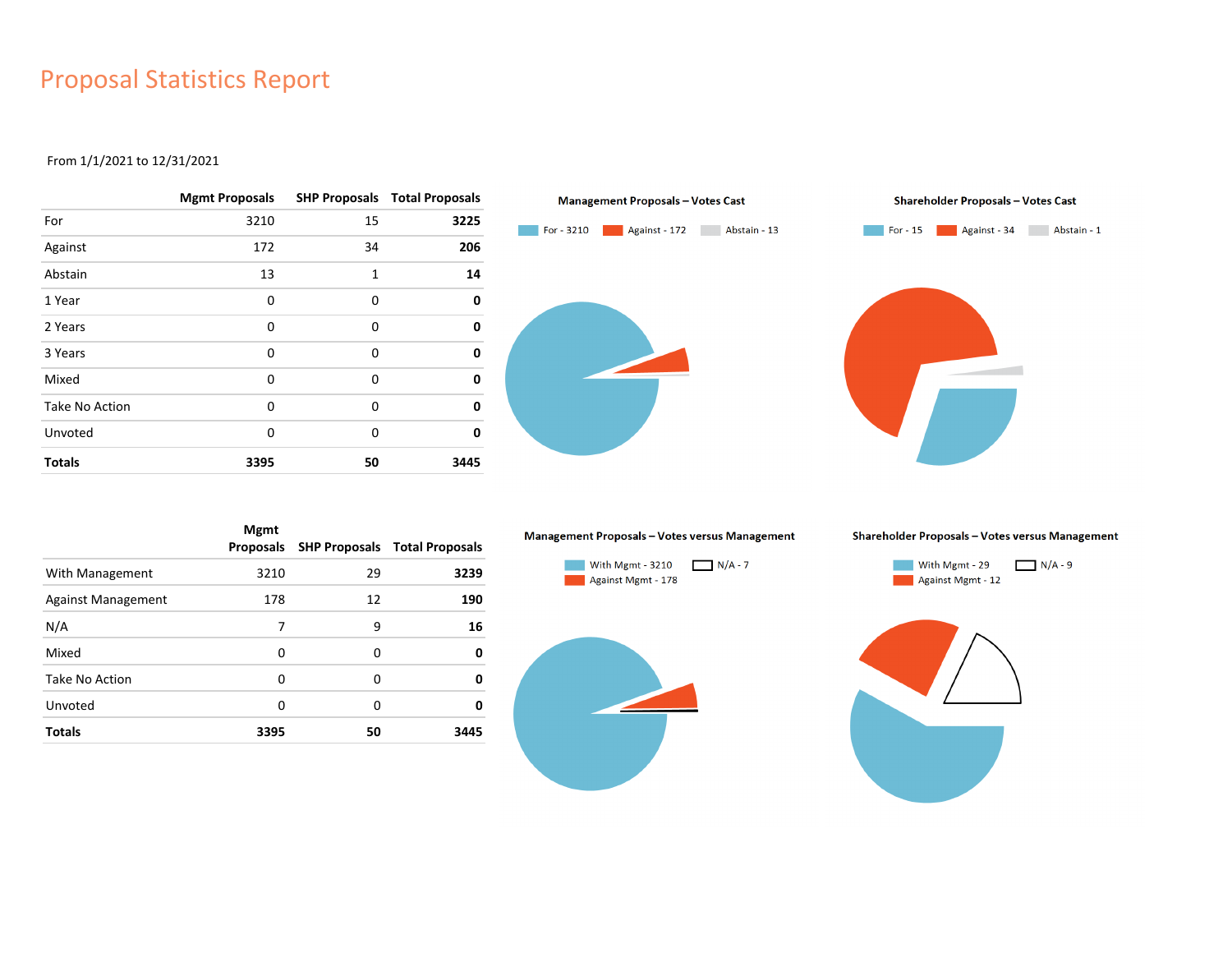|                       | <b>Mgmt Proposals</b> |    | <b>SHP Proposals Total Proposals</b> |
|-----------------------|-----------------------|----|--------------------------------------|
| With Policy           | 3368                  | 49 | 3417                                 |
| <b>Against Policy</b> | 27                    | 1  | 28                                   |
| Manual                | 0                     | 0  | 0                                    |
| N/A                   | 0                     | 0  | 0                                    |
| Mixed                 | 0                     | 0  | ŋ                                    |
| Take No Action        | 0                     | 0  | ŋ                                    |
| Unvoted               | 0                     | 0  | ŋ                                    |
| <b>Totals</b>         | 3395                  | 50 | 3445                                 |

![](_page_5_Figure_1.jpeg)

**Shareholder Proposals - Votes versus Policy** 

![](_page_5_Figure_3.jpeg)

|                            | <b>Mgmt Proposals</b> |    | <b>SHP Proposals Total Proposals</b> |
|----------------------------|-----------------------|----|--------------------------------------|
| With Glass Lewis           | 3368                  | 49 | 3417                                 |
| <b>Against Glass Lewis</b> | 27                    | 1  | 28                                   |
| N/A                        | 0                     | 0  | 0                                    |
| Mixed                      | 0                     | 0  | 0                                    |
| Take No Action             | O                     | 0  | 0                                    |
| Unvoted                    | 0                     | O  | 0                                    |
| <b>Totals</b>              | 3395                  | 50 | 3445                                 |

![](_page_5_Figure_5.jpeg)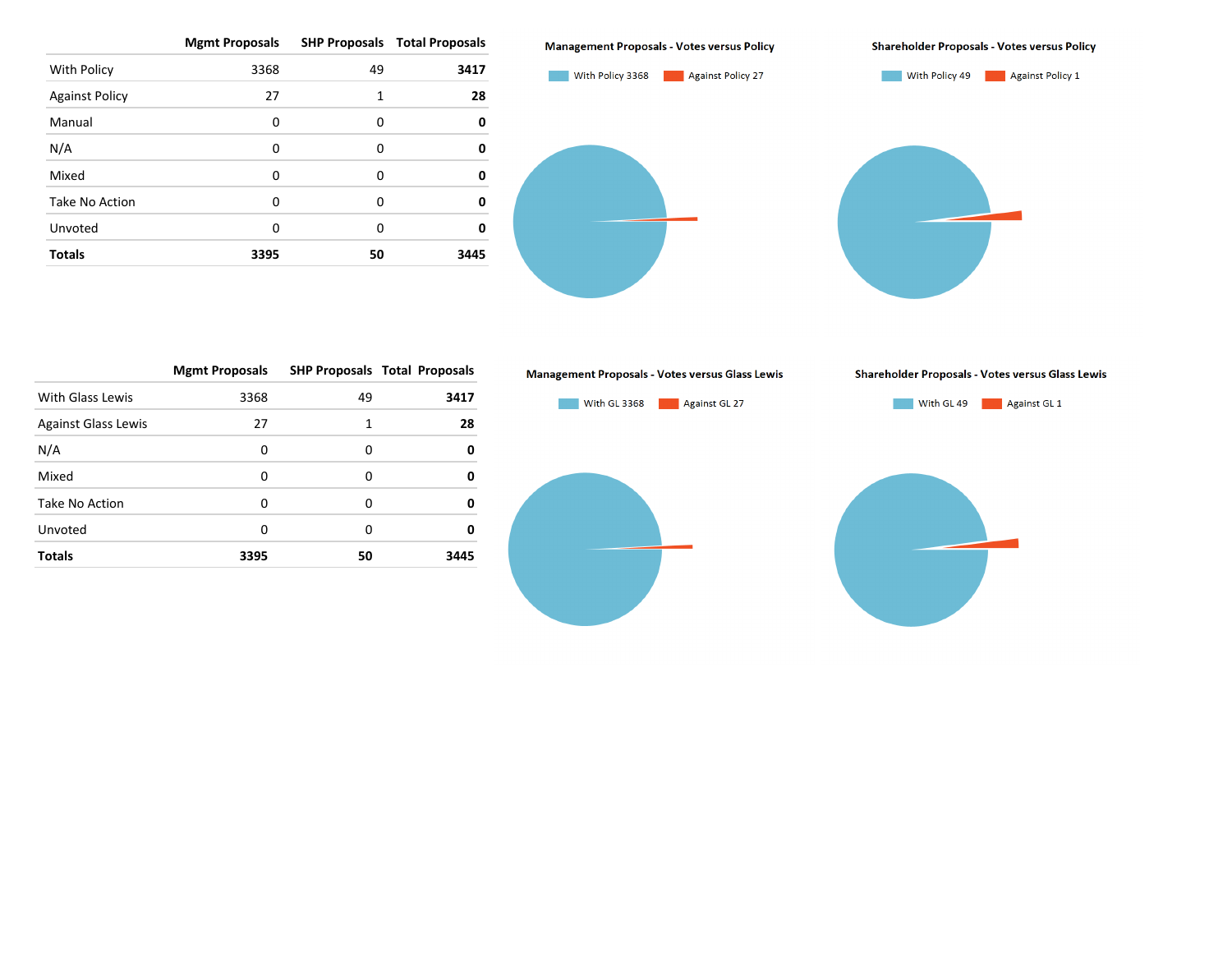# Proposal Category Report

From 1/1/2021 to 12/31/2021

### Proposal Categories - All Votes

|                               |              |                |              | Take No       |                |                  |             |                     |                  |              |
|-------------------------------|--------------|----------------|--------------|---------------|----------------|------------------|-------------|---------------------|------------------|--------------|
| <b>Proposal Category Type</b> | For          | <b>Against</b> | Abstain      | <b>Action</b> | <b>Unvoted</b> | Mixed            | 1 Year      | 2 Years             | 3 Years          | <b>Total</b> |
| <b>Totals</b>                 | 3225         | 206            | 14           | 0             | $\mathbf 0$    | $\pmb{0}$        | $\mathbf 0$ | $\mathbf 0$         | 0                | 3445         |
| Audit/Financials              | 490          | $\pmb{0}$      | 0            | 0             | $\mathbf 0$    | 0                | $\pmb{0}$   | $\mathbf 0$         | $\pmb{0}$        | 490          |
| <b>Board Related</b>          | 1676         | 81             | 8            | 0             | $\bf{0}$       | $\pmb{0}$        | $\pmb{0}$   | $\mathsf{O}\xspace$ | 0                | 1765         |
| Capital Management            | 326          | 18             | 5            | 0             | $\bf{0}$       | $\pmb{0}$        | $\pmb{0}$   | $\boldsymbol{0}$    | $\pmb{0}$        | 349          |
| Changes to Company Statutes   | 168          | $\overline{2}$ | 0            | 0             | $\pmb{0}$      | $\pmb{0}$        | $\pmb{0}$   | $\boldsymbol{0}$    | $\pmb{0}$        | 170          |
| Compensation                  | 445          | 69             | $\mathbf 0$  | 0             | $\mathbf 0$    | $\pmb{0}$        | $\pmb{0}$   | $\mathbf 0$         | $\boldsymbol{0}$ | 514          |
| M&A                           | 14           | $\mathbf{1}$   | 0            | 0             | $\bf{0}$       | 0                | $\bf{0}$    | 0                   | 0                | ${\bf 15}$   |
| <b>Meeting Administration</b> | 59           | $\pmb{0}$      | $\mathbf 0$  | 0             | $\mathbf 0$    | $\boldsymbol{0}$ | $\pmb{0}$   | $\mathbf 0$         | 0                | 59           |
| Other                         | 32           | $\mathbf{1}$   | 0            | 0             | $\bf{0}$       | $\pmb{0}$        | $\pmb{0}$   | $\mathbf 0$         | 0                | 33           |
| SHP: Compensation             | $\mathbf{1}$ | 5              | 0            | 0             | $\pmb{0}$      | $\pmb{0}$        | $\pmb{0}$   | $\mathbf 0$         | $\pmb{0}$        | 6            |
| SHP: Environment              | $\mathbf 0$  | 4              | $\mathbf 0$  | $\mathbf 0$   | $\bf{0}$       | $\boldsymbol{0}$ | $\pmb{0}$   | $\mathbf 0$         | 0                | 4            |
| SHP: Governance               | 5            | 19             | $\mathbf{1}$ | $\mathbf 0$   | $\mathbf 0$    | $\boldsymbol{0}$ | $\pmb{0}$   | $\mathbf 0$         | 0                | 25           |
| SHP: Social                   | 9            | 6              | 0            | 0             | $\mathbf 0$    | $\pmb{0}$        | $\pmb{0}$   | $\pmb{0}$           | 0                | 15           |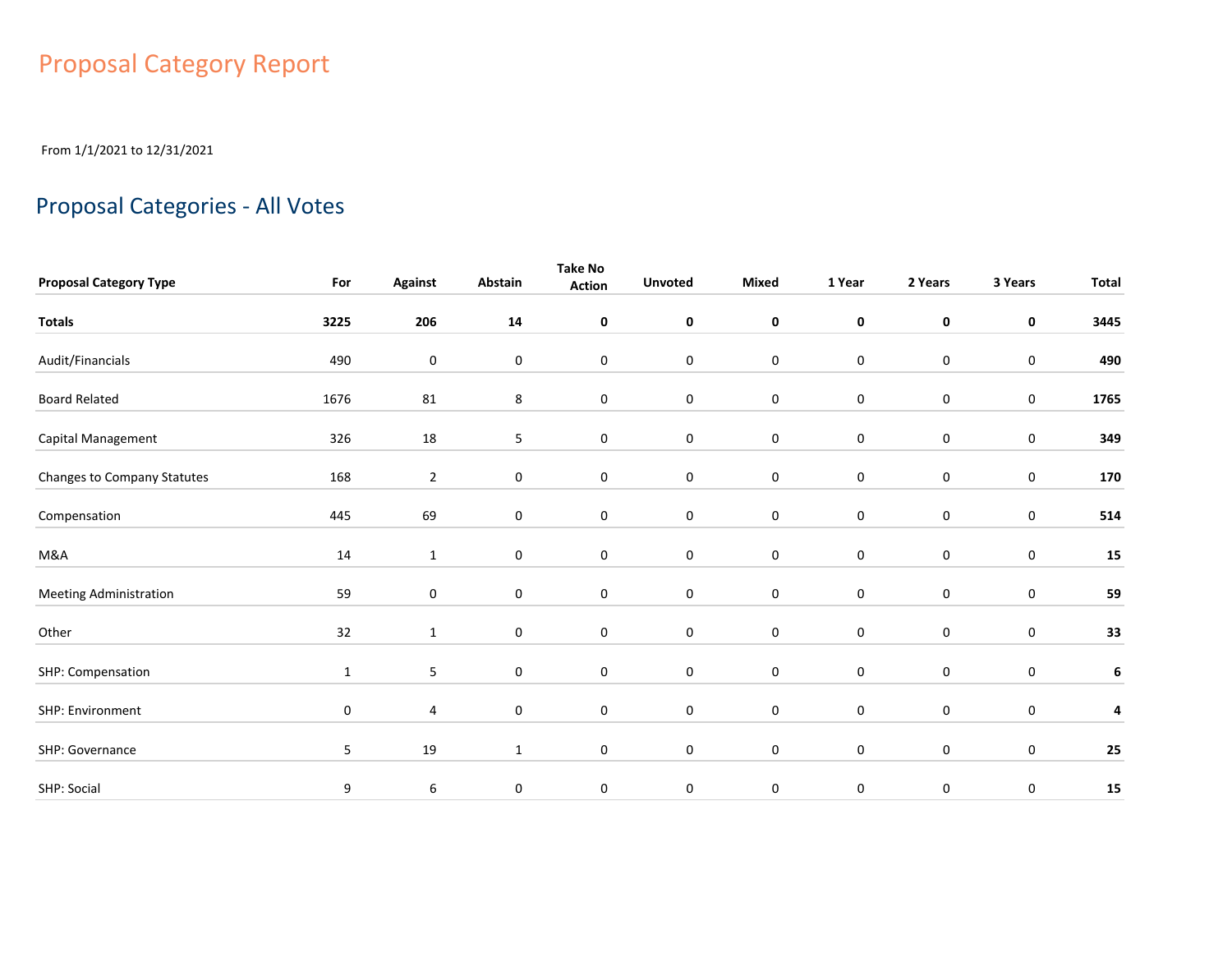#### Proposal Categories - Votes versus Management

![](_page_7_Figure_1.jpeg)

### Proposal Categories - Votes versus Management

|                               | With       | <b>Against</b> | <b>Take No</b> |                |             |              |       |
|-------------------------------|------------|----------------|----------------|----------------|-------------|--------------|-------|
| <b>Proposal Category Type</b> | Management | Management     | <b>Action</b>  | <b>Unvoted</b> | N/A         | <b>Mixed</b> | Total |
| <b>Totals</b>                 | 3239       | 190            | 0              | 0              | 16          | 0            | 3445  |
| Audit/Financials              | 490        | 0              | 0              | $\mathbf 0$    | 0           | 0            | 490   |
| <b>Board Related</b>          | 1677       | 81             | 0              | $\mathbf 0$    |             | 0            | 1765  |
| Capital Management            | 326        | 23             | 0              | 0              | $\mathbf 0$ | 0            | 349   |
| Changes to Company Statutes   | 167        | 3              | 0              | 0              | 0           | 0            | 170   |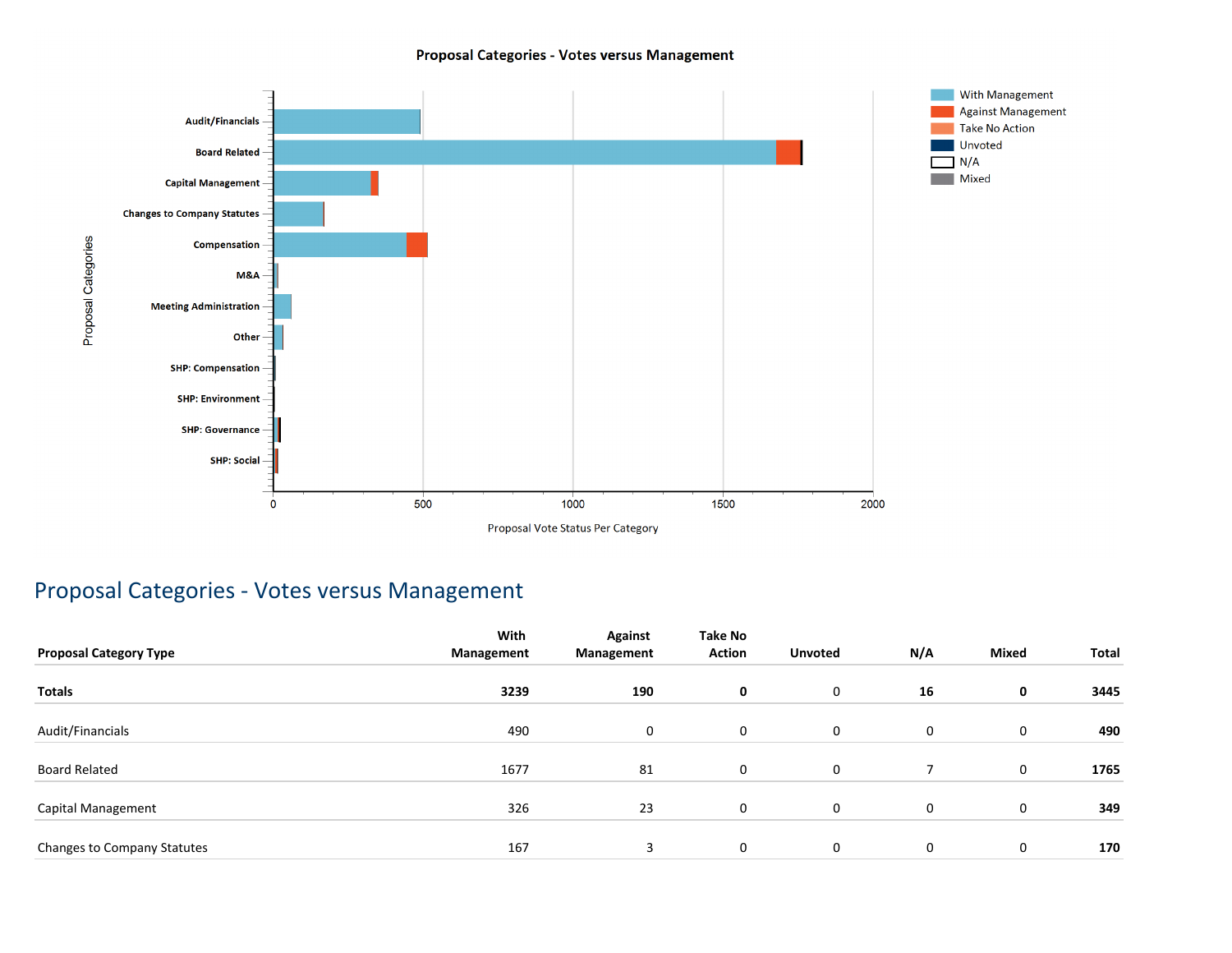| <b>Proposal Category Type</b> | With<br>Management | <b>Against</b><br>Management | <b>Take No</b><br><b>Action</b> | <b>Unvoted</b> | N/A | Mixed       | Total |
|-------------------------------|--------------------|------------------------------|---------------------------------|----------------|-----|-------------|-------|
| Compensation                  | 445                | 69                           | 0                               | 0              | 0   | 0           | 514   |
| M&A                           | 14                 | $\mathbf{1}$                 | $\boldsymbol{0}$                | $\mathbf 0$    | 0   | 0           | 15    |
| <b>Meeting Administration</b> | 59                 | $\mathbf 0$                  | $\mathbf 0$                     | 0              | 0   | 0           | 59    |
| Other                         | 32                 |                              | 0                               | $\mathbf 0$    | 0   | 0           | 33    |
| SHP: Compensation             | $5\overline{)}$    | 0                            | $\boldsymbol{0}$                | $\mathbf 0$    | 1   | 0           | 6     |
| SHP: Environment              | 3                  | 0                            | $\mathbf 0$                     | $\mathbf 0$    | 1   | 0           | 4     |
| SHP: Governance               | 15                 | 4                            | $\boldsymbol{0}$                | $\mathbf 0$    | 6   | $\mathbf 0$ | 25    |
| SHP: Social                   | 6                  | 8                            | 0                               | $\mathbf 0$    | 1   | 0           | 15    |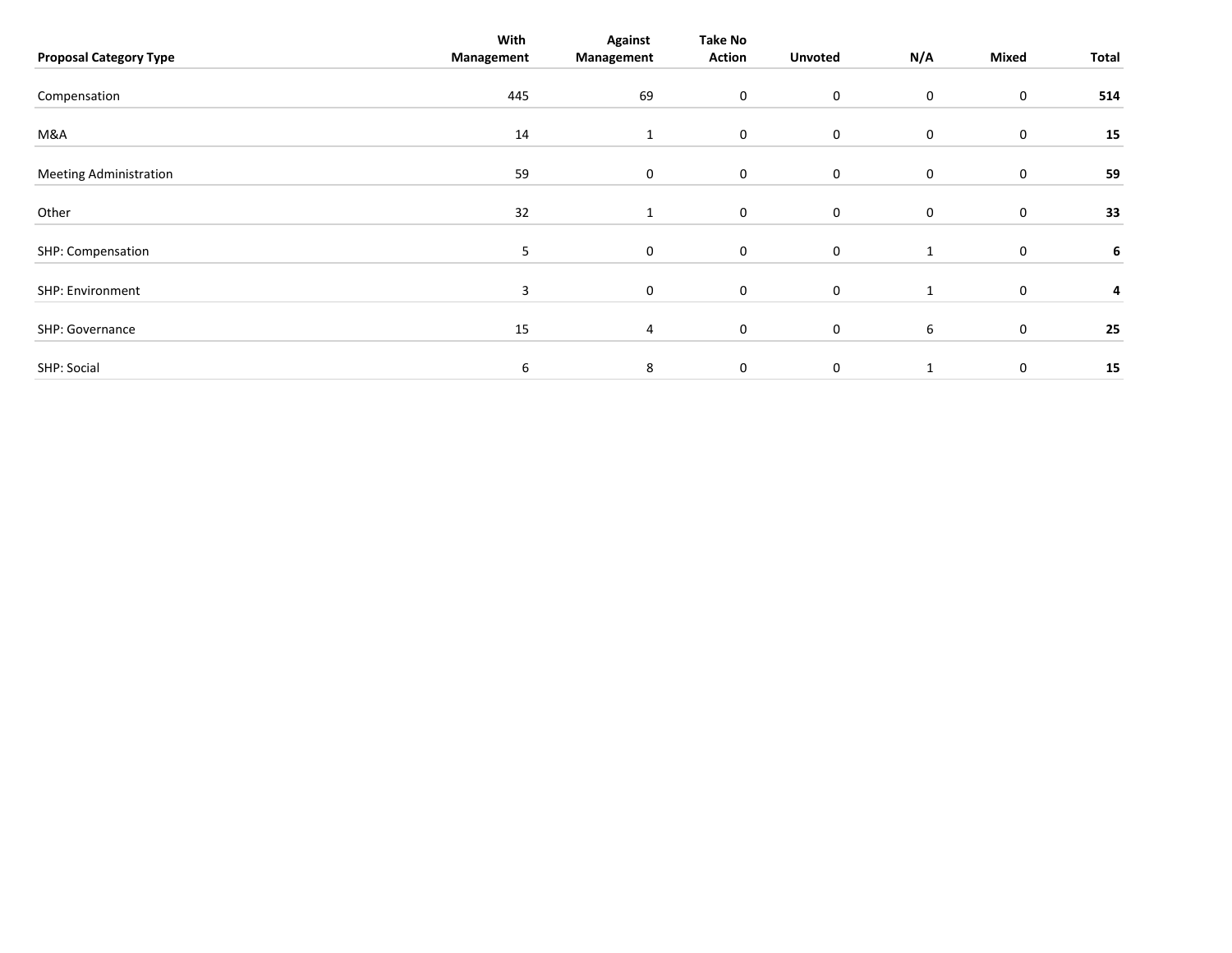#### **Proposal Categories - Votes versus Policy**

![](_page_9_Figure_1.jpeg)

### Proposal Categories - Votes versus Policy

| <b>Proposal Category Type</b> | <b>With Policy</b> | <b>Against Policy</b> | Manual      | <b>Take No</b><br><b>Action</b> | <b>Unvoted</b> | N/A | <b>Mixed</b> | Total |
|-------------------------------|--------------------|-----------------------|-------------|---------------------------------|----------------|-----|--------------|-------|
| <b>Totals</b>                 | 3417               | 28                    | $\mathbf 0$ | 0                               | 0              | 0   | 0            | 3445  |
| Audit/Financials              | 489                |                       | $\mathbf 0$ | 0                               | 0              | 0   | $\mathbf 0$  | 490   |
| <b>Board Related</b>          | 1749               | 16                    | 0           | 0                               | 0              | 0   | 0            | 1765  |
| Capital Management            | 349                | $\mathbf{0}$          | $\mathbf 0$ | 0                               | 0              | 0   | $\mathbf 0$  | 349   |
| Changes to Company Statutes   | 170                | 0                     | 0           | 0                               | 0              | 0   | 0            | 170   |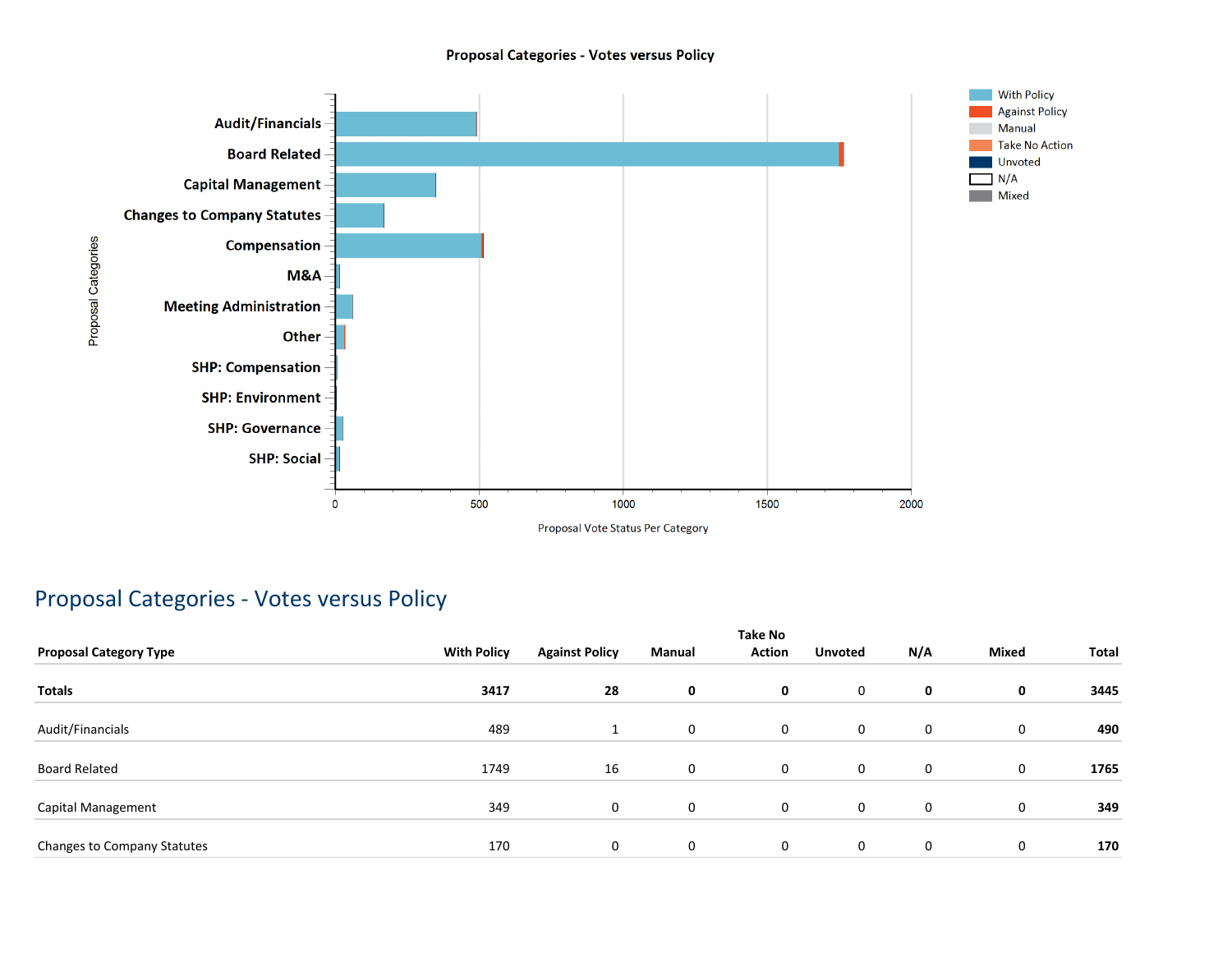|                               |                    |                       |                | <b>Take No</b> |                |     |                  |       |
|-------------------------------|--------------------|-----------------------|----------------|----------------|----------------|-----|------------------|-------|
| <b>Proposal Category Type</b> | <b>With Policy</b> | <b>Against Policy</b> | Manual         | <b>Action</b>  | <b>Unvoted</b> | N/A | Mixed            | Total |
|                               |                    |                       |                |                |                |     |                  |       |
| Compensation                  | 506                | 8                     | $\mathbf 0$    | $\mathbf 0$    | 0              | 0   | 0                | 514   |
| M&A                           | 15                 | $\boldsymbol{0}$      | $\mathbf 0$    | $\mathbf 0$    | $\mathbf 0$    | 0   | $\boldsymbol{0}$ | 15    |
|                               |                    |                       |                |                |                |     |                  |       |
| <b>Meeting Administration</b> | 59                 | $\boldsymbol{0}$      | $\mathbf 0$    | $\mathsf 0$    | $\mathbf 0$    | 0   | 0                | 59    |
| Other                         | 31                 | $\overline{2}$        | $\mathbf 0$    | $\mathbf 0$    | $\mathbf 0$    | 0   | 0                | 33    |
|                               |                    |                       |                |                |                |     |                  |       |
| SHP: Compensation             | 6                  | $\mathbf 0$           | $\mathbf 0$    | $\mathbf 0$    | 0              | 0   | 0                | 6     |
| SHP: Environment              | 4                  | $\mathbf 0$           | $\overline{0}$ | 0              | 0              | 0   | 0                | 4     |
|                               |                    |                       |                |                |                |     |                  |       |
| SHP: Governance               | 25                 | $\boldsymbol{0}$      | $\mathbf 0$    | $\mathbf 0$    | $\mathbf 0$    | 0   | 0                | 25    |
|                               |                    |                       |                |                |                |     |                  |       |
| SHP: Social                   | 14                 | $\mathbf{1}$          | $\mathbf 0$    | $\mathbf 0$    | $\mathbf 0$    | 0   | 0                | 15    |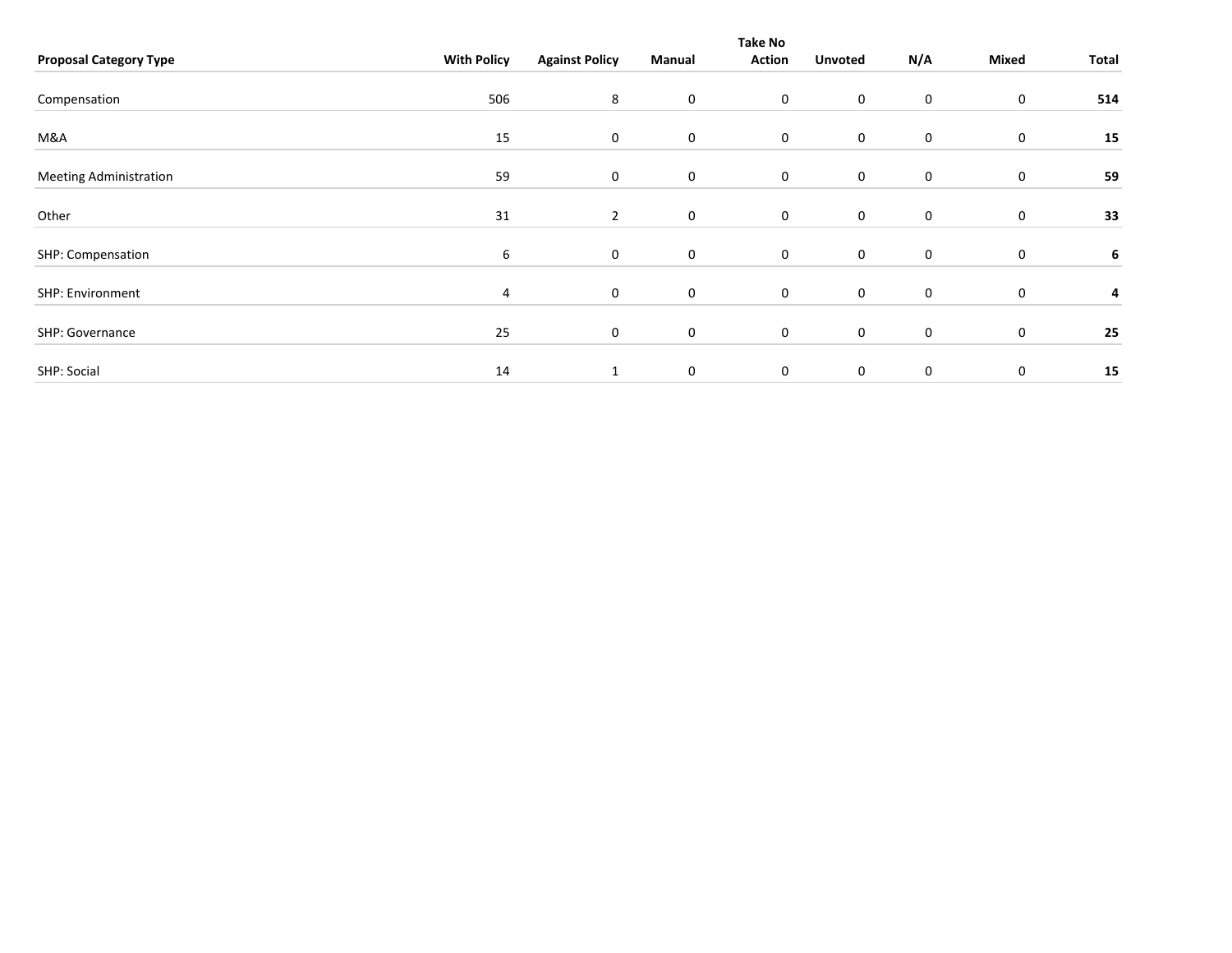#### Proposal Categories - Votes versus Glass Lewis

![](_page_11_Figure_1.jpeg)

### Proposal Categories - Votes versus Glass Lewis

| <b>Proposal Category Type</b> | <b>With Glass</b><br>Lewis | <b>Against</b><br><b>Glass Lewis</b> | Take No<br><b>Action</b> | <b>Unvoted</b> | N/A | <b>Mixed</b> | Total |
|-------------------------------|----------------------------|--------------------------------------|--------------------------|----------------|-----|--------------|-------|
| <b>Totals</b>                 | 3417                       | 28                                   | $\mathbf 0$              | $\mathbf 0$    | 0   | 0            | 3445  |
| Audit/Financials              | 489                        | $\mathbf{A}$                         | 0                        | $\mathbf 0$    | 0   | $\mathbf 0$  | 490   |
| <b>Board Related</b>          | 1749                       | 16                                   | $\mathbf 0$              | $\mathbf 0$    | 0   | $\mathbf 0$  | 1765  |
| Capital Management            | 349                        | 0                                    | $\mathbf 0$              | $\mathbf 0$    | 0   | $\mathbf 0$  | 349   |
| Changes to Company Statutes   | 170                        | 0                                    | $\mathbf 0$              | 0              | 0   | 0            | 170   |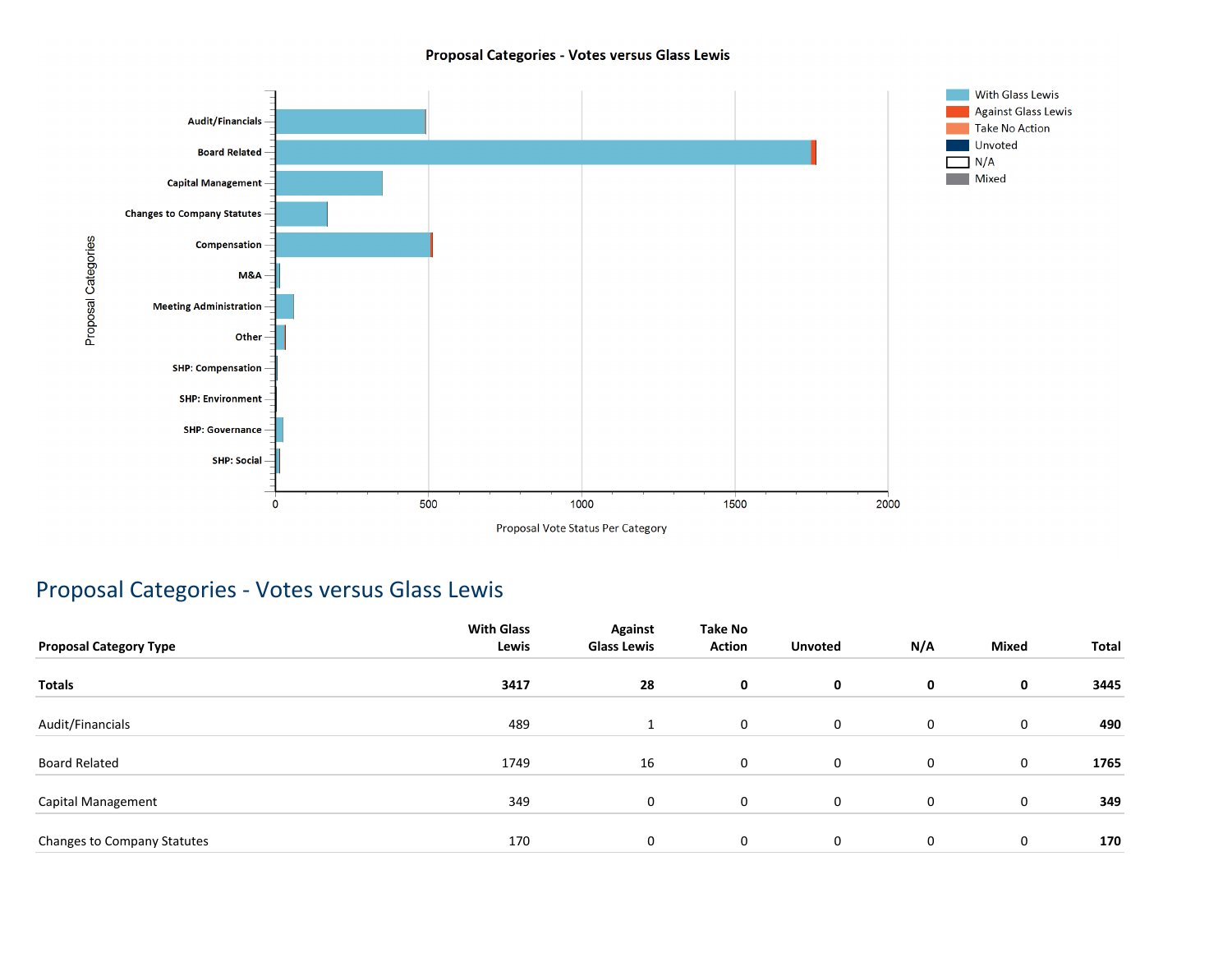| <b>Proposal Category Type</b> | <b>With Glass</b><br>Lewis | <b>Against</b><br><b>Glass Lewis</b> | Take No<br><b>Action</b> | <b>Unvoted</b> | N/A         | Mixed     | Total |
|-------------------------------|----------------------------|--------------------------------------|--------------------------|----------------|-------------|-----------|-------|
| Compensation                  | 506                        | 8                                    | $\mathbf 0$              | $\mathbf 0$    | 0           | 0         | 514   |
| M&A                           | 15                         | $\boldsymbol{0}$                     | $\mathbf 0$              | $\mathbf 0$    | 0           | $\pmb{0}$ | 15    |
| <b>Meeting Administration</b> | 59                         | $\mathbf 0$                          | $\mathbf 0$              | $\mathbf 0$    | 0           | $\pmb{0}$ | 59    |
| Other                         | 31                         | $\overline{2}$                       | $\mathbf 0$              | $\mathbf 0$    | 0           | 0         | 33    |
| SHP: Compensation             | 6                          | $\mathbf 0$                          | $\mathbf 0$              | $\mathbf 0$    | 0           | 0         | 6     |
| SHP: Environment              | 4                          | 0                                    | $\mathbf 0$              | $\mathbf 0$    | 0           | 0         | 4     |
| SHP: Governance               | 25                         | $\mathbf 0$                          | $\mathbf 0$              | $\mathbf 0$    | 0           | $\pmb{0}$ | 25    |
| SHP: Social                   | 14                         | $\mathbf{1}$                         | 0                        | $\mathbf 0$    | $\mathbf 0$ | 0         | 15    |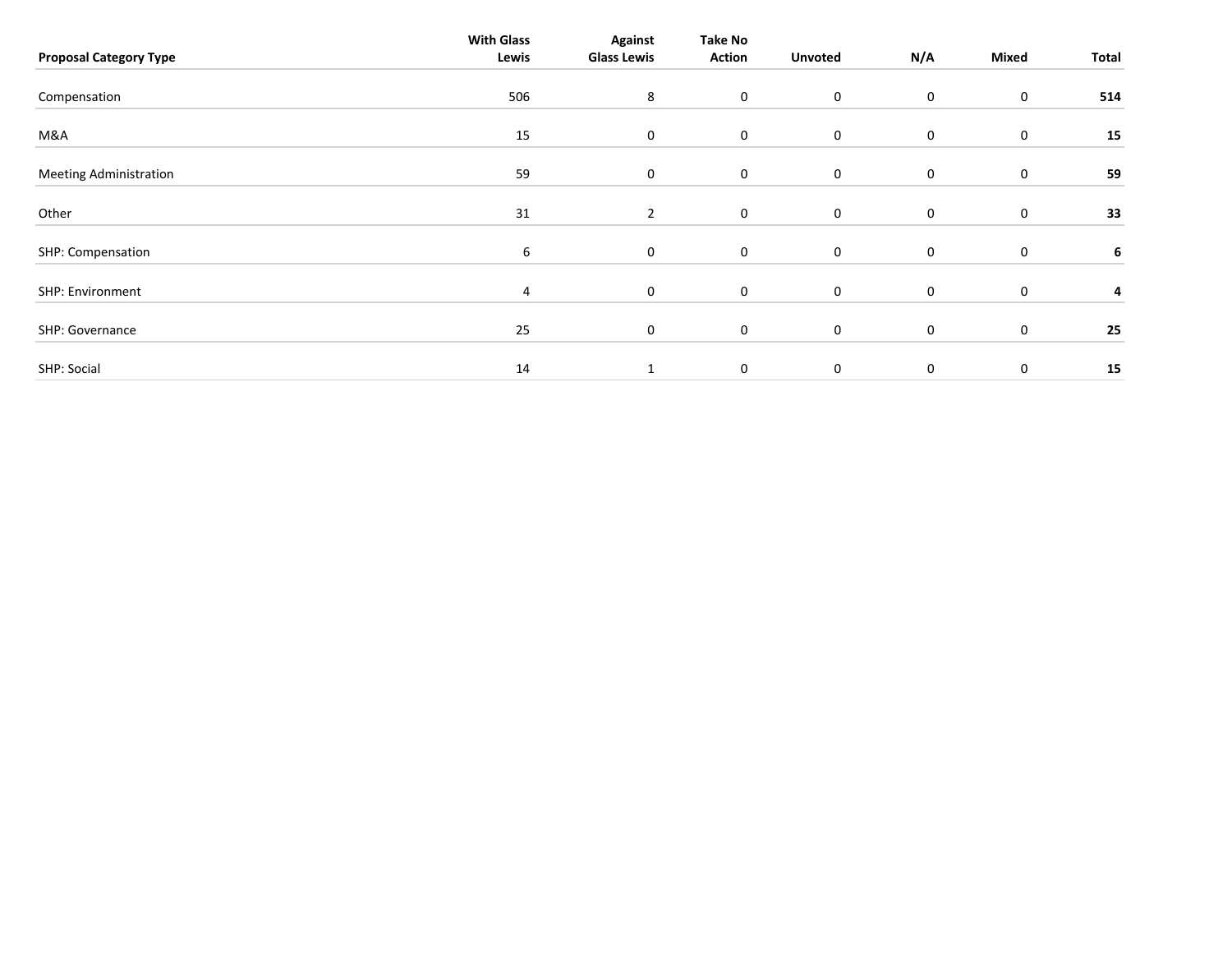# Proposal Type Report

From 1/1/2021 to 12/31/2021

### Proposal Types - All Votes

|                                 | <b>Take No</b>                                      |             |                  |             |             |                       |                  |             |             |             |              |  |
|---------------------------------|-----------------------------------------------------|-------------|------------------|-------------|-------------|-----------------------|------------------|-------------|-------------|-------------|--------------|--|
| <b>Issue Code Category</b>      | <b>Issue Short Text</b>                             | For         | <b>Against</b>   | Abstain     |             | <b>Action Unvoted</b> | <b>Mixed</b>     | 1 Year      | 2 Years     | 3 Years     | <b>Total</b> |  |
| <b>Total for all categories</b> |                                                     | 3225        | 206              | 14          | 0           | $\mathbf 0$           | 0                | 0           | 0           | 0           | 3445         |  |
| <b>Audit/Financials</b>         |                                                     | 490         | $\pmb{0}$        | 0           | 0           | $\mathbf 0$           | 0                | 0           | $\mathbf 0$ | 0           | 490          |  |
|                                 | Accounts and Reports (Bundled Issues)               | 12          | 0                | 0           | 0           | $\mathbf 0$           | 0                | $\pmb{0}$   | $\mathbf 0$ | $\mathbf 0$ | 12           |  |
|                                 | Allocation of Profits/Dividends                     | 141         | $\boldsymbol{0}$ | 0           | 0           | $\pmb{0}$             | $\boldsymbol{0}$ | $\pmb{0}$   | $\mathbf 0$ | 0           | 141          |  |
|                                 | Appointment of Auditor                              | 108         | 0                | 0           | 0           | $\mathbf 0$           | $\mathbf 0$      | 0           | 0           | 0           | 108          |  |
|                                 | Appointment of Auditor and Authority to<br>Set Fees | 13          | 0                | 0           | 0           | $\mathbf 0$           | 0                | 0           | 0           | 0           | 13           |  |
|                                 | Approval of Non-Financial Reports                   | 8           | $\mathbf 0$      | $\mathbf 0$ | $\mathbf 0$ | $\mathbf 0$           | $\mathbf 0$      | $\mathbf 0$ | $\mathbf 0$ | $\mathbf 0$ | 8            |  |
|                                 | Authority to Set Auditor's Fees                     | 46          | $\mathbf 0$      | 0           | 0           | $\mathbf 0$           | $\mathbf 0$      | $\pmb{0}$   | $\mathbf 0$ | 0           | 46           |  |
|                                 | Bonus Dividend/Bonus Share Issue                    | 3           | $\mathbf 0$      | $\mathbf 0$ | $\mathbf 0$ | $\mathbf 0$           | $\mathbf 0$      | $\mathbf 0$ | $\mathbf 0$ | 0           | 3            |  |
|                                 | <b>Financial Statements</b>                         | 126         | $\mathbf 0$      | 0           | 0           | $\mathbf 0$           | $\mathbf 0$      | $\mathbf 0$ | $\mathbf 0$ | 0           | 126          |  |
|                                 | <b>Number of Auditors</b>                           | 9           | $\mathbf 0$      | 0           | 0           | $\mathbf 0$           | $\mathbf 0$      | $\mathbf 0$ | $\mathbf 0$ | $\mathbf 0$ | 9            |  |
|                                 | Ratification of Alternate Auditor                   | 6           | $\mathbf 0$      | 0           | 0           | $\mathbf 0$           | $\mathbf 0$      | 0           | $\mathbf 0$ | 0           | 6            |  |
|                                 | Ratification of Auditor                             | 8           | $\mathbf 0$      | 0           | 0           | $\mathbf 0$           | $\mathbf 0$      | $\mathbf 0$ | $\mathbf 0$ | 0           | 8            |  |
|                                 | Ratification of Auditor's Acts                      | $\mathbf 2$ | $\mathbf 0$      | $\mathbf 0$ | 0           | $\mathbf 0$           | 0                | $\mathbf 0$ | 0           | 0           | $\mathbf 2$  |  |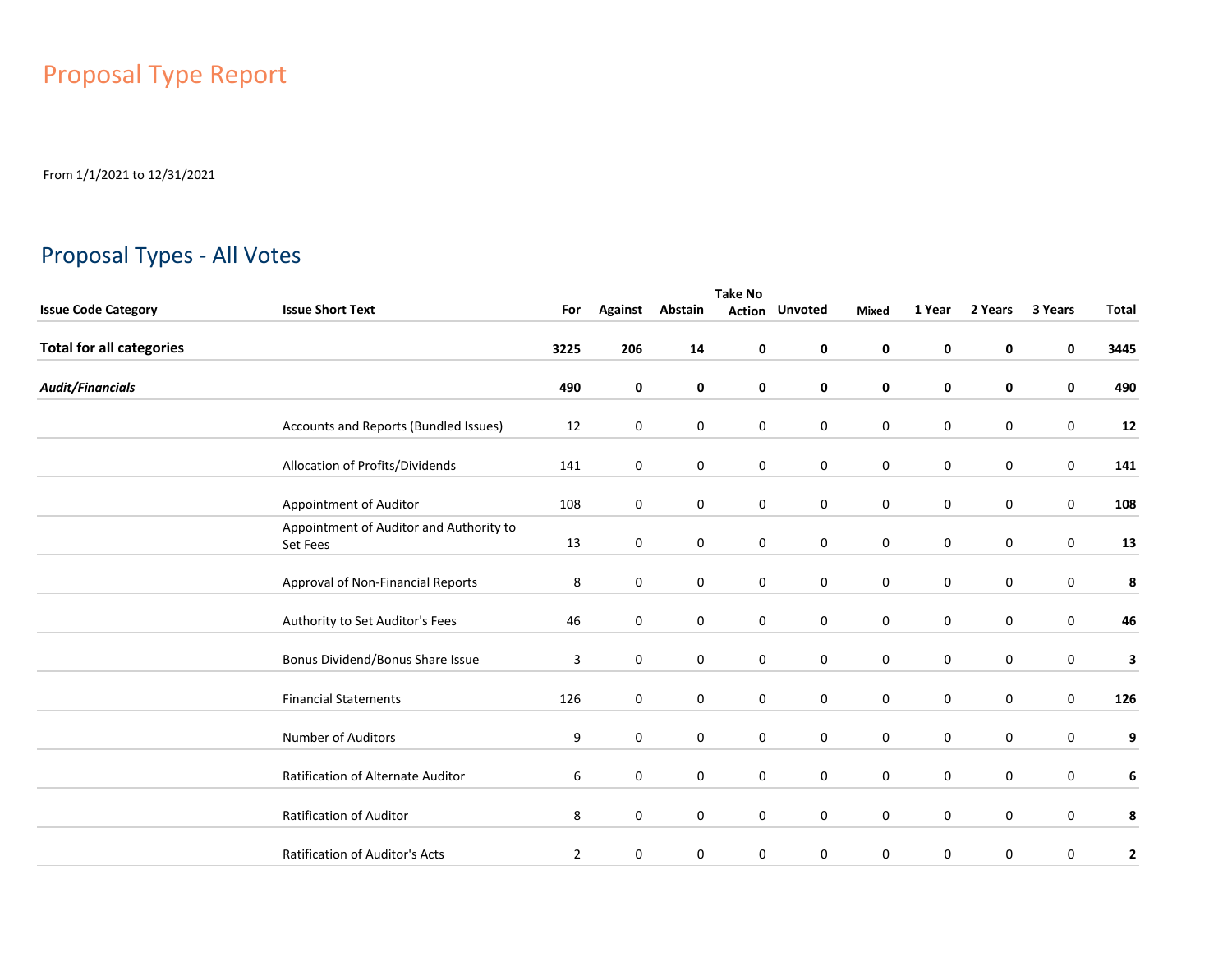|                            | <b>Take No</b>                                                     |                  |                  |                  |                  |                |                  |                  |             |                  |                         |
|----------------------------|--------------------------------------------------------------------|------------------|------------------|------------------|------------------|----------------|------------------|------------------|-------------|------------------|-------------------------|
| <b>Issue Code Category</b> | <b>Issue Short Text</b>                                            | For              |                  | Against Abstain  | <b>Action</b>    | <b>Unvoted</b> | <b>Mixed</b>     | 1 Year           | 2 Years     | 3 Years          | <b>Total</b>            |
|                            | Stock Dividend/Dividend Reinvestment                               | $\,8\,$          | $\pmb{0}$        | $\mathbf 0$      | $\boldsymbol{0}$ | $\pmb{0}$      | $\mathbf 0$      | $\boldsymbol{0}$ | $\pmb{0}$   | $\mathbf 0$      | $\pmb{8}$               |
| <b>Board Related</b>       |                                                                    | 1676             | 81               | 8                | 0                | $\pmb{0}$      | $\pmb{0}$        | $\pmb{0}$        | 0           | $\pmb{0}$        | 1757                    |
|                            | Approval of Committee<br>Guidelines/Appointment of Committee       | 12               | $\boldsymbol{0}$ | 0                | 0                | $\bf{0}$       | 0                | $\pmb{0}$        | 0           | $\mathbf 0$      | 12                      |
|                            | Approve Censor                                                     | $\mathbf{1}$     | $\mathbf{1}$     | $\pmb{0}$        | $\boldsymbol{0}$ | $\pmb{0}$      | $\boldsymbol{0}$ | $\boldsymbol{0}$ | $\pmb{0}$   | $\mathbf 0$      | $\mathbf{2}$            |
|                            | Approve Special Auditor's Report                                   | 16               | $\mathbf{1}$     | $\mathbf 0$      | 0                | $\pmb{0}$      | $\pmb{0}$        | $\pmb{0}$        | $\pmb{0}$   | $\mathbf 0$      | $17\,$                  |
|                            | <b>Board Size</b>                                                  | 22               | 0                | 0                | 0                | $\bf{0}$       | $\pmb{0}$        | $\pmb{0}$        | 0           | $\mathbf 0$      | 22                      |
|                            | <b>Board Spill</b>                                                 | $\boldsymbol{0}$ | $\mathbf{1}$     | $\pmb{0}$        | $\pmb{0}$        | $\pmb{0}$      | $\pmb{0}$        | $\boldsymbol{0}$ | 0           | $\mathbf 0$      | $\mathbf{1}$            |
|                            | Board Term Length                                                  | $\mathbf{1}$     | $\mathbf 0$      | 0                | 0                | $\mathbf 0$    | $\bf{0}$         | $\mathbf 0$      | 0           | $\mathbf 0$      | $\mathbf{1}$            |
|                            | Election of Alternate Statutory Auditor                            | $\mathbf{1}$     | $\boldsymbol{0}$ | 0                | 0                | $\pmb{0}$      | $\pmb{0}$        | $\pmb{0}$        | 0           | $\mathbf 0$      | ${\bf 1}$               |
|                            | <b>Election of Board Committee Members</b>                         | 41               | $\mathbf{3}$     | $\pmb{0}$        | $\boldsymbol{0}$ | $\pmb{0}$      | $\boldsymbol{0}$ | $\boldsymbol{0}$ | 0           | $\mathbf 0$      | 44                      |
|                            | <b>Election of Directors</b>                                       | 1157             | 58               | 3                | 0                | $\mathbf 0$    | $\mathbf 0$      | $\mathbf 0$      | 0           | $\mathbf 0$      | 1218                    |
|                            | Election of Directors (Slate)                                      | 6                | $\mathbf{1}$     | 0                | 0                | $\bf{0}$       | $\boldsymbol{0}$ | $\pmb{0}$        | 0           | $\mathbf 0$      | $\overline{\mathbf{z}}$ |
|                            | Election of Non-Management Nominee                                 | $\boldsymbol{0}$ | $\overline{3}$   | $\boldsymbol{0}$ | $\pmb{0}$        | $\pmb{0}$      | $\mathbf 0$      | $\boldsymbol{0}$ | 0           | $\mathbf 0$      | $\mathbf{3}$            |
|                            | <b>Election of Non-Principal Members</b><br>(Chairman, alternates) | 23               | $\mathsf 3$      | 0                | 0                | $\pmb{0}$      | $\pmb{0}$        | $\pmb{0}$        | 0           | $\pmb{0}$        | 26                      |
|                            | Election of Shareholder Representatives                            | 15               | 0                | 0                | 0                | $\mathbf 0$    | 0                | $\pmb{0}$        | 0           | $\mathbf 0$      | 15                      |
|                            | Election of Statutory Auditor Slate                                | $\overline{2}$   | $\pmb{0}$        | $\overline{2}$   | $\boldsymbol{0}$ | 0              | $\boldsymbol{0}$ | $\pmb{0}$        | 0           | $\mathbf 0$      | $\pmb{4}$               |
|                            | <b>Election of Statutory Auditors</b>                              | 24               | 5                | $\mathbf 0$      | $\boldsymbol{0}$ | $\bf{0}$       | $\boldsymbol{0}$ | $\pmb{0}$        | 0           | $\boldsymbol{0}$ | 29                      |
|                            | Election of Supervisory Board                                      | 56               | $\mathbf 0$      | 0                | 0                | $\bf{0}$       | $\boldsymbol{0}$ | $\pmb{0}$        | 0           | $\boldsymbol{0}$ | 56                      |
|                            | Election of the Chair of Statutory<br>Auditors                     | $\mathbf{1}$     | $\pmb{0}$        | $\overline{2}$   | 0                | $\pmb{0}$      | $\mathbf 0$      | $\pmb{0}$        | $\mathbf 0$ | $\pmb{0}$        | $\mathbf{3}$            |
|                            | Indemnification of Directors/Officers                              | 3                | $\pmb{0}$        | 0                | $\boldsymbol{0}$ | $\pmb{0}$      | $\boldsymbol{0}$ | $\pmb{0}$        | 0           | 0                | $\mathbf 3$             |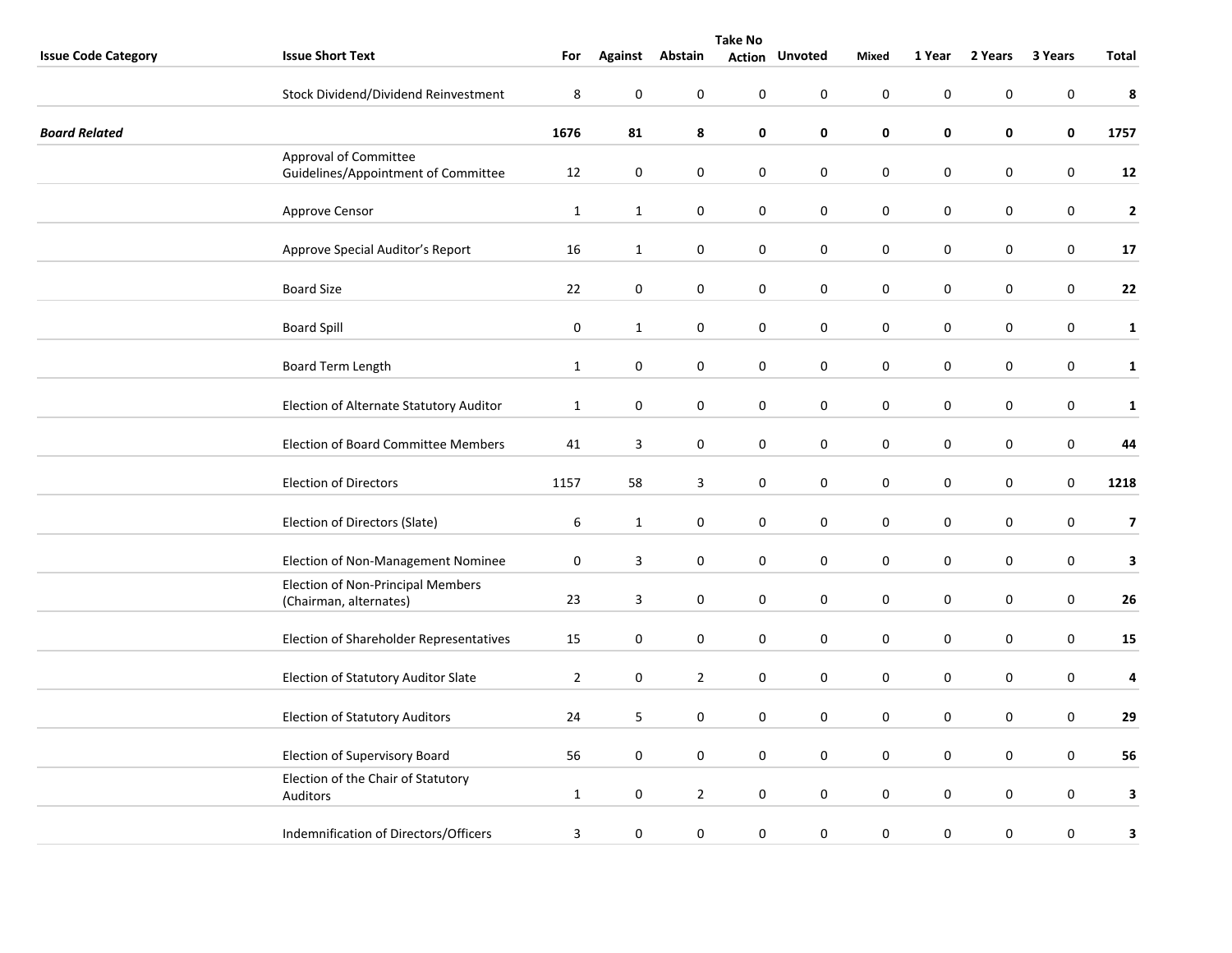|                            | <b>Take No</b>                                                                |                |                |                  |                  |                       |             |             |           |         |              |
|----------------------------|-------------------------------------------------------------------------------|----------------|----------------|------------------|------------------|-----------------------|-------------|-------------|-----------|---------|--------------|
| <b>Issue Code Category</b> | <b>Issue Short Text</b>                                                       | For            | <b>Against</b> | Abstain          |                  | <b>Action Unvoted</b> | Mixed       | 1 Year      | 2 Years   | 3 Years | Total        |
|                            | Misc. Management Proposal Regarding<br>Board                                  | 10             | 0              | 0                | 0                | 0                     | $\pmb{0}$   | $\pmb{0}$   | 0         | 0       | 10           |
|                            | Post-Employment /Severance<br>Agreements                                      | $\overline{2}$ | 0              | $\mathbf 0$      | $\mathbf 0$      | 0                     | $\mathbf 0$ | $\mathbf 0$ | 0         | 0       | $\mathbf{2}$ |
|                            | Ratification of Board Acts - Legal                                            | 218            | 3              | 0                | $\boldsymbol{0}$ | 0                     | $\pmb{0}$   | $\pmb{0}$   | $\pmb{0}$ | 0       | 221          |
|                            | Ratification of Co-Option of a Director                                       | 12             | $\overline{2}$ | 0                | $\mathbf 0$      | 0                     | $\pmb{0}$   | $\pmb{0}$   | 0         | 0       | 14           |
|                            | Ratification of Management Acts - Legal                                       | 37             | 0              | $\mathbf{1}$     | $\boldsymbol{0}$ | $\boldsymbol{0}$      | $\pmb{0}$   | $\pmb{0}$   | $\pmb{0}$ | 0       | 38           |
|                            | <b>Related Party Transactions</b>                                             | 13             | 0              | 0                | 0                | $\pmb{0}$             | $\pmb{0}$   | $\pmb{0}$   | 0         | 0       | 13           |
|                            | Removal/Resignation of Director                                               | $\mathbf{1}$   | 0              | 0                | 0                | $\pmb{0}$             | $\pmb{0}$   | $\pmb{0}$   | 0         | 0       | $\mathbf{1}$ |
|                            | Retention as Independent Director                                             | $\overline{2}$ | $\pmb{0}$      | 0                | 0                | 0                     | $\pmb{0}$   | $\pmb{0}$   | 0         | 0       | $\mathbf{2}$ |
| <b>Capital Management</b>  |                                                                               | 326            | 18             | 5                | 0                | 0                     | $\mathbf 0$ | $\pmb{0}$   | 0         | 0       | 344          |
|                            | Amendment to Borrowing Powers                                                 | $\mathbf{1}$   | $\pmb{0}$      | $\boldsymbol{0}$ | $\boldsymbol{0}$ | $\boldsymbol{0}$      | $\pmb{0}$   | $\pmb{0}$   | $\pmb{0}$ | 0       | $\mathbf{1}$ |
|                            | Authority to Increase Capital in Case of<br>Exchange Offers (France)          | 4              | $\mathbf{1}$   | $\boldsymbol{0}$ | $\boldsymbol{0}$ | $\pmb{0}$             | $\pmb{0}$   | $\pmb{0}$   | 0         | 0       | 5            |
|                            | Authority to Increase Capital in<br>Consideration for Contributions in Kind ( | 12             | $\overline{2}$ | $\mathbf{1}$     | 0                | 0                     | 0           | $\mathbf 0$ | 0         | 0       | 15           |
|                            | Authority to Issue Shares and Convertible<br>Debt w or w/o Preemptive Rights  | $\mathbf{1}$   | 0              | 0                | 0                | 0                     | $\pmb{0}$   | $\pmb{0}$   | 0         | 0       | $\mathbf{1}$ |
|                            | Authority to Issue Shares and Convertible<br>Debt w/ Preemptive Rights        | 14             | $\mathbf{1}$   | $\mathbf{1}$     | $\mathbf 0$      | 0                     | $\pmb{0}$   | $\pmb{0}$   | 0         | 0       | 16           |
|                            | Authority to Issue Shares and Convertible<br>Debt w/o Preemptive Rights       | 17             | 5              | $\overline{2}$   | 0                | 0                     | $\pmb{0}$   | $\pmb{0}$   | 0         | 0       | 24           |
|                            | Authority to Issue Shares w/ Preemptive<br>Rights                             | 32             | $\mathbf{1}$   | 0                | $\boldsymbol{0}$ | $\pmb{0}$             | $\pmb{0}$   | $\pmb{0}$   | $\pmb{0}$ | 0       | 33           |
|                            | Authority to Issue Shares w/o<br>Preemptive Rights                            | 56             | 3              | 0                | 0                | 0                     | 0           | $\mathbf 0$ | 0         | 0       | 59           |
|                            | Authority to Issue Stock w/ or w/out<br>Preemptive Rights                     | 15             | 0              | 0                | 0                | 0                     | 0           | $\pmb{0}$   | 0         | 0       | 15           |
|                            | Authority to Repurchase and Re-Issue<br><b>Shares</b>                         | 34             | $\pmb{0}$      | 0                | $\pmb{0}$        | $\pmb{0}$             | $\pmb{0}$   | $\pmb{0}$   | 0         | 0       | 34           |
|                            | Authority to Repurchase Shares                                                | 58             | 0              | 0                | $\boldsymbol{0}$ | 0                     | $\pmb{0}$   | $\pmb{0}$   | 0         | 0       | 58           |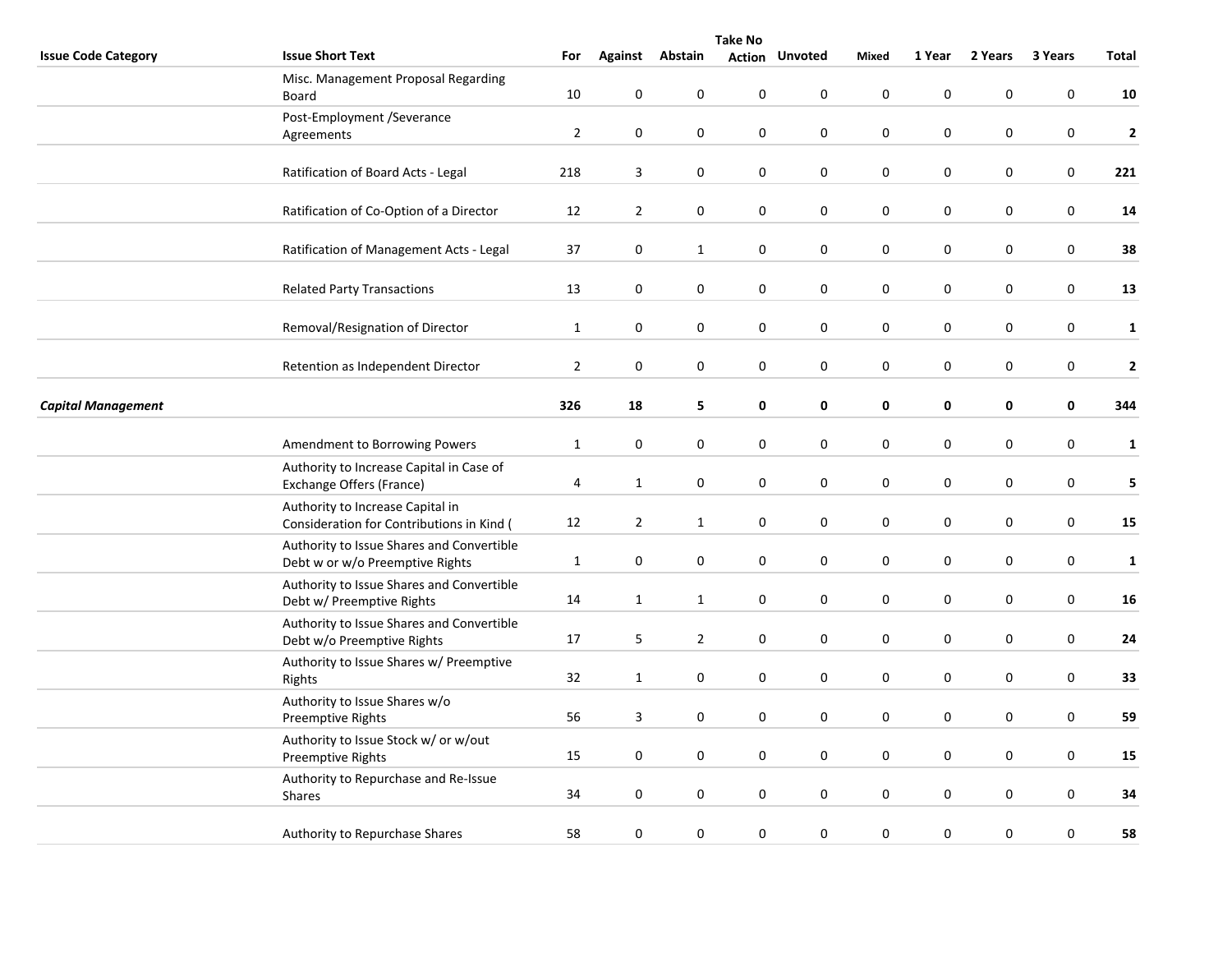|                                    |                                                          |                |                |                 | <b>Take No</b>   |                       |             |                  |             |         |              |
|------------------------------------|----------------------------------------------------------|----------------|----------------|-----------------|------------------|-----------------------|-------------|------------------|-------------|---------|--------------|
| <b>Issue Code Category</b>         | <b>Issue Short Text</b>                                  | For            |                | Against Abstain |                  | <b>Action Unvoted</b> | Mixed       | 1 Year           | 2 Years     | 3 Years | Total        |
|                                    | Authority to Set Offering Price of Shares                | 5              | $\mathbf{1}$   | 0               | $\pmb{0}$        | 0                     | $\mathbf 0$ | $\pmb{0}$        | $\pmb{0}$   | 0       | 6            |
|                                    | Authority to Trade in Company Stock                      | $\mathbf{1}$   | $\pmb{0}$      | $\pmb{0}$       | $\mathbf 0$      | $\boldsymbol{0}$      | $\pmb{0}$   | $\pmb{0}$        | 0           | 0       | $\mathbf 1$  |
|                                    | Authorize Overallotment/Greenshoe                        | 8              | $\mathbf{1}$   | $\mathbf{1}$    | $\pmb{0}$        | 0                     | $\pmb{0}$   | $\pmb{0}$        | $\pmb{0}$   | 0       | 10           |
|                                    | <b>Cancellation of Authorized Stock</b>                  | 31             | $\pmb{0}$      | $\mathbf 0$     | $\pmb{0}$        | $\pmb{0}$             | $\pmb{0}$   | $\pmb{0}$        | $\pmb{0}$   | 0       | 31           |
|                                    | Increase in Authorized Capital                           | 20             | $\overline{2}$ | 0               | $\mathbf 0$      | 0                     | 0           | $\pmb{0}$        | $\mathbf 0$ | 0       | 22           |
|                                    | Issuance of Debt Instruments                             | $\mathbf{1}$   | 0              | 0               | 0                | 0                     | 0           | $\pmb{0}$        | 0           | 0       | $\mathbf{1}$ |
|                                    | <b>Issuance of Repurchased Shares</b>                    | 3              | $\mathbf{1}$   | 0               | $\mathbf 0$      | 0                     | $\pmb{0}$   | $\pmb{0}$        | 0           | 0       | 4            |
|                                    | Limit to Capital Increase                                | 5              | $\pmb{0}$      | $\mathbf 0$     | $\pmb{0}$        | $\pmb{0}$             | $\pmb{0}$   | $\pmb{0}$        | $\pmb{0}$   | 0       | 5            |
|                                    | Misc. Proposal Regarding Capital                         | $\overline{2}$ | 0              | 0               | $\mathbf 0$      | 0                     | $\mathbf 0$ | $\boldsymbol{0}$ | 0           | 0       | $\mathbf{2}$ |
|                                    | Reduction in Authorized Capital                          | $\mathbf{1}$   | $\pmb{0}$      | $\pmb{0}$       | $\mathbf 0$      | 0                     | $\pmb{0}$   | $\pmb{0}$        | 0           | 0       | $\mathbf{1}$ |
|                                    | Reduction in Share Premium Account                       | $\mathbf 1$    | 0              | 0               | $\boldsymbol{0}$ | 0                     | $\pmb{0}$   | $\pmb{0}$        | $\pmb{0}$   | 0       | $\mathbf{1}$ |
|                                    | <b>Stock Split</b>                                       | $\overline{2}$ | 0              | 0               | $\pmb{0}$        | $\boldsymbol{0}$      | $\pmb{0}$   | $\pmb{0}$        | 0           | 0       | $\mathbf 2$  |
|                                    | Use/Transfer of Reserves                                 | $\overline{2}$ | $\mathbf 0$    | $\mathbf 0$     | $\mathbf 0$      | $\mathbf 0$           | $\pmb{0}$   | $\pmb{0}$        | 0           | 0       | $\mathbf{2}$ |
| <b>Changes to Company Statutes</b> |                                                          | 168            | $\mathbf{2}$   | 0               | $\pmb{0}$        | 0                     | $\mathbf 0$ | $\mathbf 0$      | 0           | 0       | 170          |
|                                    | Adoption of New Articles                                 | 13             | 0              | 0               | $\mathbf 0$      | 0                     | $\pmb{0}$   | $\pmb{0}$        | 0           | 0       | 13           |
|                                    | Adoption of Shareholder Rights' Plan                     | $\pmb{0}$      | $\mathbf{1}$   | 0               | $\mathbf 0$      | 0                     | $\pmb{0}$   | $\pmb{0}$        | 0           | 0       | $\mathbf 1$  |
|                                    | Amend Articles, Constitution, Bylaws -<br><b>Bundled</b> | 55             | 0              | 0               | $\boldsymbol{0}$ | $\pmb{0}$             | $\pmb{0}$   | $\pmb{0}$        | $\mathbf 0$ | 0       | 55           |
|                                    | Amendment to Classified Board                            | $\mathbf{1}$   | 0              | 0               | $\mathbf 0$      | 0                     | $\mathbf 0$ | $\pmb{0}$        | $\pmb{0}$   | 0       | $\mathbf{1}$ |
|                                    | Amendments to Articles (Technical)                       | 46             | 0              | $\mathbf 0$     | $\mathbf 0$      | $\mathbf 0$           | $\mathbf 0$ | $\pmb{0}$        | 0           | 0       | 46           |
|                                    | Amendments to Articles, Constitution,<br><b>Bylaws</b>   | 27             | $\mathbf{1}$   | 0               | $\mathbf 0$      | 0                     | $\pmb{0}$   | $\pmb{0}$        | 0           | 0       | 28           |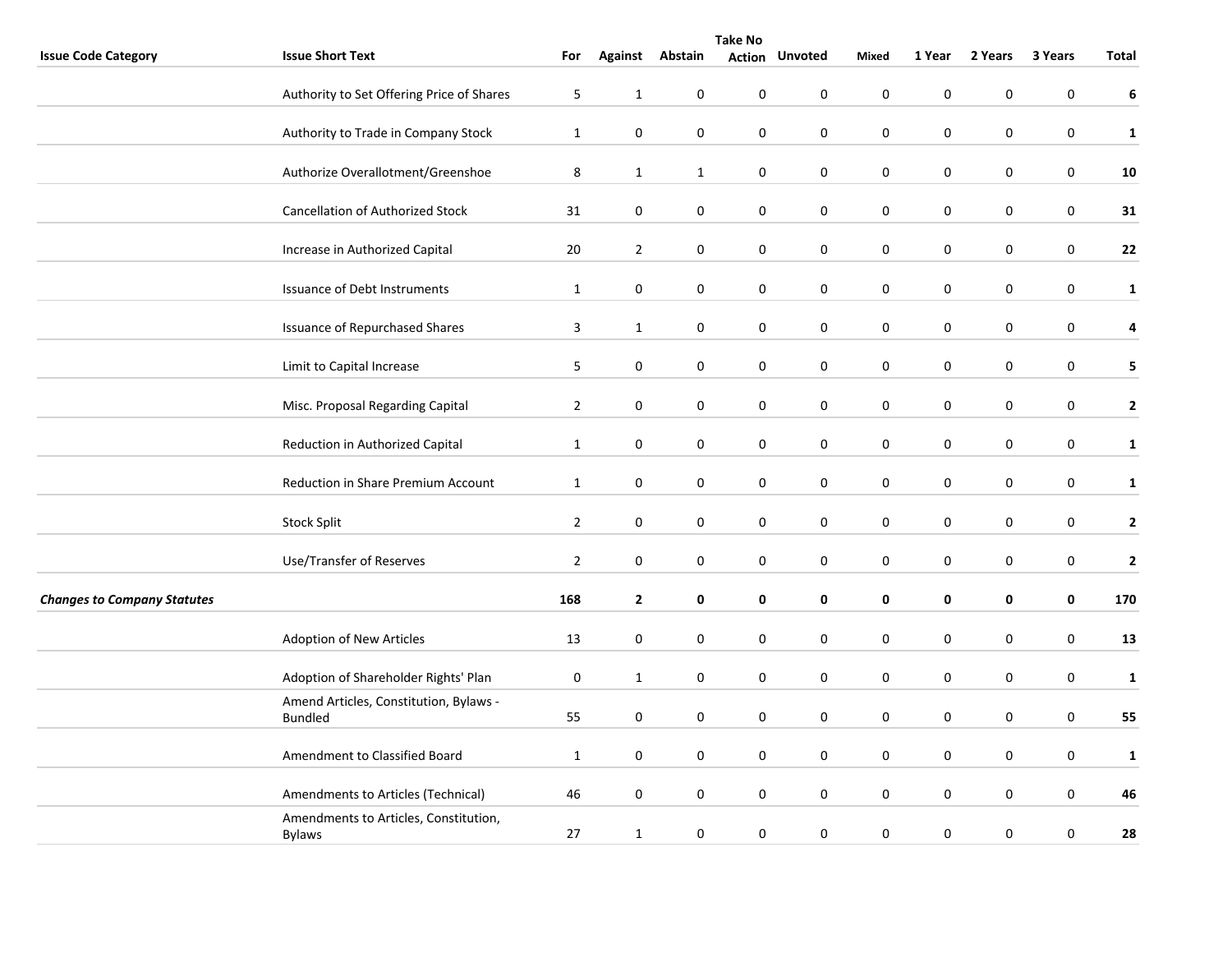|                            | <b>Take No</b>                                                   |                         |                  |           |           |                       |                  |             |             |                  |                         |
|----------------------------|------------------------------------------------------------------|-------------------------|------------------|-----------|-----------|-----------------------|------------------|-------------|-------------|------------------|-------------------------|
| <b>Issue Code Category</b> | <b>Issue Short Text</b>                                          | For                     | <b>Against</b>   | Abstain   |           | <b>Action Unvoted</b> | Mixed            | 1 Year      | 2 Years     | 3 Years          | <b>Total</b>            |
|                            | Amendments to Charter/Bylaw - Bundled                            | $\mathbf{1}$            | $\pmb{0}$        | $\pmb{0}$ | $\pmb{0}$ | $\mathbf 0$           | $\mathbf 0$      | $\pmb{0}$   | $\pmb{0}$   | $\boldsymbol{0}$ | $\mathbf{1}$            |
|                            | Authority to Set General Meeting Notice<br>Period at 14 Days     | 23                      | $\mathbf 0$      | $\pmb{0}$ | 0         | $\pmb{0}$             | $\pmb{0}$        | $\pmb{0}$   | $\pmb{0}$   | $\boldsymbol{0}$ | 23                      |
|                            | Elimination of Supermajority<br>Requirement                      | $\overline{2}$          | $\mathbf 0$      | 0         | 0         | $\mathbf 0$           | $\mathbf 0$      | $\mathbf 0$ | 0           | 0                | $\mathbf{2}$            |
| <b>Compensation</b>        |                                                                  | 445                     | 69               | $\pmb{0}$ | 0         | 0                     | 0                | $\pmb{0}$   | 0           | $\mathbf 0$      | 514                     |
|                            | Adoption of Employee Stock Purchase<br>Plan                      | $\mathbf{1}$            | $\boldsymbol{0}$ | 0         | 0         | 0                     | $\mathbf 0$      | $\pmb{0}$   | $\pmb{0}$   | $\boldsymbol{0}$ | $\mathbf{1}$            |
|                            | Adoption of Restricted Stock Plan                                | $\sqrt{4}$              | $\mathbf 0$      | 0         | 0         | 0                     | $\mathbf 0$      | $\pmb{0}$   | 0           | $\boldsymbol{0}$ | $\pmb{4}$               |
|                            | Advisory Vote on Executive<br>Compensation                       | 6                       | $\mathbf{1}$     | 0         | 0         | $\mathbf 0$           | $\mathbf 0$      | $\pmb{0}$   | 0           | 0                | $\overline{\mathbf{z}}$ |
|                            | Amendment to Restricted Stock Plan                               | $\mathbf{1}$            | $\boldsymbol{0}$ | 0         | 0         | 0                     | $\mathbf 0$      | $\pmb{0}$   | 0           | 0                | $\mathbf{1}$            |
|                            | Amendment to Stock Option Plan                                   | 3                       | $\overline{2}$   | 0         | $\pmb{0}$ | 0                     | $\mathbf 0$      | $\pmb{0}$   | 0           | 0                | 5                       |
|                            | <b>Bonus</b>                                                     | 4                       | $\mathbf{1}$     | 0         | 0         | $\mathbf 0$           | $\mathbf 0$      | $\pmb{0}$   | 0           | $\mathbf 0$      | 5                       |
|                            | Capital Proposal to Implement Equity<br><b>Compensation Plan</b> | 25                      | 5                | 0         | 0         | $\mathbf 0$           | $\mathbf 0$      | $\pmb{0}$   | 0           | 0                | 30                      |
|                            | Directors' Fees                                                  | 22                      | $\mathbf{1}$     | 0         | 0         | $\mathbf 0$           | $\mathbf 0$      | $\pmb{0}$   | 0           | $\pmb{0}$        | 23                      |
|                            | Directors' Fees & Audit Fees                                     | $\mathbf{1}$            | $\mathbf 0$      | $\pmb{0}$ | 0         | $\mathbf 0$           | $\mathbf 0$      | $\pmb{0}$   | 0           | $\boldsymbol{0}$ | $\mathbf{1}$            |
|                            | Directors' Stock Option Plan                                     | $\mathbf{1}$            | $\boldsymbol{0}$ | 0         | 0         | $\mathbf 0$           | $\mathbf 0$      | $\pmb{0}$   | $\mathbf 0$ | 0                | $\mathbf{1}$            |
|                            | Misc. Proposal Regarding Compensation                            | 25                      | 4                | 0         | 0         | 0                     | $\mathbf 0$      | $\pmb{0}$   | 0           | $\mathbf 0$      | 29                      |
|                            | Non-Executive Remuneration Policy<br>(Forward-Looking)           | 82                      | 3                | $\pmb{0}$ | $\pmb{0}$ | $\pmb{0}$             | $\pmb{0}$        | $\pmb{0}$   | 0           | $\boldsymbol{0}$ | 85                      |
|                            | Remuneration Policy (Forward-Looking)                            | 80                      | 15               | 0         | 0         | $\mathbf 0$           | $\boldsymbol{0}$ | $\pmb{0}$   | 0           | 0                | 95                      |
|                            | Remuneration Report (Retrospective)                              | 117                     | 32               | 0         | 0         | $\mathbf 0$           | $\mathbf 0$      | $\pmb{0}$   | 0           | $\pmb{0}$        | 149                     |
|                            | <b>Statutory Auditors' Fees</b>                                  | $\overline{\mathbf{3}}$ | $\boldsymbol{0}$ | 0         | 0         | 0                     | $\mathbf 0$      | $\pmb{0}$   | $\pmb{0}$   | $\mathbf 0$      | 3                       |
|                            | <b>Stock Option Grants</b>                                       | 15                      | $\mathbf{1}$     | 0         | $\pmb{0}$ | $\mathbf 0$           | $\pmb{0}$        | $\pmb{0}$   | 0           | $\mathbf 0$      | 16                      |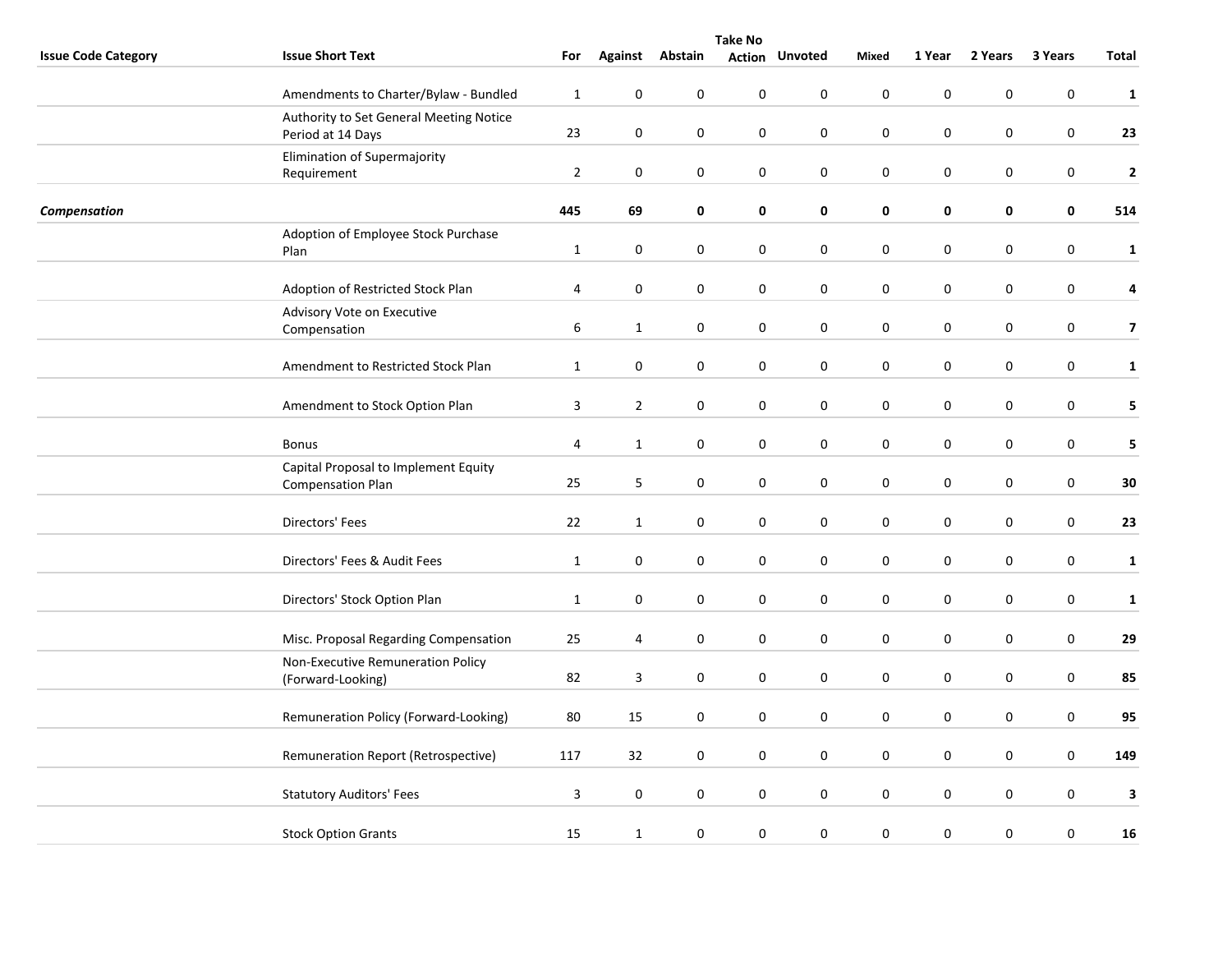|                               | <b>Take No</b>                                    |              |                  |                 |                  |                       |                  |             |           |                  |                  |  |
|-------------------------------|---------------------------------------------------|--------------|------------------|-----------------|------------------|-----------------------|------------------|-------------|-----------|------------------|------------------|--|
| <b>Issue Code Category</b>    | <b>Issue Short Text</b>                           | For          |                  | Against Abstain |                  | <b>Action Unvoted</b> | Mixed            | 1 Year      | 2 Years   | 3 Years          | Total            |  |
|                               | <b>Stock Option Plan</b>                          | 17           | $\mathbf{1}$     | 0               | 0                | $\mathbf 0$           | $\mathbf 0$      | $\pmb{0}$   | 0         | $\mathbf 0$      | 18               |  |
|                               | <b>Stock Purchase Plan</b>                        | 31           | $\mathbf{1}$     | $\pmb{0}$       | $\pmb{0}$        | $\boldsymbol{0}$      | $\boldsymbol{0}$ | $\pmb{0}$   | 0         | $\pmb{0}$        | 32               |  |
|                               | Supervisory Board/ Corp Assembly Fees             | 6            | $\overline{2}$   | $\pmb{0}$       | 0                | 0                     | $\mathbf 0$      | $\pmb{0}$   | 0         | $\boldsymbol{0}$ | 8                |  |
|                               | Trust Type Equity Plans (JP)                      | $\mathbf{1}$ | $\pmb{0}$        | 0               | $\pmb{0}$        | $\pmb{0}$             | $\pmb{0}$        | $\pmb{0}$   | $\pmb{0}$ | $\mathbf 0$      | ${\bf 1}$        |  |
| <b>M&amp;A</b>                |                                                   | 14           | $\mathbf{1}$     | $\pmb{0}$       | $\pmb{0}$        | $\pmb{0}$             | $\pmb{0}$        | $\pmb{0}$   | 0         | $\mathbf 0$      | 15               |  |
|                               | Divestiture/Spin-off                              | $\mathbf{1}$ | 0                | 0               | 0                | $\mathbf 0$           | $\mathbf 0$      | $\pmb{0}$   | 0         | 0                | $\mathbf{1}$     |  |
|                               | Intra-company Contracts/Control<br>Agreements     | 5            | $\mathbf 0$      | 0               | $\pmb{0}$        | $\mathbf 0$           | $\mathbf 0$      | $\mathbf 0$ | 0         | $\pmb{0}$        | 5                |  |
|                               | Merger/Acquisition                                | 5            | $\pmb{0}$        | $\pmb{0}$       | 0                | $\mathbf 0$           | $\mathbf 0$      | $\pmb{0}$   | $\pmb{0}$ | $\boldsymbol{0}$ | 5                |  |
|                               | Restructuring/Capitalization                      | 3            | $\mathbf{1}$     | 0               | $\pmb{0}$        | 0                     | $\mathbf 0$      | $\pmb{0}$   | $\pmb{0}$ | $\mathbf 0$      | 4                |  |
| <b>Meeting Administration</b> |                                                   | 59           | $\pmb{0}$        | $\mathbf 0$     | $\pmb{0}$        | $\pmb{0}$             | $\pmb{0}$        | $\pmb{0}$   | 0         | $\mathbf 0$      | 59               |  |
|                               | Appointment of Independent Proxy<br>(Switzerland) | 9            | $\pmb{0}$        | $\pmb{0}$       | $\mathsf 0$      | $\mathbf 0$           | $\mathbf 0$      | $\pmb{0}$   | 0         | $\boldsymbol{0}$ | $\boldsymbol{9}$ |  |
|                               | Authorization of Legal Formalities                | 40           | $\mathbf 0$      | 0               | $\pmb{0}$        | $\mathbf 0$           | $\mathbf 0$      | $\mathbf 0$ | 0         | 0                | 40               |  |
|                               | Routine Meeting Item                              | 10           | $\pmb{0}$        | $\pmb{0}$       | 0                | $\mathbf 0$           | $\mathbf 0$      | $\pmb{0}$   | $\pmb{0}$ | $\boldsymbol{0}$ | ${\bf 10}$       |  |
| <b>Other</b>                  |                                                   | 32           | $\mathbf{1}$     | $\pmb{0}$       | 0                | 0                     | 0                | $\pmb{0}$   | 0         | $\mathbf 0$      | 33               |  |
|                               | Approval of Political Donation                    | 17           | $\pmb{0}$        | $\pmb{0}$       | $\boldsymbol{0}$ | $\pmb{0}$             | $\mathbf 0$      | $\pmb{0}$   | 0         | $\mathbf 0$      | 17               |  |
|                               | Authorization of Charitable Donations             | $\mathbf 2$  | $\pmb{0}$        | $\pmb{0}$       | $\pmb{0}$        | $\pmb{0}$             | $\mathbf 0$      | $\pmb{0}$   | $\pmb{0}$ | $\boldsymbol{0}$ | $\mathbf{2}$     |  |
|                               | Management Proposal Regarding ESG<br>Issues       | 4            | $\mathbf{1}$     | 0               | 0                | $\mathbf 0$           | $\mathbf 0$      | $\mathbf 0$ | 0         | 0                | 5                |  |
|                               | Misc. Management Proposal                         | 4            | $\pmb{0}$        | 0               | 0                | 0                     | $\mathbf 0$      | $\pmb{0}$   | $\pmb{0}$ | $\boldsymbol{0}$ | $\pmb{4}$        |  |
|                               | Renew Proportional Takeover Provisions            | 5            | $\boldsymbol{0}$ | $\pmb{0}$       | $\pmb{0}$        | $\pmb{0}$             | $\mathbf 0$      | $\pmb{0}$   | $\pmb{0}$ | $\mathbf 0$      | 5                |  |
| <b>SHP: Compensation</b>      |                                                   | $\mathbf 1$  | 5                | $\pmb{0}$       | 0                | 0                     | $\mathbf 0$      | $\mathbf 0$ | 0         | 0                | 6                |  |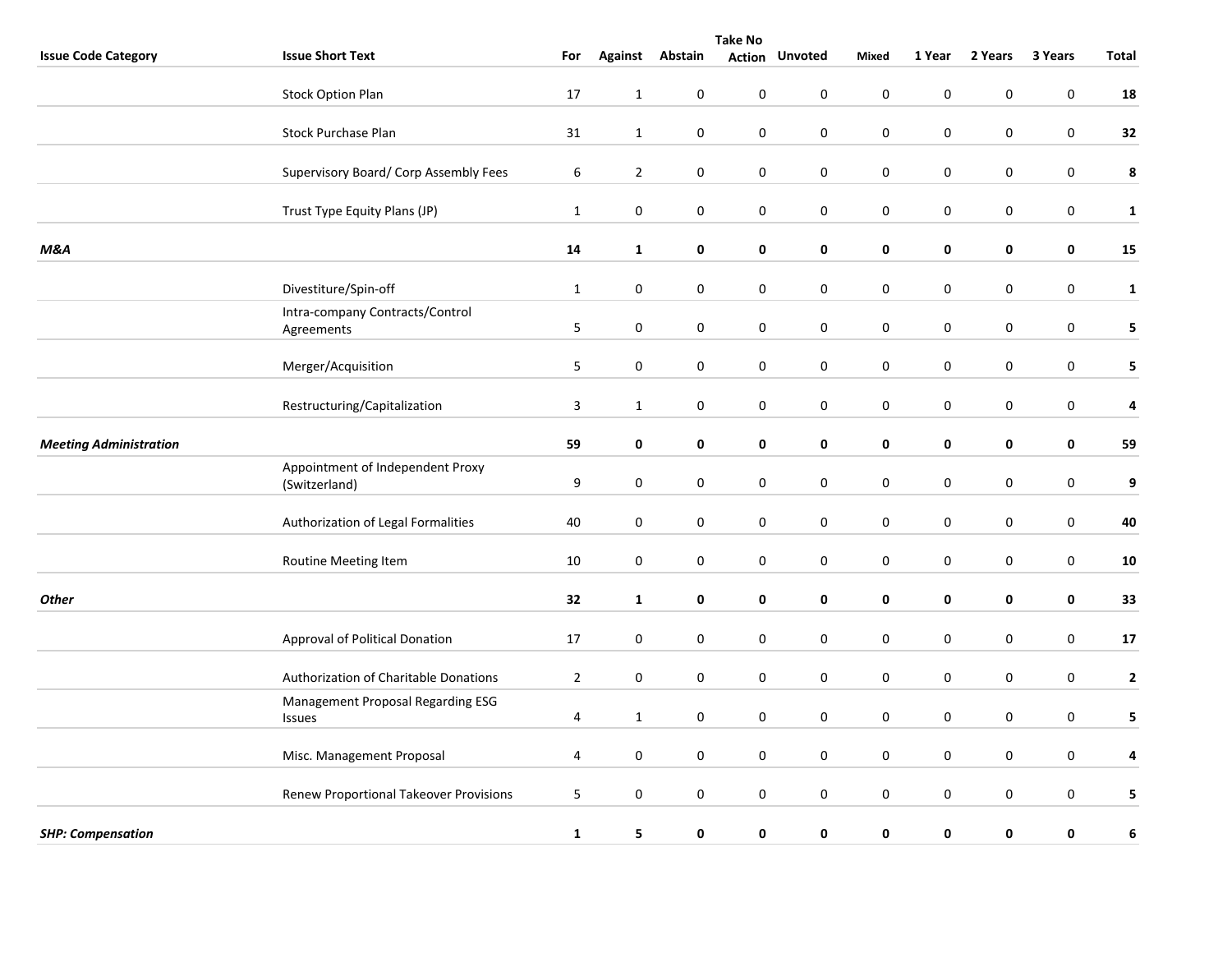|                            | <b>Take No</b>                                                            |                  |                  |              |                  |                       |                  |             |           |                  |                |  |
|----------------------------|---------------------------------------------------------------------------|------------------|------------------|--------------|------------------|-----------------------|------------------|-------------|-----------|------------------|----------------|--|
| <b>Issue Code Category</b> | <b>Issue Short Text</b>                                                   | For              | <b>Against</b>   | Abstain      |                  | <b>Action Unvoted</b> | Mixed            | 1 Year      | 2 Years   | 3 Years          | <b>Total</b>   |  |
|                            | SHP Regarding Linking Executive Pay to<br>Social Criteria                 | $\mathbf{1}$     | $\pmb{0}$        | $\pmb{0}$    | $\pmb{0}$        | $\mathbf 0$           | $\boldsymbol{0}$ | 0           | 0         | 0                | $\mathbf{1}$   |  |
|                            | SHP regarding Misc. Compensation                                          | $\pmb{0}$        | 3                | 0            | 0                | 0                     | $\pmb{0}$        | $\pmb{0}$   | 0         | 0                | 3              |  |
|                            | SHP Regarding Race and/or Gender Pay<br><b>Equity Report</b>              | $\pmb{0}$        | $\overline{2}$   | 0            | 0                | $\mathbf 0$           | $\pmb{0}$        | $\pmb{0}$   | $\pmb{0}$ | $\pmb{0}$        | $\mathbf{2}$   |  |
| <b>SHP: Environment</b>    |                                                                           | 0                | 4                | $\pmb{0}$    | 0                | 0                     | 0                | $\pmb{0}$   | 0         | 0                | 4              |  |
|                            | SHP Regarding Misc. Environmental Issue                                   | $\pmb{0}$        | $\overline{2}$   | $\pmb{0}$    | $\boldsymbol{0}$ | $\pmb{0}$             | $\mathbf 0$      | $\pmb{0}$   | 0         | $\boldsymbol{0}$ | $\mathbf{2}$   |  |
|                            | SHP Regarding Report/Action on Climate<br>Change                          | $\pmb{0}$        | $\overline{2}$   | $\pmb{0}$    | $\boldsymbol{0}$ | $\pmb{0}$             | $\pmb{0}$        | $\pmb{0}$   | $\pmb{0}$ | $\boldsymbol{0}$ | $\mathbf{2}$   |  |
| <b>SHP: Governance</b>     |                                                                           | 5                | 19               | $\mathbf{1}$ | 0                | 0                     | 0                | 0           | 0         | $\pmb{0}$        | 24             |  |
|                            | SHP Regarding Additional or Amended<br>Shareholder Proposals              | $\pmb{0}$        | $\mathbf{1}$     | 0            | $\pmb{0}$        | 0                     | $\pmb{0}$        | $\pmb{0}$   | 0         | $\pmb{0}$        | $\mathbf{1}$   |  |
|                            | SHP Regarding Board Composition                                           | $\pmb{0}$        | $\overline{2}$   | $\pmb{0}$    | 0                | 0                     | $\mathbf 0$      | $\pmb{0}$   | $\pmb{0}$ | 0                | $\mathbf{2}$   |  |
|                            | SHP Regarding Election of Dissident<br>Board Member(s)                    | $\pmb{0}$        | $\mathbf{1}$     | $\mathbf{1}$ | $\boldsymbol{0}$ | $\pmb{0}$             | $\mathbf 0$      | $\pmb{0}$   | 0         | $\boldsymbol{0}$ | $\mathbf{2}$   |  |
|                            | SHP Regarding Facilitation of<br>Shareholder Proposals                    | $\boldsymbol{0}$ | $\mathbf{1}$     | $\pmb{0}$    | $\pmb{0}$        | $\pmb{0}$             | $\pmb{0}$        | $\pmb{0}$   | $\pmb{0}$ | $\boldsymbol{0}$ | $\mathbf{1}$   |  |
|                            | SHP Regarding Improving in Disclosure                                     | 1                | $\mathbf 0$      | 0            | 0                | $\mathbf 0$           | $\mathbf 0$      | $\mathbf 0$ | 0         | 0                | $\mathbf{1}$   |  |
|                            | SHP Regarding Increase in<br>Dividend/Redistribution of Profits           | $\pmb{0}$        | $\mathbf{1}$     | 0            | $\pmb{0}$        | 0                     | $\mathbf 0$      | $\pmb{0}$   | 0         | $\pmb{0}$        | $\mathbf{1}$   |  |
|                            | SHP Regarding Misc. Board Issue                                           | $\pmb{0}$        | $\mathbf{1}$     | $\pmb{0}$    | $\pmb{0}$        | $\mathbf 0$           | $\mathbf 0$      | $\pmb{0}$   | $\pmb{0}$ | $\pmb{0}$        | $\mathbf{1}$   |  |
|                            | SHP Regarding Misc. Capital Issue                                         | $\pmb{0}$        | $\mathbf{1}$     | 0            | 0                | 0                     | $\mathbf 0$      | $\pmb{0}$   | 0         | 0                | $\mathbf{1}$   |  |
|                            | SHP Regarding Misc. Governance Issue                                      | $\pmb{0}$        | 3                | 0            | $\pmb{0}$        | $\pmb{0}$             | $\pmb{0}$        | $\pmb{0}$   | 0         | $\boldsymbol{0}$ | $\mathbf{3}$   |  |
|                            | SHP Regarding Misc. Issue                                                 | 1                | $\overline{7}$   | $\mathbf 0$  | 0                | $\mathbf 0$           | $\mathbf 0$      | $\mathbf 0$ | 0         | $\mathbf 0$      | 8              |  |
|                            | SHP Regarding Misc. Meeting/Voting<br>Issue                               | $\overline{2}$   | $\pmb{0}$        | 0            | 0                | 0                     | $\pmb{0}$        | $\pmb{0}$   | 0         | $\pmb{0}$        | $\overline{2}$ |  |
|                            | SHP Regarding the Declassification of the<br>Board                        | $\mathbf{1}$     | $\boldsymbol{0}$ | 0            | $\pmb{0}$        | $\mathbf 0$           | $\pmb{0}$        | $\pmb{0}$   | $\pmb{0}$ | $\pmb{0}$        | $\mathbf{1}$   |  |
|                            | SHP Shareholder Access to the<br><b>Nomination Process (Proxy Access)</b> | $\boldsymbol{0}$ | $\mathbf{1}$     | $\pmb{0}$    | $\pmb{0}$        | $\pmb{0}$             | $\pmb{0}$        | $\pmb{0}$   | $\pmb{0}$ | 0                | $\mathbf{1}$   |  |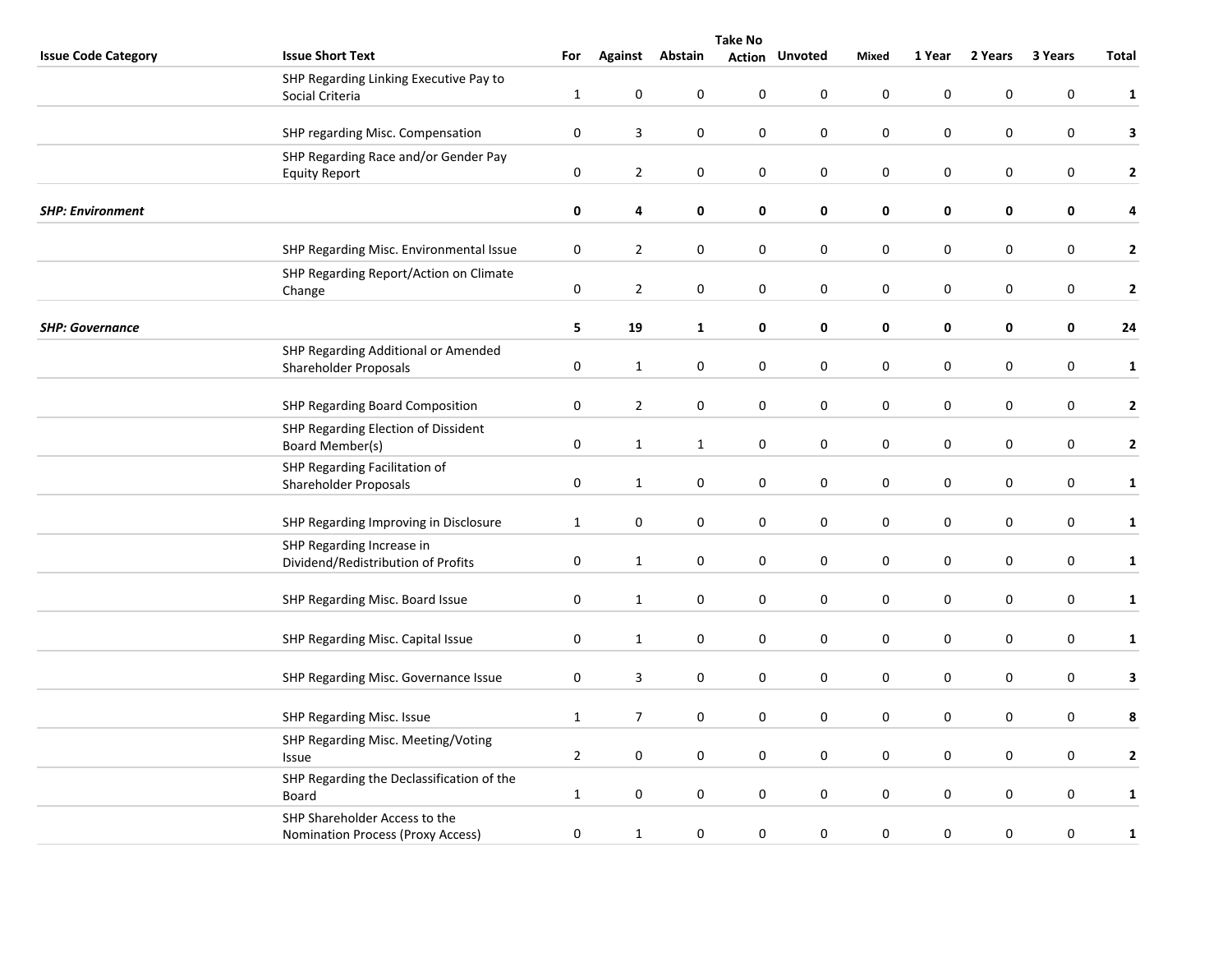|                            | <b>Take No</b>                                                                 |     |         |         |               |                |             |             |              |         |       |  |
|----------------------------|--------------------------------------------------------------------------------|-----|---------|---------|---------------|----------------|-------------|-------------|--------------|---------|-------|--|
| <b>Issue Code Category</b> | <b>Issue Short Text</b>                                                        | For | Against | Abstain | <b>Action</b> | <b>Unvoted</b> | Mixed       | 1 Year      | 2 Years      | 3 Years | Total |  |
| <b>SHP: Social</b>         |                                                                                | 9   | 6       | 0       | 0             | 0              | 0           | 0           | 0            | 0       | 15    |  |
|                            | SHP Regarding Misc. Human Capital<br>Management                                |     | 0       | 0       | 0             | $\mathbf 0$    | 0           | 0           | $\mathbf 0$  | 0       |       |  |
|                            | SHP Regarding Misc. Labor<br>Issues/Policies                                   |     | 0       | 0       | $\mathbf 0$   | $\mathbf 0$    | 0           | $\mathbf 0$ | $\mathbf 0$  | 0       |       |  |
|                            | SHP Regarding Misc. Social Issue                                               |     | 3       | 0       | $\mathbf 0$   | $\mathbf 0$    | $\mathbf 0$ | $\mathbf 0$ | $\mathbf{0}$ | 0       |       |  |
|                            | SHP Regarding Reporting on Company's<br>Compliance with International Human Ri |     |         | 0       | $\mathbf 0$   | $\mathbf 0$    | 0           | $\mathbf 0$ | $\mathbf 0$  | 0       |       |  |
|                            | SHP Regarding Reviewing Political<br>Spending or Lobbying                      | 0   |         | 0       | 0             | 0              | 0           | 0           | $\mathbf{0}$ | 0       |       |  |

# Proposal Types – Votes Versus Management

| <b>Issue Code Category</b>      | <b>Issue Code Description</b>                       | With<br>Management | <b>Against</b><br>Management | <b>Take No</b><br><b>Action</b> | <b>Unvoted</b> | N/A         | <b>Mixed</b> | Total      |
|---------------------------------|-----------------------------------------------------|--------------------|------------------------------|---------------------------------|----------------|-------------|--------------|------------|
| <b>Total for all Categories</b> |                                                     | 3239               | 190                          | 0                               | 0              | 16          | 0            | 3445       |
| <b>Audit/Financials</b>         |                                                     | 490                | 0                            | 0                               | 0              | 0           | 0            | 490        |
|                                 | Accounts and Reports (Bundled Issues)               | 12                 | $\mathbf 0$                  | 0                               | 0              | $\mathbf 0$ | 0            | ${\bf 12}$ |
|                                 | Allocation of Profits/Dividends                     | 141                | 0                            | 0                               | 0              | $\pmb{0}$   | 0            | 141        |
|                                 | Appointment of Auditor                              | 108                | 0                            | $\mathbf 0$                     | 0              | 0           | 0            | 108        |
|                                 | Appointment of Auditor and Authority<br>to Set Fees | 13                 | 0                            | $\mathbf 0$                     | 0              | 0           | 0            | 13         |
|                                 | Approval of Non-Financial Reports                   | 8                  | 0                            | 0                               | 0              | $\mathbf 0$ | $\mathbf 0$  | 8          |
|                                 | Authority to Set Auditor's Fees                     | 46                 | 0                            | 0                               | 0              | $\mathbf 0$ | 0            | 46         |
|                                 | Bonus Dividend/Bonus Share Issue                    | 3                  | 0                            | 0                               | 0              | $\mathbf 0$ | 0            | 3          |
|                                 | <b>Financial Statements</b>                         | 126                | 0                            | 0                               | 0              | $\mathbf 0$ | 0            | 126        |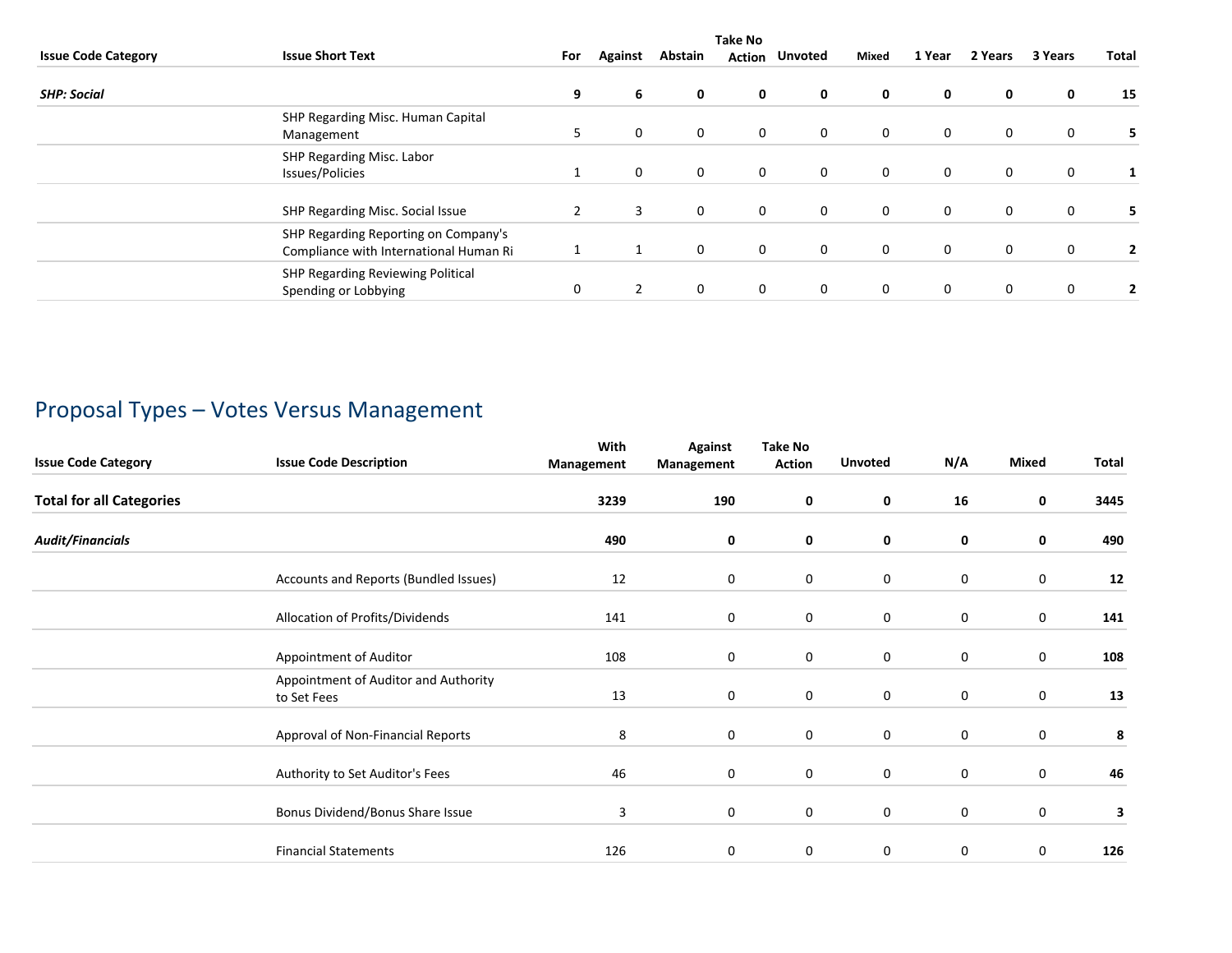|                            |                                                                    | With             | <b>Against</b> | <b>Take No</b>   |                  |                         |                  |                         |
|----------------------------|--------------------------------------------------------------------|------------------|----------------|------------------|------------------|-------------------------|------------------|-------------------------|
| <b>Issue Code Category</b> | <b>Issue Code Description</b>                                      | Management       | Management     | <b>Action</b>    | <b>Unvoted</b>   | N/A                     | Mixed            | Total                   |
|                            | Number of Auditors                                                 | $\boldsymbol{9}$ | 0              | $\pmb{0}$        | $\pmb{0}$        | $\mathbf 0$             | $\boldsymbol{0}$ | 9                       |
|                            | Ratification of Alternate Auditor                                  | 6                | 0              | $\mathbf 0$      | $\mathbf 0$      | $\mathbf 0$             | $\mathbf 0$      | 6                       |
|                            | Ratification of Auditor                                            | $\bf 8$          | $\pmb{0}$      | 0                | $\pmb{0}$        | $\pmb{0}$               | $\pmb{0}$        | 8                       |
|                            | Ratification of Auditor's Acts                                     | $\overline{2}$   | $\pmb{0}$      | 0                | $\mathbf 0$      | $\mathbf 0$             | $\mathbf 0$      | $\mathbf{2}$            |
|                            | Stock Dividend/Dividend Reinvestment                               | $\,8\,$          | $\pmb{0}$      | $\boldsymbol{0}$ | $\pmb{0}$        | $\pmb{0}$               | $\pmb{0}$        | 8                       |
| <b>Board Related</b>       |                                                                    | 1677             | 81             | 0                | 0                | $\overline{\mathbf{z}}$ | 0                | 1765                    |
|                            | Approval of Committee<br>Guidelines/Appointment of Committee       | 12               | $\pmb{0}$      | $\mathbf 0$      | $\boldsymbol{0}$ | $\boldsymbol{0}$        | $\boldsymbol{0}$ | 12                      |
|                            | Approve Censor                                                     | $\mathbf{1}$     | $\mathbf{1}$   | 0                | $\mathbf 0$      | $\mathbf 0$             | $\mathbf 0$      | $\mathbf 2$             |
|                            | Approve Special Auditor's Report                                   | 16               | $\mathbf{1}$   | 0                | $\mathbf 0$      | $\pmb{0}$               | $\mathbf 0$      | 17                      |
|                            | <b>Board Size</b>                                                  | 22               | $\pmb{0}$      | $\boldsymbol{0}$ | $\pmb{0}$        | $\pmb{0}$               | $\mathbf 0$      | 22                      |
|                            | <b>Board Spill</b>                                                 | $\mathbf{1}$     | $\pmb{0}$      | $\pmb{0}$        | $\pmb{0}$        | $\pmb{0}$               | $\pmb{0}$        | $\mathbf{1}$            |
|                            | Board Term Length                                                  | $\mathbf{1}$     | 0              | $\mathbf 0$      | $\mathbf 0$      | $\pmb{0}$               | $\mathbf 0$      | $\mathbf{1}$            |
|                            | Election of Alternate Statutory Auditor                            | $\mathbf{1}$     | 0              | 0                | $\mathbf 0$      | $\mathsf{O}\xspace$     | $\mathbf 0$      | $\mathbf{1}$            |
|                            | Election of Board Committee Members                                | 41               | 3              | 0                | $\mathbf 0$      | $\pmb{0}$               | $\pmb{0}$        | 44                      |
|                            | <b>Election of Directors</b>                                       | 1157             | 61             | 0                | $\mathbf 0$      | $\mathbf 0$             | $\mathbf 0$      | 1218                    |
|                            | Election of Directors (Slate)                                      | $\boldsymbol{6}$ | $\mathbf{1}$   | $\pmb{0}$        | $\mathbf 0$      | $\pmb{0}$               | $\pmb{0}$        | $\overline{\mathbf{z}}$ |
|                            | Election of Non-Management Nominee                                 | 3                | $\pmb{0}$      | $\mathbf 0$      | $\mathbf 0$      | $\pmb{0}$               | $\mathbf 0$      | 3                       |
|                            | <b>Election of Non-Principal Members</b><br>(Chairman, alternates) | 23               | 3              | 0                | $\mathbf 0$      | 0                       | $\mathbf 0$      | 26                      |
|                            | Election of Shareholder Representatives                            | 15               | $\pmb{0}$      | 0                | $\mathbf 0$      | $\pmb{0}$               | $\mathbf 0$      | 15                      |
|                            | Election of Statutory Auditor Slate                                | $\pmb{0}$        | 0              | 0                | $\pmb{0}$        | 4                       | $\pmb{0}$        | 4                       |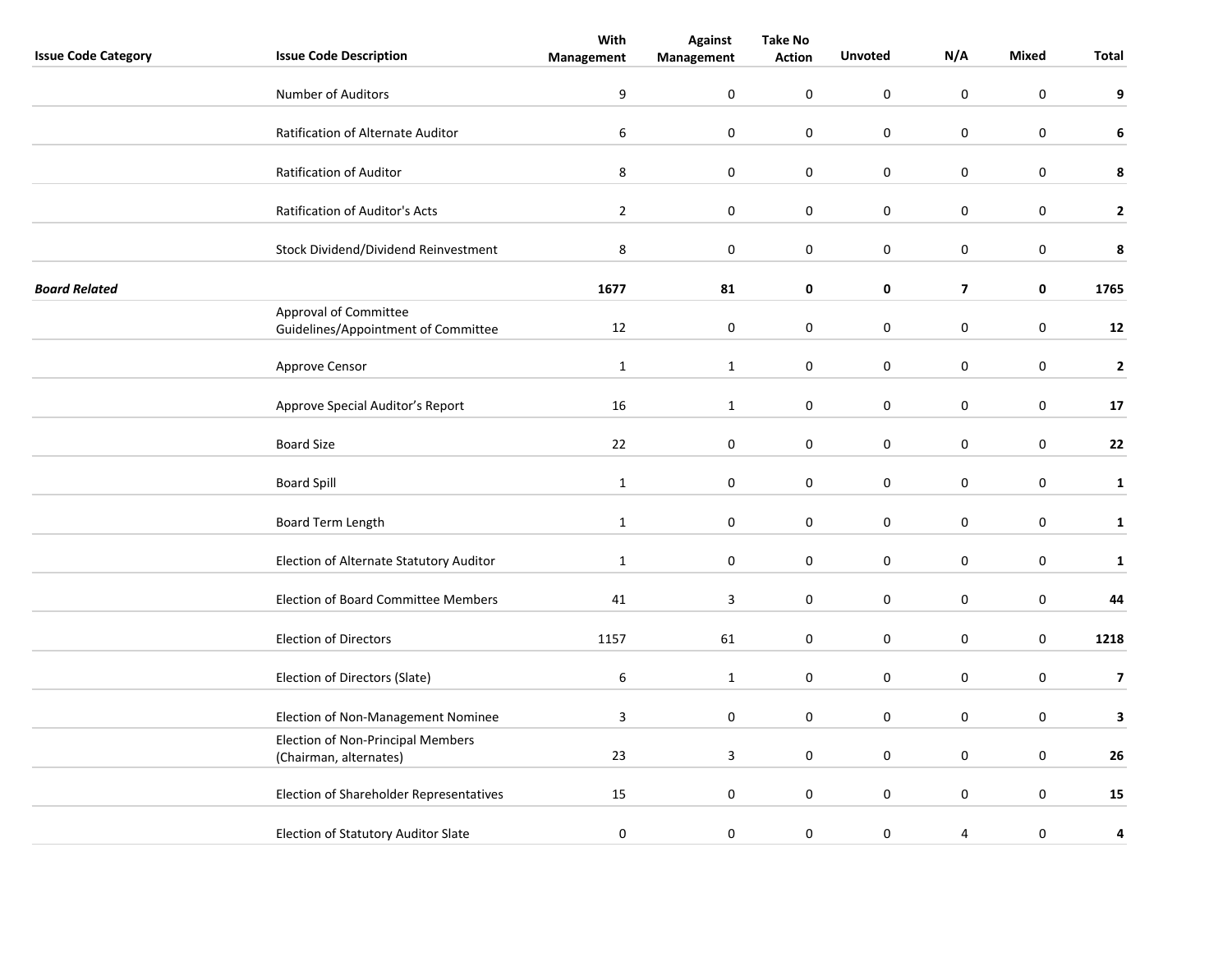| <b>Issue Code Category</b> | <b>Issue Code Description</b>                                                 | With                    | <b>Against</b>   | <b>Take No</b> | <b>Unvoted</b>   | N/A              | <b>Mixed</b>     | <b>Total</b> |
|----------------------------|-------------------------------------------------------------------------------|-------------------------|------------------|----------------|------------------|------------------|------------------|--------------|
|                            |                                                                               | Management              | Management       | <b>Action</b>  |                  |                  |                  |              |
|                            | <b>Election of Statutory Auditors</b>                                         | 24                      | 5                | $\mathbf 0$    | $\mathsf 0$      | $\boldsymbol{0}$ | $\pmb{0}$        | 29           |
|                            | Election of Supervisory Board                                                 | 56                      | $\mathbf 0$      | 0              | 0                | $\mathbf 0$      | $\mathbf 0$      | 56           |
|                            | Election of the Chair of Statutory<br>Auditors                                | $\pmb{0}$               | $\boldsymbol{0}$ | 0              | $\boldsymbol{0}$ | $\overline{3}$   | $\boldsymbol{0}$ | 3            |
|                            |                                                                               |                         |                  |                |                  |                  |                  |              |
|                            | Indemnification of Directors/Officers                                         | 3                       | $\mathbf 0$      | 0              | 0                | $\mathbf 0$      | $\mathbf 0$      | 3            |
|                            | Misc. Management Proposal Regarding<br>Board                                  | 10                      | $\pmb{0}$        | 0              | $\boldsymbol{0}$ | $\pmb{0}$        | $\pmb{0}$        | 10           |
|                            | Post-Employment /Severance<br>Agreements                                      | $\mathbf 2$             | $\pmb{0}$        | $\mathbf 0$    | $\mathsf 0$      | $\pmb{0}$        | 0                | $\mathbf 2$  |
|                            | Ratification of Board Acts - Legal                                            | 218                     | 3                | $\mathbf 0$    | $\mathsf 0$      | $\pmb{0}$        | $\mathbf 0$      | 221          |
|                            | Ratification of Co-Option of a Director                                       | 12                      | $\overline{2}$   | 0              | $\boldsymbol{0}$ | $\mathbf 0$      | $\boldsymbol{0}$ | 14           |
|                            | Ratification of Management Acts - Legal                                       | 37                      | $\mathbf{1}$     | 0              | $\boldsymbol{0}$ | $\pmb{0}$        | $\boldsymbol{0}$ | 38           |
|                            | <b>Related Party Transactions</b>                                             | 13                      | $\pmb{0}$        | $\pmb{0}$      | $\boldsymbol{0}$ | $\pmb{0}$        | $\pmb{0}$        | 13           |
|                            | Removal/Resignation of Director                                               | $\mathbf 1$             | $\pmb{0}$        | $\pmb{0}$      | $\boldsymbol{0}$ | $\pmb{0}$        | $\pmb{0}$        | $\mathbf{1}$ |
|                            | Retention as Independent Director                                             | $\overline{2}$          | $\mathbf 0$      | $\mathbf 0$    | 0                | $\mathbf 0$      | $\mathbf 0$      | $\mathbf{2}$ |
| <b>Capital Management</b>  |                                                                               | 326                     | 23               | $\pmb{0}$      | 0                | $\mathbf 0$      | $\mathbf 0$      | 349          |
|                            | Amendment to Borrowing Powers                                                 | $1\,$                   | $\boldsymbol{0}$ | 0              | $\pmb{0}$        | $\mathbf 0$      | $\pmb{0}$        | $\mathbf 1$  |
|                            | Authority to Increase Capital in Case of<br>Exchange Offers (France)          | $\overline{\mathbf{4}}$ | $\mathbf{1}$     | 0              | $\pmb{0}$        | $\mathbf 0$      | $\mathbf 0$      | 5            |
|                            | Authority to Increase Capital in<br>Consideration for Contributions in Kind ( | 12                      | 3                | $\mathbf 0$    | $\pmb{0}$        | $\pmb{0}$        | $\mathbf 0$      | 15           |
|                            | Authority to Issue Shares and<br>Convertible Debt w or w/o Preemptive R       | $\mathbf{1}$            | $\mathbf 0$      | 0              | $\pmb{0}$        | $\pmb{0}$        | $\mathbf 0$      | $\mathbf{1}$ |
|                            | Authority to Issue Shares and<br>Convertible Debt w/ Preemptive Rights        | 14                      | $\overline{2}$   | 0              | 0                | $\mathbf 0$      | $\mathbf 0$      | 16           |
|                            | Authority to Issue Shares and<br>Convertible Debt w/o Preemptive Rights       | 17                      | $\overline{7}$   | 0              | $\pmb{0}$        | $\pmb{0}$        | $\boldsymbol{0}$ | 24           |
|                            | Authority to Issue Shares w/ Preemptive<br>Rights                             | 32                      | $\mathbf{1}$     | $\mathbf 0$    | $\pmb{0}$        | $\pmb{0}$        | $\mathbf 0$      | 33           |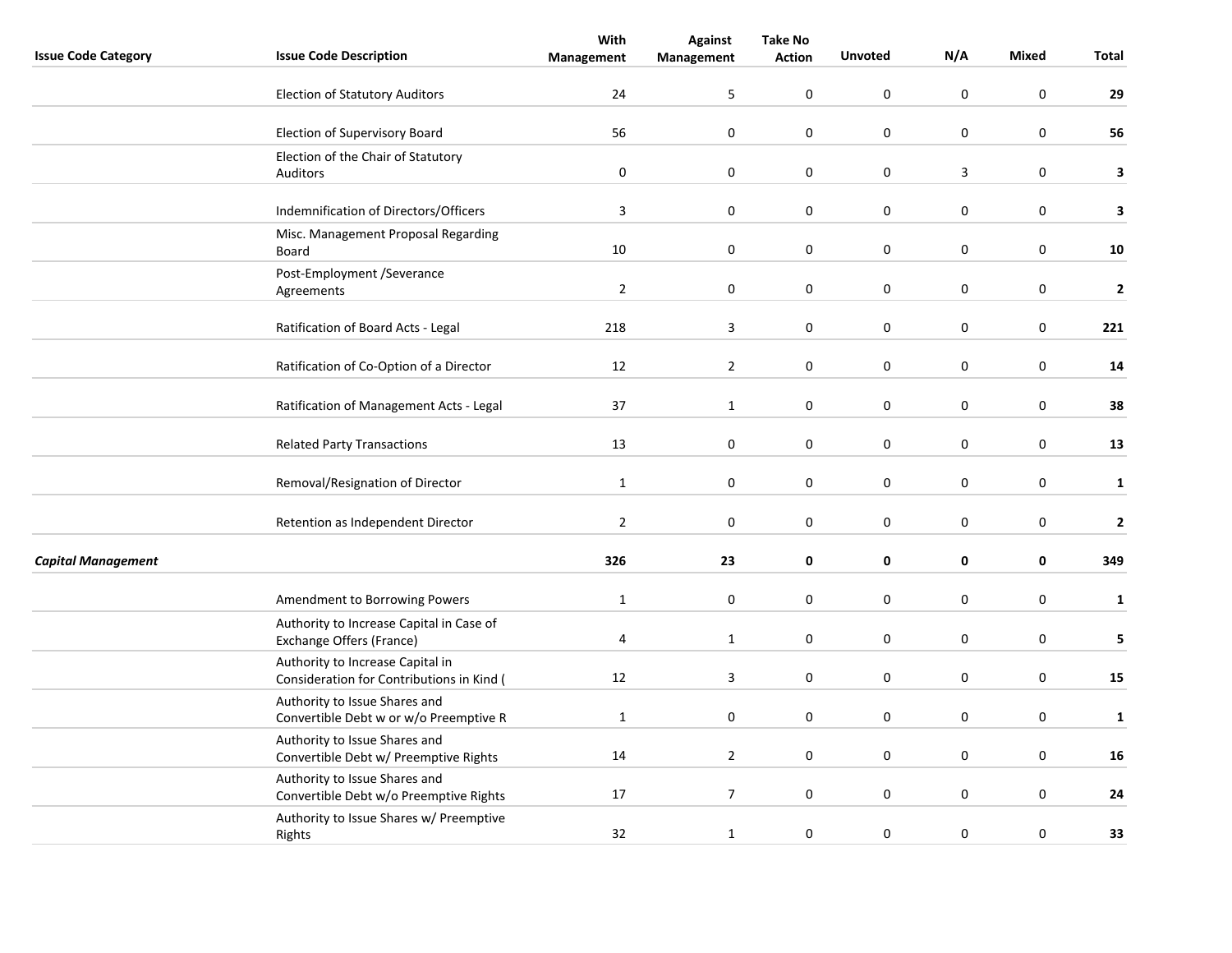|                                    |                                                           | With           | <b>Against</b>          | <b>Take No</b>   |                     |                  |                  |              |
|------------------------------------|-----------------------------------------------------------|----------------|-------------------------|------------------|---------------------|------------------|------------------|--------------|
| <b>Issue Code Category</b>         | <b>Issue Code Description</b>                             | Management     | Management              | <b>Action</b>    | <b>Unvoted</b>      | N/A              | Mixed            | Total        |
|                                    | Authority to Issue Shares w/o<br>Preemptive Rights        | 56             | $\overline{\mathbf{3}}$ | $\mathbf 0$      | $\pmb{0}$           | $\pmb{0}$        | $\boldsymbol{0}$ | 59           |
|                                    | Authority to Issue Stock w/ or w/out<br>Preemptive Rights | 15             | $\pmb{0}$               | $\boldsymbol{0}$ | $\pmb{0}$           | $\mathsf 0$      | $\mathbf 0$      | 15           |
|                                    | Authority to Repurchase and Re-Issue<br>Shares            | 34             | 0                       | $\mathbf 0$      | $\pmb{0}$           | $\pmb{0}$        | $\mathbf 0$      | 34           |
|                                    | Authority to Repurchase Shares                            | 58             | 0                       | 0                | $\pmb{0}$           | 0                | $\boldsymbol{0}$ | 58           |
|                                    |                                                           |                |                         |                  |                     |                  |                  |              |
|                                    | Authority to Set Offering Price of Shares                 | 5              | $\mathbf{1}$            | 0                | $\mathbf 0$         | $\mathsf 0$      | $\mathbf 0$      | $\bf 6$      |
|                                    | Authority to Trade in Company Stock                       | $\mathbf{1}$   | 0                       | 0                | 0                   | 0                | $\mathbf 0$      | $\mathbf{1}$ |
|                                    | Authorize Overallotment/Greenshoe                         | 8              | $\overline{2}$          | 0                | $\mathbf 0$         | 0                | $\mathbf 0$      | ${\bf 10}$   |
|                                    | <b>Cancellation of Authorized Stock</b>                   | 31             | $\pmb{0}$               | $\boldsymbol{0}$ | $\mathsf{O}\xspace$ | $\pmb{0}$        | $\mathbf 0$      | 31           |
|                                    | Increase in Authorized Capital                            | $20\,$         | $\overline{2}$          | 0                | $\pmb{0}$           | $\pmb{0}$        | $\mathbf 0$      | 22           |
|                                    | <b>Issuance of Debt Instruments</b>                       | $\mathbf 1$    | $\pmb{0}$               | $\boldsymbol{0}$ | $\pmb{0}$           | $\pmb{0}$        | $\mathbf 0$      | $\mathbf{1}$ |
|                                    | <b>Issuance of Repurchased Shares</b>                     | $\overline{3}$ | $\mathbf{1}$            | 0                | $\pmb{0}$           | $\pmb{0}$        | $\mathbf 0$      | 4            |
|                                    | Limit to Capital Increase                                 | 5              | 0                       | 0                | 0                   | 0                | $\mathbf 0$      | 5            |
|                                    | Misc. Proposal Regarding Capital                          | $\overline{2}$ | 0                       | 0                | $\mathbf 0$         | $\boldsymbol{0}$ | $\mathbf 0$      | $\mathbf{2}$ |
|                                    | Reduction in Authorized Capital                           | $\mathbf{1}$   | 0                       | 0                | $\pmb{0}$           | $\mathbf 0$      | $\mathbf 0$      | $\mathbf{1}$ |
|                                    | Reduction in Share Premium Account                        | $\mathbf{1}$   | $\pmb{0}$               | 0                | $\pmb{0}$           | $\pmb{0}$        | $\mathbf 0$      | ${\bf 1}$    |
|                                    | Stock Split                                               | $\overline{2}$ | 0                       | 0                | $\boldsymbol{0}$    | $\boldsymbol{0}$ | $\mathbf 0$      | $\mathbf{2}$ |
|                                    | Use/Transfer of Reserves                                  | $\overline{2}$ | 0                       | 0                | 0                   | 0                | $\mathbf 0$      | $\mathbf 2$  |
| <b>Changes to Company Statutes</b> |                                                           | 167            | 3                       | 0                | $\pmb{0}$           | $\mathbf 0$      | $\pmb{0}$        | 170          |
|                                    |                                                           |                |                         |                  |                     |                  |                  |              |
|                                    | Adoption of New Articles                                  | 13             | 0                       | 0                | $\pmb{0}$           | $\boldsymbol{0}$ | 0                | 13           |
|                                    | Adoption of Shareholder Rights' Plan                      | $\pmb{0}$      | $\mathbf{1}$            | $\pmb{0}$        | $\boldsymbol{0}$    | $\boldsymbol{0}$ | $\pmb{0}$        | $\mathbf{1}$ |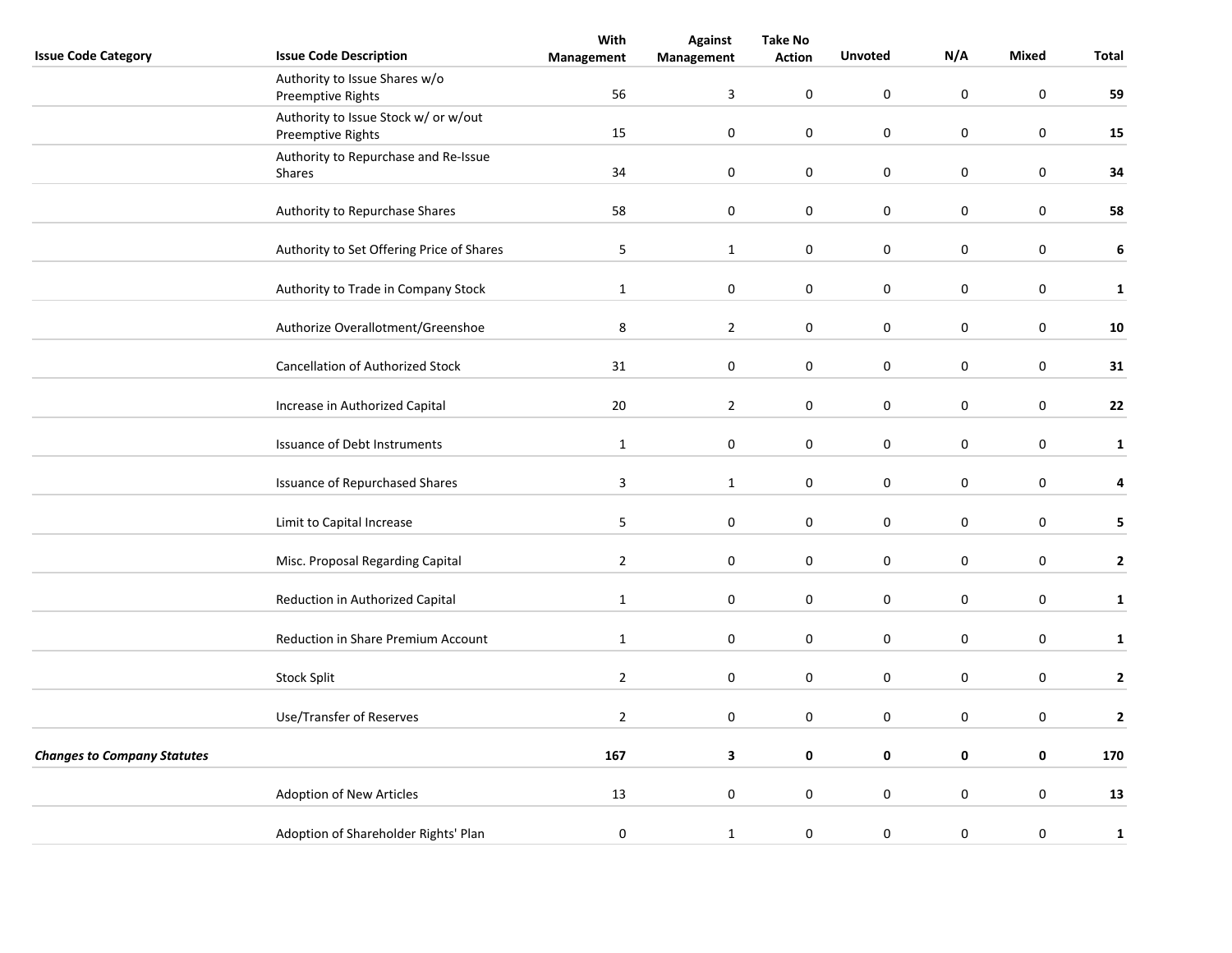|                            |                                                                  | With           | <b>Against</b>   | <b>Take No</b>   |                |                  |                  |                         |
|----------------------------|------------------------------------------------------------------|----------------|------------------|------------------|----------------|------------------|------------------|-------------------------|
| <b>Issue Code Category</b> | <b>Issue Code Description</b>                                    | Management     | Management       | <b>Action</b>    | <b>Unvoted</b> | N/A              | <b>Mixed</b>     | Total                   |
|                            | Amend Articles, Constitution, Bylaws -<br><b>Bundled</b>         | 55             | 0                | 0                | $\mathbf 0$    | $\pmb{0}$        | $\mathbf 0$      | 55                      |
|                            | Amendment to Classified Board                                    | $\mathbf{1}$   | $\boldsymbol{0}$ | 0                | $\mathbf 0$    | 0                | $\mathbf 0$      | $\mathbf{1}$            |
|                            |                                                                  |                |                  |                  |                |                  |                  |                         |
|                            | Amendments to Articles (Technical)                               | 46             | $\boldsymbol{0}$ | $\boldsymbol{0}$ | $\pmb{0}$      | $\pmb{0}$        | $\mathbf 0$      | 46                      |
|                            | Amendments to Articles, Constitution,<br><b>Bylaws</b>           | 27             | $\mathbf{1}$     | 0                | $\pmb{0}$      | $\boldsymbol{0}$ | $\boldsymbol{0}$ | 28                      |
|                            | Amendments to Charter/Bylaw -<br><b>Bundled</b>                  | $\mathbf{1}$   | $\mathbf 0$      | 0                | $\mathbf 0$    | 0                | $\mathbf 0$      | $\mathbf{1}$            |
|                            | Authority to Set General Meeting Notice<br>Period at 14 Days     | 23             | $\boldsymbol{0}$ | 0                | $\mathbf 0$    | $\boldsymbol{0}$ | $\mathbf 0$      | 23                      |
|                            | Elimination of Supermajority<br>Requirement                      | $\mathbf{1}$   | $\mathbf{1}$     | 0                | $\mathbf 0$    | $\boldsymbol{0}$ | $\boldsymbol{0}$ | $\mathbf 2$             |
|                            |                                                                  |                |                  |                  |                |                  |                  |                         |
| Compensation               |                                                                  | 445            | 69               | 0                | $\mathbf 0$    | $\mathbf 0$      | $\mathbf 0$      | 514                     |
|                            | Adoption of Employee Stock Purchase<br>Plan                      | $\mathbf{1}$   | $\pmb{0}$        | 0                | $\pmb{0}$      | $\pmb{0}$        | $\pmb{0}$        | $\mathbf{1}$            |
|                            | Adoption of Restricted Stock Plan                                | $\overline{4}$ | $\mathbf 0$      | 0                | $\mathbf 0$    | $\boldsymbol{0}$ | $\mathbf 0$      | 4                       |
|                            | Advisory Vote on Executive                                       |                |                  |                  |                |                  |                  |                         |
|                            | Compensation                                                     | 6              | $\mathbf{1}$     | 0                | $\mathbf 0$    | $\boldsymbol{0}$ | $\pmb{0}$        | $\overline{\mathbf{z}}$ |
|                            | Amendment to Restricted Stock Plan                               | $\mathbf{1}$   | $\mathbf 0$      | 0                | $\mathbf 0$    | $\pmb{0}$        | $\mathbf 0$      | $\mathbf{1}$            |
|                            | Amendment to Stock Option Plan                                   | 3              | $\overline{2}$   | 0                | $\mathbf 0$    | 0                | $\mathbf 0$      | 5                       |
|                            | <b>Bonus</b>                                                     | $\overline{4}$ | $\mathbf{1}$     | 0                | $\mathbf 0$    | $\pmb{0}$        | $\mathbf 0$      | 5                       |
|                            | Capital Proposal to Implement Equity<br><b>Compensation Plan</b> | 25             | 5                | 0                | $\mathbf 0$    | $\boldsymbol{0}$ | $\pmb{0}$        | $\bf{30}$               |
|                            | Directors' Fees                                                  | 22             | $\mathbf{1}$     | 0                | $\mathbf 0$    | $\pmb{0}$        | $\mathbf 0$      | 23                      |
|                            | Directors' Fees & Audit Fees                                     | $\mathbf{1}$   | $\pmb{0}$        | 0                | $\mathbf 0$    | $\mathsf 0$      | $\mathbf 0$      | $\mathbf{1}$            |
|                            | Directors' Stock Option Plan                                     | $\mathbf{1}$   | $\mathbf 0$      | 0                | $\mathbf 0$    | $\boldsymbol{0}$ | $\boldsymbol{0}$ | $\mathbf 1$             |
|                            | Misc. Proposal Regarding Compensation                            | 25             | 4                | $\pmb{0}$        | $\pmb{0}$      | $\mathbf 0$      | $\pmb{0}$        | 29                      |
|                            | Non-Executive Remuneration Policy<br>(Forward-Looking)           | 82             | 3                | 0                | $\mathbf 0$    | $\boldsymbol{0}$ | $\mathbf 0$      | 85                      |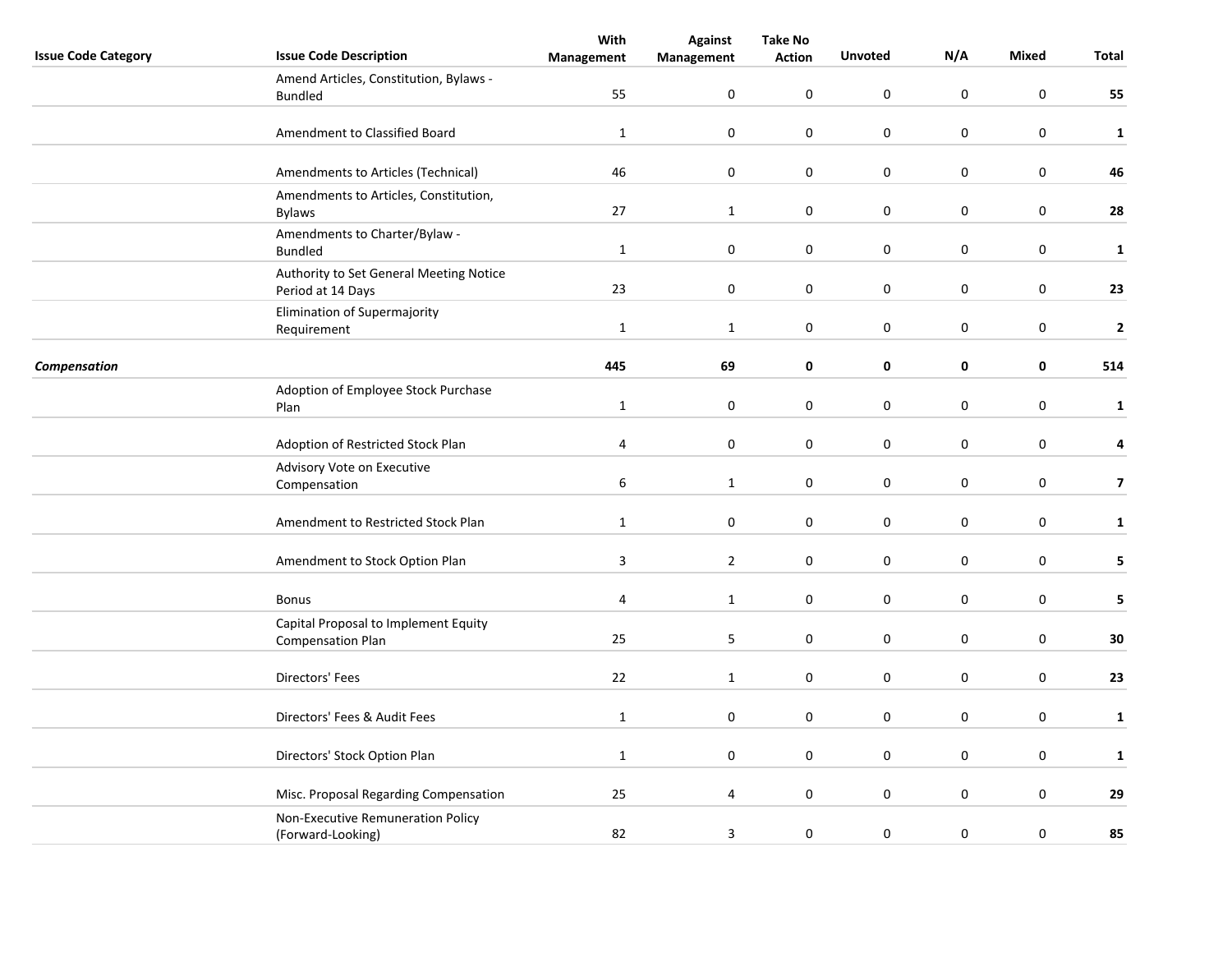|                               |                                                   | With             | <b>Against</b> | <b>Take No</b>   |                |                  |                  |              |
|-------------------------------|---------------------------------------------------|------------------|----------------|------------------|----------------|------------------|------------------|--------------|
| <b>Issue Code Category</b>    | <b>Issue Code Description</b>                     | Management       | Management     | <b>Action</b>    | <b>Unvoted</b> | N/A              | Mixed            | Total        |
|                               | Remuneration Policy (Forward-Looking)             | 80               | 15             | 0                | $\mathbf 0$    | $\mathbf 0$      | $\mathbf 0$      | 95           |
|                               | Remuneration Report (Retrospective)               | 117              | 32             | $\pmb{0}$        | $\pmb{0}$      | $\pmb{0}$        | $\pmb{0}$        | 149          |
|                               | <b>Statutory Auditors' Fees</b>                   | $\mathsf 3$      | $\pmb{0}$      | 0                | $\mathbf 0$    | $\pmb{0}$        | $\mathbf 0$      | $\mathbf 3$  |
|                               | <b>Stock Option Grants</b>                        | 15               | $\mathbf{1}$   | $\boldsymbol{0}$ | $\pmb{0}$      | $\pmb{0}$        | $\mathbf 0$      | 16           |
|                               | <b>Stock Option Plan</b>                          | 17               | $\mathbf 1$    | $\boldsymbol{0}$ | $\mathbf 0$    | $\pmb{0}$        | $\mathbf 0$      | 18           |
|                               | Stock Purchase Plan                               | 31               | $\mathbf{1}$   | 0                | $\mathbf 0$    | 0                | $\mathbf 0$      | 32           |
|                               | Supervisory Board/ Corp Assembly Fees             | $\boldsymbol{6}$ | $\overline{2}$ | $\pmb{0}$        | $\pmb{0}$      | $\pmb{0}$        | $\mathbf 0$      | $\pmb{8}$    |
|                               | Trust Type Equity Plans (JP)                      | $\mathbf{1}$     | $\pmb{0}$      | $\boldsymbol{0}$ | $\pmb{0}$      | $\pmb{0}$        | $\mathbf 0$      | $\mathbf{1}$ |
| M&A                           |                                                   | ${\bf 14}$       | $\mathbf{1}$   | 0                | $\pmb{0}$      | $\mathbf 0$      | $\mathbf 0$      | 15           |
|                               | Divestiture/Spin-off                              | $\mathbf 1$      | $\pmb{0}$      | $\boldsymbol{0}$ | $\pmb{0}$      | $\pmb{0}$        | $\mathbf 0$      | $\mathbf{1}$ |
|                               | Intra-company Contracts/Control<br>Agreements     | 5                | 0              | 0                | $\pmb{0}$      | $\boldsymbol{0}$ | $\boldsymbol{0}$ | 5            |
|                               | Merger/Acquisition                                | $\overline{5}$   | $\mathbf 0$    | 0                | $\pmb{0}$      | $\pmb{0}$        | $\mathbf 0$      | 5            |
|                               | Restructuring/Capitalization                      | $\mathbf{3}$     | $\mathbf 1$    | $\boldsymbol{0}$ | $\pmb{0}$      | $\pmb{0}$        | $\mathbf 0$      | 4            |
| <b>Meeting Administration</b> |                                                   | 59               | 0              | 0                | 0              | $\mathbf 0$      | $\mathbf 0$      | 59           |
|                               | Appointment of Independent Proxy<br>(Switzerland) | 9                | $\pmb{0}$      | $\boldsymbol{0}$ | $\pmb{0}$      | $\pmb{0}$        | $\mathbf 0$      | 9            |
|                               | Authorization of Legal Formalities                | 40               | 0              | $\pmb{0}$        | $\mathbf 0$    | $\boldsymbol{0}$ | $\pmb{0}$        | 40           |
|                               | Routine Meeting Item                              | 10               | 0              | 0                | $\mathbf 0$    | 0                | $\mathbf 0$      | ${\bf 10}$   |
| <b>Other</b>                  |                                                   | 32               | $\mathbf{1}$   | 0                | 0              | $\mathbf 0$      | $\mathbf 0$      | 33           |
|                               | Approval of Political Donation                    | 17               | $\pmb{0}$      | 0                | $\mathbf 0$    | $\pmb{0}$        | $\mathbf 0$      | 17           |
|                               | Authorization of Charitable Donations             | $\overline{2}$   | 0              | 0                | $\mathbf 0$    | $\boldsymbol{0}$ | $\pmb{0}$        | $\mathbf 2$  |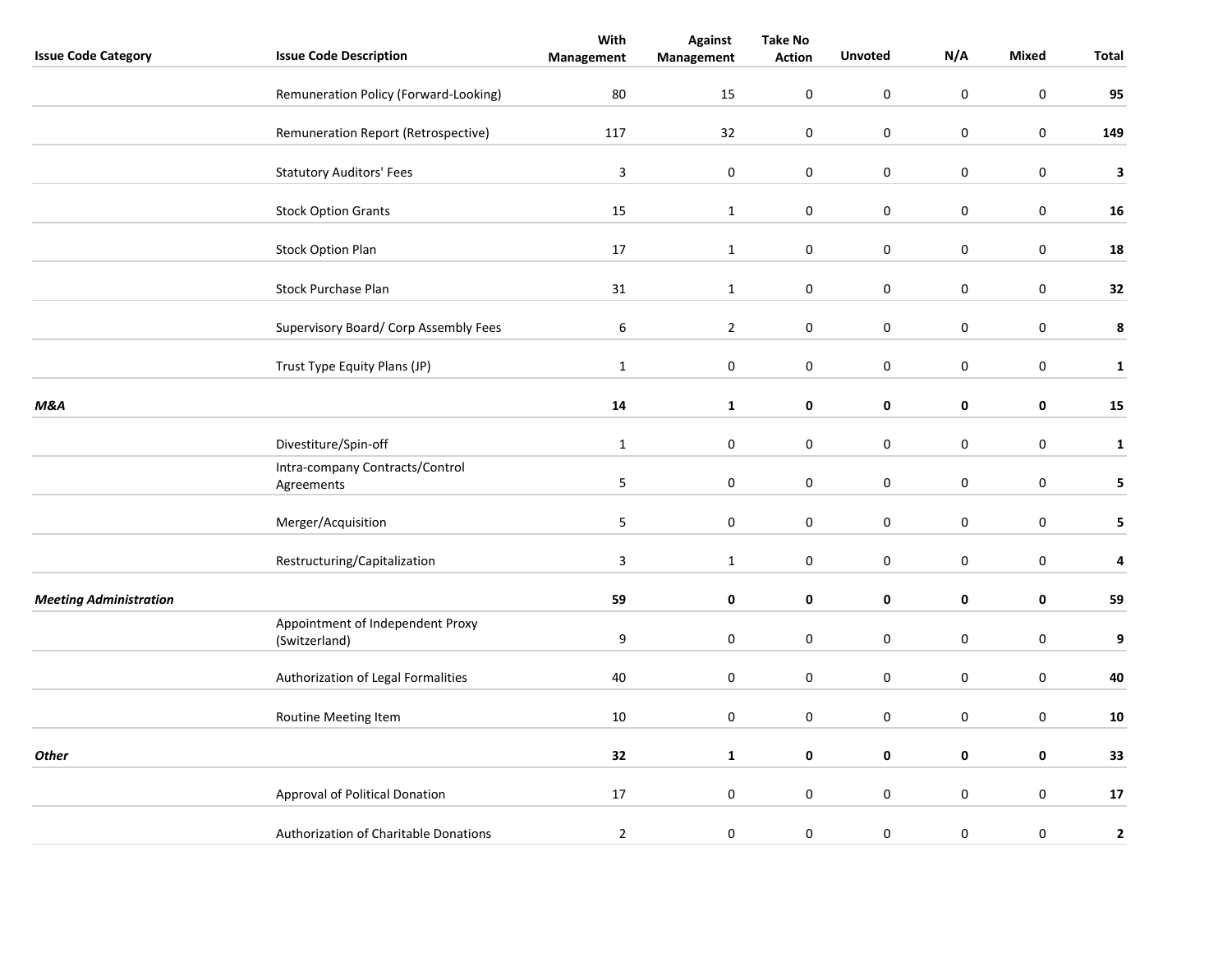| <b>Issue Code Category</b> | <b>Issue Code Description</b>                                   | With             | <b>Against</b>   | <b>Take No</b><br><b>Action</b> | <b>Unvoted</b>   | N/A              | Mixed            | Total        |
|----------------------------|-----------------------------------------------------------------|------------------|------------------|---------------------------------|------------------|------------------|------------------|--------------|
|                            |                                                                 | Management       | Management       |                                 |                  |                  |                  |              |
|                            | Management Proposal Regarding ESG<br>Issues                     | $\overline{4}$   | $\mathbf{1}$     | $\mathbf 0$                     | $\boldsymbol{0}$ | $\mathsf 0$      | $\boldsymbol{0}$ | 5            |
|                            |                                                                 |                  |                  |                                 |                  |                  |                  |              |
|                            | Misc. Management Proposal                                       | $\sqrt{4}$       | $\pmb{0}$        | $\pmb{0}$                       | $\pmb{0}$        | $\mathsf 0$      | $\boldsymbol{0}$ | 4            |
|                            | Renew Proportional Takeover Provisions                          | $\overline{5}$   | $\mathbf 0$      | $\mathbf 0$                     | $\pmb{0}$        | $\mathsf 0$      | $\mathbf 0$      | 5            |
| <b>SHP: Compensation</b>   |                                                                 | 5                | 0                | $\pmb{0}$                       | $\mathbf 0$      | $\mathbf{1}$     | $\mathbf 0$      | 6            |
|                            | SHP Regarding Linking Executive Pay to<br>Social Criteria       | $\pmb{0}$        | $\boldsymbol{0}$ | 0                               | $\mathbf 0$      | $\mathbf{1}$     | $\pmb{0}$        | $\mathbf{1}$ |
|                            | SHP regarding Misc. Compensation                                | $\overline{3}$   | 0                | 0                               | $\boldsymbol{0}$ | $\boldsymbol{0}$ | $\mathbf 0$      | 3            |
|                            | SHP Regarding Race and/or Gender Pay<br><b>Equity Report</b>    | $\overline{2}$   | $\boldsymbol{0}$ | 0                               | $\boldsymbol{0}$ | $\boldsymbol{0}$ | $\mathbf 0$      | 2            |
| <b>SHP: Environment</b>    |                                                                 | $\mathbf{3}$     | $\pmb{0}$        | $\pmb{0}$                       | $\pmb{0}$        | $\mathbf 1$      | $\mathbf 0$      | 4            |
|                            | SHP Regarding Misc. Environmental<br>Issue                      | $\mathbf{1}$     | 0                | 0                               | $\mathbf 0$      | $\mathbf{1}$     | $\mathbf 0$      | 2            |
|                            | SHP Regarding Report/Action on<br>Climate Change                | $\overline{2}$   | $\boldsymbol{0}$ | $\pmb{0}$                       | $\mathbf 0$      | $\boldsymbol{0}$ | $\pmb{0}$        | 2            |
| <b>SHP: Governance</b>     |                                                                 | 15               | 4                | $\pmb{0}$                       | 0                | 6                | $\mathbf 0$      | 25           |
|                            | SHP Regarding Additional or Amended<br>Shareholder Proposals    | $\pmb{0}$        | 0                | 0                               | 0                | $\mathbf{1}$     | $\mathbf 0$      | $\mathbf{1}$ |
|                            | SHP Regarding Board Composition                                 | $\overline{2}$   | $\pmb{0}$        | $\pmb{0}$                       | $\pmb{0}$        | $\boldsymbol{0}$ | $\boldsymbol{0}$ | $\mathbf{2}$ |
|                            | SHP Regarding Election of Dissident<br>Board Member(s)          | $\overline{2}$   | $\mathbf 0$      | 0                               | $\pmb{0}$        | $\boldsymbol{0}$ | $\mathbf 0$      | $\mathbf{2}$ |
|                            | SHP Regarding Facilitation of<br>Shareholder Proposals          | $\mathbf{1}$     | $\mathbf 0$      | 0                               | $\mathbf 0$      | 0                | $\pmb{0}$        | $\mathbf{1}$ |
|                            | SHP Regarding Improving in Disclosure                           | $\boldsymbol{0}$ | 1                | 0                               | 0                | 0                | $\mathbf 0$      | $\mathbf{1}$ |
|                            | SHP Regarding Increase in<br>Dividend/Redistribution of Profits | $\mathbf{1}$     | 0                | 0                               | $\boldsymbol{0}$ | 0                | 0                | $\mathbf 1$  |
|                            | SHP Regarding Misc. Board Issue                                 | $\mathbf{1}$     | $\boldsymbol{0}$ | 0                               | $\pmb{0}$        | $\boldsymbol{0}$ | $\mathbf 0$      | $\mathbf 1$  |
|                            | SHP Regarding Misc. Capital Issue                               | $\mathbf{1}$     | $\boldsymbol{0}$ | 0                               | $\pmb{0}$        | 0                | $\mathbf 0$      | $\mathbf{1}$ |
|                            | SHP Regarding Misc. Governance Issue                            | 3                | $\mathbf 0$      | $\mathbf 0$                     | 0                | $\boldsymbol{0}$ | $\pmb{0}$        | 3            |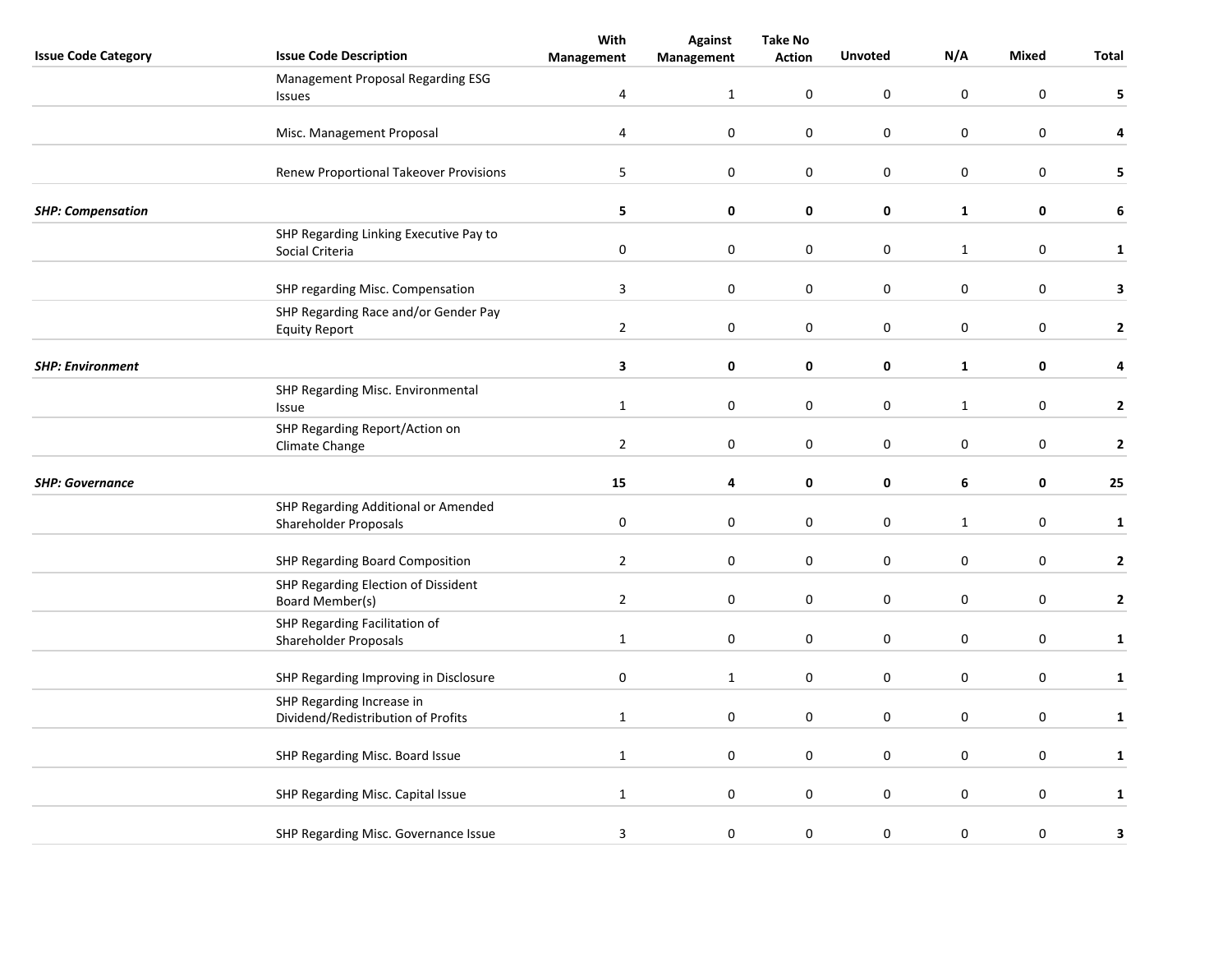|                            |                                                                               | With       | <b>Against</b> | <b>Take No</b> |                |              |             |                |
|----------------------------|-------------------------------------------------------------------------------|------------|----------------|----------------|----------------|--------------|-------------|----------------|
| <b>Issue Code Category</b> | <b>Issue Code Description</b>                                                 | Management | Management     | <b>Action</b>  | <b>Unvoted</b> | N/A          | Mixed       | Total          |
|                            | SHP Regarding Misc. Issue                                                     | 3          | 0              | $\mathbf 0$    | 0              | 5            | 0           | 8              |
|                            | SHP Regarding Misc. Meeting/Voting                                            | 0          | $\overline{2}$ | $\mathbf 0$    | 0              | 0            | 0           |                |
|                            | Issue<br>SHP Regarding the Declassification of                                | 0          | 1              | $\mathbf{0}$   | 0              | 0            | 0           | 2<br>1         |
|                            | the Board<br>SHP Shareholder Access to the                                    |            |                |                |                |              |             |                |
|                            | Nomination Process (Proxy Access)                                             |            | $\mathbf 0$    | $\mathbf 0$    | 0              | 0            | $\mathbf 0$ | 1              |
| <b>SHP: Social</b>         |                                                                               | 6          | 8              | $\mathbf 0$    | 0              | $\mathbf{1}$ | 0           | 15             |
|                            | SHP Regarding Misc. Human Capital<br>Management                               | 0          | 5              | $\mathbf 0$    | 0              | 0            | $\mathbf 0$ | 5              |
|                            | SHP Regarding Misc. Labor<br>Issues/Policies                                  | 0          | 1              | $\mathbf 0$    | 0              | 0            | 0           | 1              |
|                            | SHP Regarding Misc. Social Issue                                              | 3          | 1              | $\mathbf 0$    | 0              | $\mathbf{1}$ | $\mathbf 0$ | 5              |
|                            | SHP Regarding Reporting on Company's<br>Compliance with International Human R | 1          | 1              | $\mathbf 0$    | 0              | 0            | $\mathbf 0$ | $\overline{2}$ |
|                            | SHP Regarding Reviewing Political<br>Spending or Lobbying                     | 2          | 0              | 0              | 0              | 0            | 0           | 2              |
|                            |                                                                               |            |                |                |                |              |             |                |

# Proposal Types – Votes Versus Policy

| <b>Issue Code Category</b>      | <b>Issue Code Description</b>                       | With<br><b>Policy</b> | Against<br>Policy | Manual      | <b>Take No</b><br><b>Action</b> | <b>Unvoted</b> | N/A         | Mixed       | Total |
|---------------------------------|-----------------------------------------------------|-----------------------|-------------------|-------------|---------------------------------|----------------|-------------|-------------|-------|
| <b>Total for all Categories</b> |                                                     | 3417                  | 28                | 0           | 0                               | 0              | 0           | 0           | 3445  |
| <b>Audit/Financials</b>         |                                                     | 489                   | 1                 | 0           | 0                               | 0              | 0           | 0           | 490   |
|                                 | Accounts and Reports (Bundled Issues)               | 12                    | $\mathbf 0$       | $\mathbf 0$ | $\mathbf 0$                     | $\mathbf 0$    | $\mathbf 0$ | $\mathbf 0$ | 12    |
|                                 | Allocation of Profits/Dividends                     | 141                   | $\mathbf 0$       | $\mathbf 0$ | $\mathbf 0$                     | $\mathbf 0$    | $\mathbf 0$ | $\mathbf 0$ | 141   |
|                                 | Appointment of Auditor                              | 108                   | $\mathbf 0$       | $\mathbf 0$ | $\mathbf 0$                     | $\mathbf 0$    | $\mathbf 0$ | $\mathbf 0$ | 108   |
|                                 | Appointment of Auditor and Authority to<br>Set Fees | 13                    | $\mathbf 0$       | $\mathbf 0$ | $\mathbf 0$                     | $\mathbf 0$    | 0           | $\mathbf 0$ | 13    |
|                                 | Approval of Non-Financial Reports                   | 8                     | 0                 | $\mathbf 0$ | $\mathbf 0$                     | $\mathbf 0$    | 0           | 0           | 8     |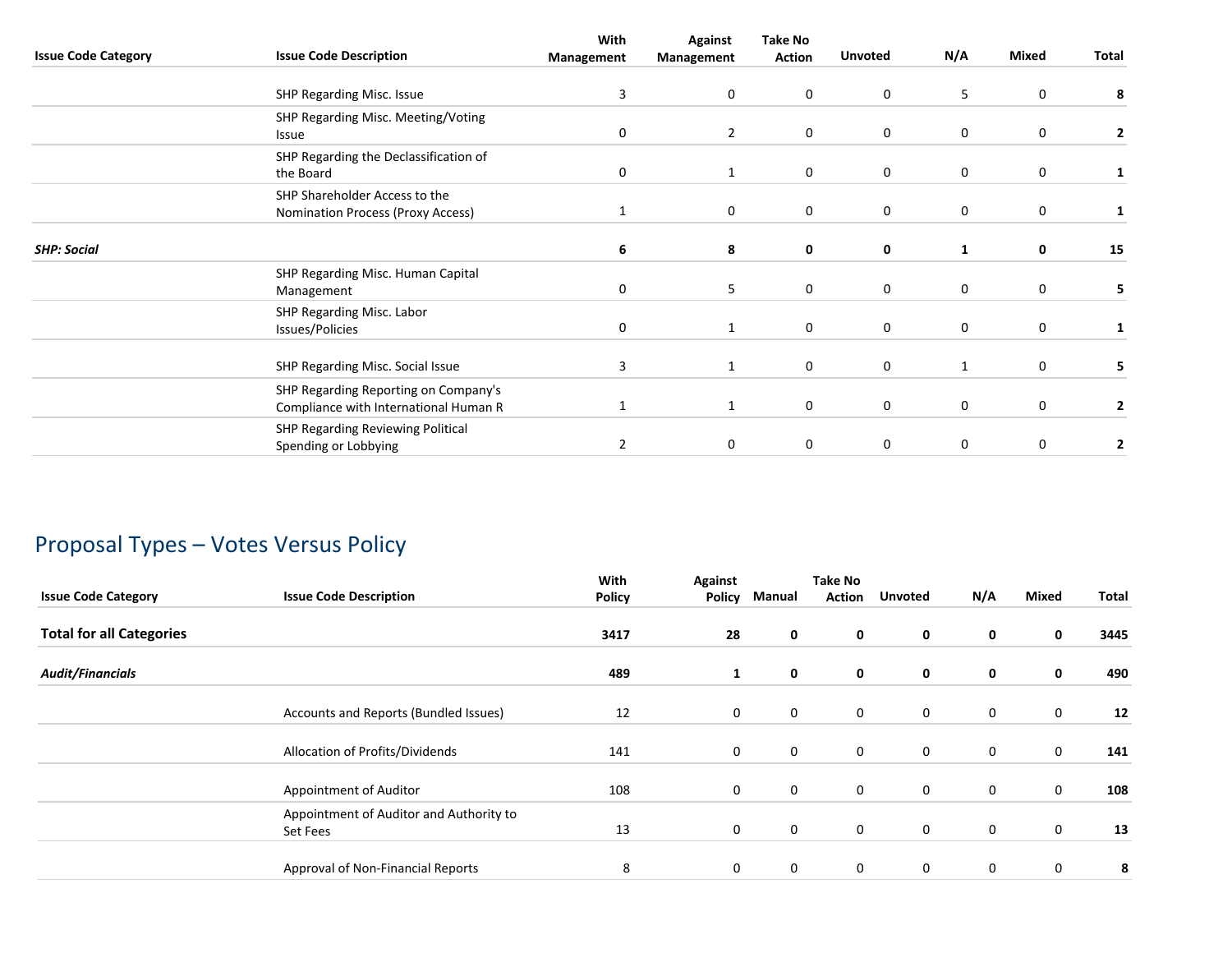|                            |                                                              | With             | <b>Against</b> | <b>Take No</b> |               |                  |           |                  |                         |
|----------------------------|--------------------------------------------------------------|------------------|----------------|----------------|---------------|------------------|-----------|------------------|-------------------------|
| <b>Issue Code Category</b> | <b>Issue Code Description</b>                                | <b>Policy</b>    |                | Policy Manual  | <b>Action</b> | <b>Unvoted</b>   | N/A       | Mixed            | <b>Total</b>            |
|                            | Authority to Set Auditor's Fees                              | 46               | $\pmb{0}$      | 0              | 0             | $\mathbf 0$      | 0         | $\mathbf 0$      | 46                      |
|                            | Bonus Dividend/Bonus Share Issue                             | 3                | $\pmb{0}$      | $\pmb{0}$      | 0             | $\pmb{0}$        | 0         | $\boldsymbol{0}$ | 3                       |
|                            | <b>Financial Statements</b>                                  | 125              | $\mathbf{1}$   | $\pmb{0}$      | 0             | $\boldsymbol{0}$ | 0         | $\pmb{0}$        | 126                     |
|                            | Number of Auditors                                           | $\boldsymbol{9}$ | $\mathbf 0$    | $\pmb{0}$      | 0             | $\boldsymbol{0}$ | $\pmb{0}$ | $\boldsymbol{0}$ | 9                       |
|                            | Ratification of Alternate Auditor                            | $\boldsymbol{6}$ | $\pmb{0}$      | 0              | 0             | $\pmb{0}$        | 0         | $\pmb{0}$        | 6                       |
|                            | Ratification of Auditor                                      | 8                | $\mathbf 0$    | 0              | 0             | 0                | 0         | $\pmb{0}$        | 8                       |
|                            | Ratification of Auditor's Acts                               | $\overline{2}$   | $\mathbf 0$    | $\pmb{0}$      | 0             | $\pmb{0}$        | 0         | $\boldsymbol{0}$ | $\mathbf{2}$            |
|                            | Stock Dividend/Dividend Reinvestment                         | 8                | $\pmb{0}$      | $\pmb{0}$      | 0             | $\pmb{0}$        | 0         | $\boldsymbol{0}$ | 8                       |
| <b>Board Related</b>       |                                                              | 1749             | 16             | 0              | 0             | 0                | 0         | $\mathbf 0$      | 1765                    |
|                            | Approval of Committee<br>Guidelines/Appointment of Committee | 12               | $\pmb{0}$      | 0              | 0             | $\pmb{0}$        | 0         | $\boldsymbol{0}$ | ${\bf 12}$              |
|                            | Approve Censor                                               | $\overline{2}$   | $\mathbf 0$    | $\pmb{0}$      | 0             | $\boldsymbol{0}$ | $\pmb{0}$ | $\pmb{0}$        | $\mathbf{2}$            |
|                            | Approve Special Auditor's Report                             | 17               | $\mathbf 0$    | $\pmb{0}$      | 0             | $\pmb{0}$        | 0         | $\pmb{0}$        | 17                      |
|                            | <b>Board Size</b>                                            | 22               | $\mathbf 0$    | 0              | 0             | $\boldsymbol{0}$ | 0         | $\pmb{0}$        | 22                      |
|                            | <b>Board Spill</b>                                           | $\mathbf 1$      | $\pmb{0}$      | $\mathbf 0$    | 0             | $\mathbf 0$      | 0         | $\pmb{0}$        | $\mathbf{1}$            |
|                            | Board Term Length                                            | $\mathbf{1}$     | $\mathbf 0$    | 0              | 0             | $\pmb{0}$        | 0         | $\pmb{0}$        | $\mathbf{1}$            |
|                            | Election of Alternate Statutory Auditor                      | $\mathbf{1}$     | $\mathbf 0$    | $\pmb{0}$      | 0             | $\boldsymbol{0}$ | $\pmb{0}$ | $\pmb{0}$        | $\mathbf{1}$            |
|                            | Election of Board Committee Members                          | 43               | $\mathbf{1}$   | $\pmb{0}$      | 0             | $\pmb{0}$        | 0         | $\pmb{0}$        | 44                      |
|                            | <b>Election of Directors</b>                                 | 1208             | 10             | $\pmb{0}$      | 0             | $\pmb{0}$        | 0         | $\pmb{0}$        | 1218                    |
|                            | Election of Directors (Slate)                                | $\boldsymbol{6}$ | $\mathbf{1}$   | $\pmb{0}$      | $\pmb{0}$     | $\boldsymbol{0}$ | $\pmb{0}$ | $\boldsymbol{0}$ | $\overline{\mathbf{z}}$ |
|                            | Election of Non-Management Nominee                           | 3                | $\pmb{0}$      | 0              | 0             | $\boldsymbol{0}$ | $\pmb{0}$ | $\boldsymbol{0}$ | 3                       |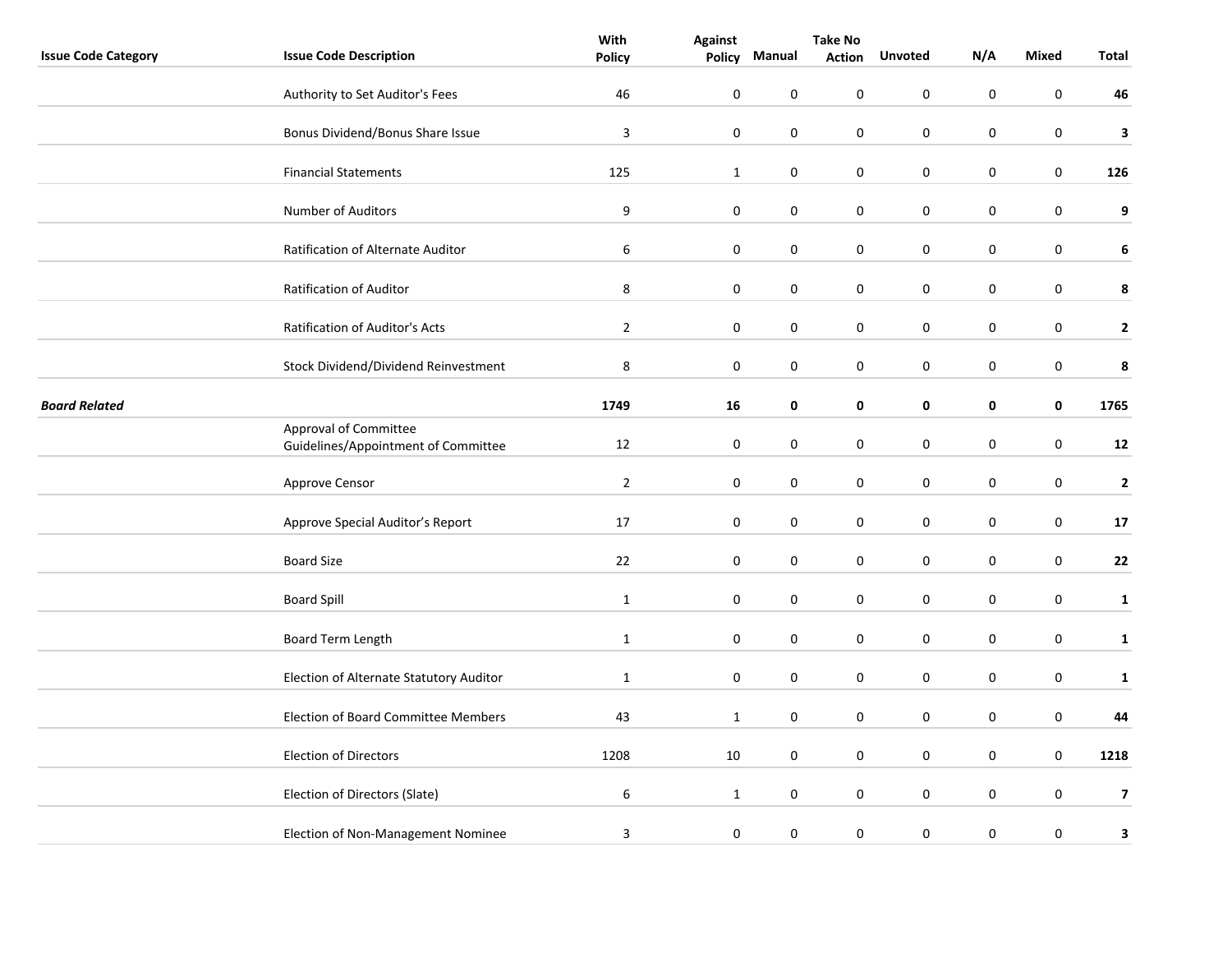|                            |                                                                               | With           | <b>Against</b>   |                  | <b>Take No</b> |                  |             |                  |              |
|----------------------------|-------------------------------------------------------------------------------|----------------|------------------|------------------|----------------|------------------|-------------|------------------|--------------|
| <b>Issue Code Category</b> | <b>Issue Code Description</b>                                                 | <b>Policy</b>  | <b>Policy</b>    | Manual           | <b>Action</b>  | <b>Unvoted</b>   | N/A         | <b>Mixed</b>     | <b>Total</b> |
|                            | <b>Election of Non-Principal Members</b><br>(Chairman, alternates)            | 26             | $\pmb{0}$        | 0                | 0              | 0                | $\pmb{0}$   | $\pmb{0}$        | 26           |
|                            | Election of Shareholder Representatives                                       | 15             | $\pmb{0}$        | $\mathbf 0$      | 0              | $\mathbf 0$      | 0           | $\mathbf 0$      | 15           |
|                            |                                                                               |                |                  |                  |                |                  |             |                  |              |
|                            | Election of Statutory Auditor Slate                                           | $\overline{2}$ | $\overline{2}$   | $\pmb{0}$        | 0              | $\boldsymbol{0}$ | 0           | $\boldsymbol{0}$ | 4            |
|                            | <b>Election of Statutory Auditors</b>                                         | 29             | $\pmb{0}$        | $\pmb{0}$        | 0              | $\pmb{0}$        | 0           | $\pmb{0}$        | 29           |
|                            | Election of Supervisory Board                                                 | 56             | $\pmb{0}$        | $\boldsymbol{0}$ | $\pmb{0}$      | $\boldsymbol{0}$ | $\pmb{0}$   | $\boldsymbol{0}$ | 56           |
|                            | Election of the Chair of Statutory<br>Auditors                                | $\mathbf{1}$   | $\mathbf 2$      | 0                | $\pmb{0}$      | 0                | $\mathbf 0$ | $\pmb{0}$        | 3            |
|                            | Indemnification of Directors/Officers                                         | $\overline{3}$ | $\pmb{0}$        | $\boldsymbol{0}$ | 0              | $\boldsymbol{0}$ | $\pmb{0}$   | $\boldsymbol{0}$ | 3            |
|                            | Misc. Management Proposal Regarding<br>Board                                  | $10\,$         | $\pmb{0}$        | $\pmb{0}$        | 0              | $\pmb{0}$        | 0           | $\pmb{0}$        | ${\bf 10}$   |
|                            | Post-Employment /Severance<br>Agreements                                      | $\mathbf 2$    | $\boldsymbol{0}$ | $\pmb{0}$        | 0              | $\pmb{0}$        | 0           | $\pmb{0}$        | $\mathbf{2}$ |
|                            | Ratification of Board Acts - Legal                                            | 221            | $\pmb{0}$        | $\pmb{0}$        | $\pmb{0}$      | $\boldsymbol{0}$ | $\pmb{0}$   | $\boldsymbol{0}$ | 221          |
|                            | Ratification of Co-Option of a Director                                       | 14             | $\pmb{0}$        | $\boldsymbol{0}$ | $\pmb{0}$      | $\boldsymbol{0}$ | $\pmb{0}$   | $\pmb{0}$        | 14           |
|                            | Ratification of Management Acts - Legal                                       | 38             | 0                | $\mathbf 0$      | 0              | 0                | $\mathbf 0$ | 0                | 38           |
|                            | <b>Related Party Transactions</b>                                             | 13             | $\pmb{0}$        | $\boldsymbol{0}$ | 0              | $\pmb{0}$        | 0           | $\pmb{0}$        | 13           |
|                            | Removal/Resignation of Director                                               | $\mathbf{1}$   | $\pmb{0}$        | $\pmb{0}$        | $\pmb{0}$      | $\boldsymbol{0}$ | 0           | $\boldsymbol{0}$ | $\mathbf{1}$ |
|                            | Retention as Independent Director                                             | $\mathbf 2$    | $\pmb{0}$        | $\pmb{0}$        | 0              | $\pmb{0}$        | 0           | 0                | $\mathbf{2}$ |
| <b>Capital Management</b>  |                                                                               | 349            | $\pmb{0}$        | 0                | 0              | 0                | 0           | 0                | 349          |
|                            | Amendment to Borrowing Powers                                                 | $\mathbf{1}$   | $\mathbf 0$      | $\mathbf 0$      | $\pmb{0}$      | $\mathbf 0$      | 0           | $\pmb{0}$        | $\mathbf{1}$ |
|                            | Authority to Increase Capital in Case of<br>Exchange Offers (France)          | $\mathsf S$    | $\pmb{0}$        | $\pmb{0}$        | 0              | 0                | 0           | $\pmb{0}$        | 5            |
|                            | Authority to Increase Capital in<br>Consideration for Contributions in Kind ( | 15             | 0                | $\pmb{0}$        | $\pmb{0}$      | $\boldsymbol{0}$ | 0           | $\boldsymbol{0}$ | 15           |
|                            | Authority to Issue Shares and Convertible<br>Debt w or w/o Preemptive Rights  | $\mathbf{1}$   | $\pmb{0}$        | $\boldsymbol{0}$ | $\pmb{0}$      | $\boldsymbol{0}$ | $\pmb{0}$   | $\pmb{0}$        | $\mathbf{1}$ |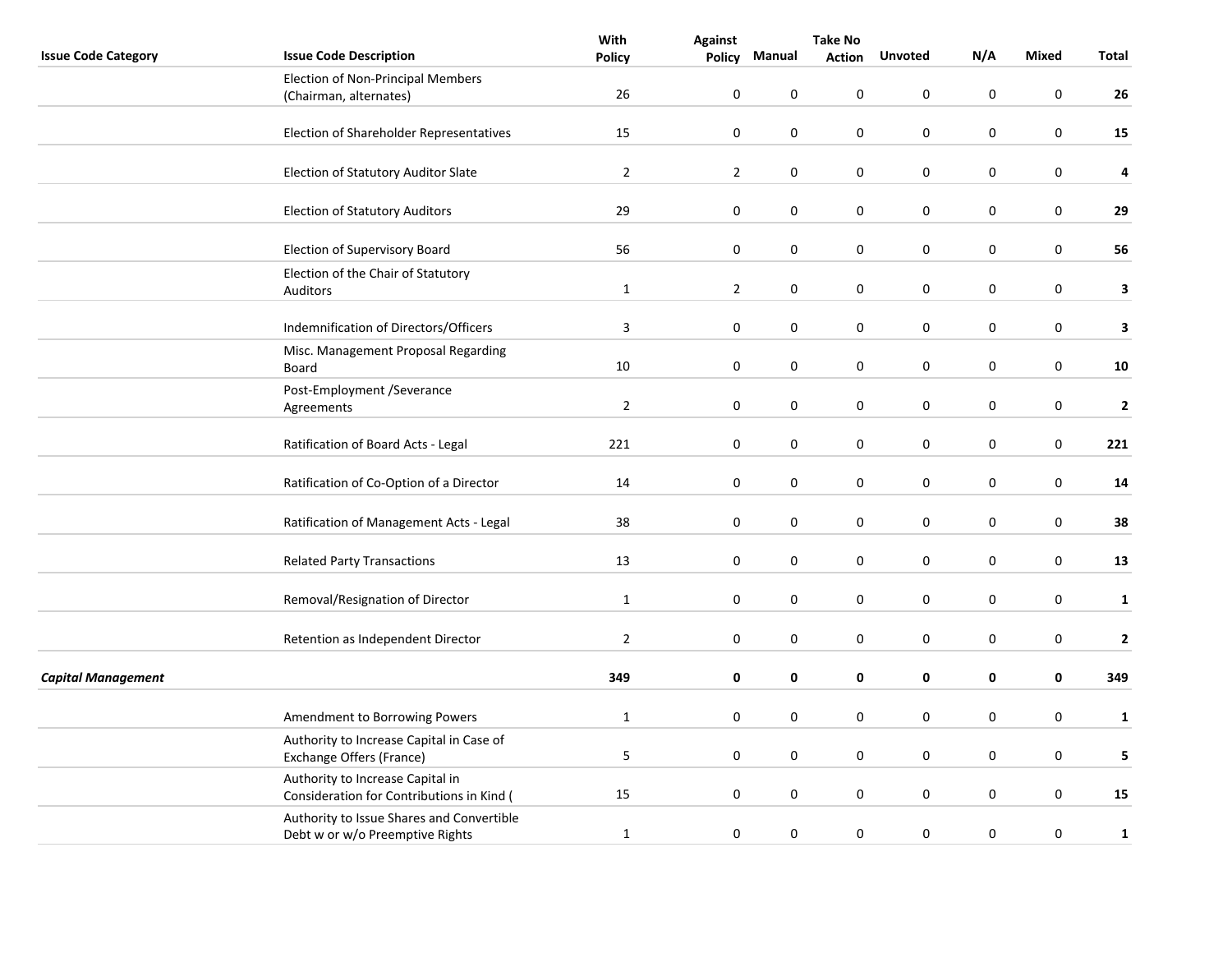|                            |                                                                         | With                    | <b>Against</b> |           | <b>Take No</b> |                |           |              |              |
|----------------------------|-------------------------------------------------------------------------|-------------------------|----------------|-----------|----------------|----------------|-----------|--------------|--------------|
| <b>Issue Code Category</b> | <b>Issue Code Description</b>                                           | <b>Policy</b>           | Policy         | Manual    | <b>Action</b>  | <b>Unvoted</b> | N/A       | <b>Mixed</b> | <b>Total</b> |
|                            | Authority to Issue Shares and Convertible<br>Debt w/ Preemptive Rights  | 16                      | $\mathbf 0$    | $\pmb{0}$ | 0              | 0              | 0         | $\mathsf 0$  | 16           |
|                            | Authority to Issue Shares and Convertible<br>Debt w/o Preemptive Rights | 24                      | $\pmb{0}$      | 0         | 0              | $\mathbf 0$    | 0         | 0            | 24           |
|                            | Authority to Issue Shares w/ Preemptive<br>Rights                       | 33                      | $\mathbf 0$    | $\pmb{0}$ | 0              | $\pmb{0}$      | 0         | $\pmb{0}$    | 33           |
|                            | Authority to Issue Shares w/o<br>Preemptive Rights                      | 59                      | $\pmb{0}$      | $\pmb{0}$ | 0              | $\pmb{0}$      | 0         | $\pmb{0}$    | 59           |
|                            | Authority to Issue Stock w/ or w/out<br>Preemptive Rights               | 15                      | $\mathbf 0$    | $\pmb{0}$ | 0              | $\pmb{0}$      | 0         | $\pmb{0}$    | 15           |
|                            | Authority to Repurchase and Re-Issue<br>Shares                          | 34                      | $\mathbf 0$    | $\pmb{0}$ | 0              | $\pmb{0}$      | 0         | $\pmb{0}$    | 34           |
|                            | Authority to Repurchase Shares                                          | 58                      | $\mathbf 0$    | 0         | 0              | $\pmb{0}$      | 0         | $\pmb{0}$    | 58           |
|                            | Authority to Set Offering Price of Shares                               | 6                       | $\pmb{0}$      | 0         | 0              | $\pmb{0}$      | 0         | $\pmb{0}$    | 6            |
|                            | Authority to Trade in Company Stock                                     | $\mathbf{1}$            | $\mathbf 0$    | 0         | 0              | $\pmb{0}$      | 0         | $\pmb{0}$    | $\mathbf{1}$ |
|                            | Authorize Overallotment/Greenshoe                                       | 10                      | $\mathbf 0$    | $\pmb{0}$ | 0              | $\pmb{0}$      | 0         | $\pmb{0}$    | ${\bf 10}$   |
|                            | Cancellation of Authorized Stock                                        | 31                      | $\pmb{0}$      | 0         | 0              | $\pmb{0}$      | 0         | $\pmb{0}$    | 31           |
|                            | Increase in Authorized Capital                                          | 22                      | $\mathbf 0$    | 0         | 0              | 0              | 0         | $\pmb{0}$    | 22           |
|                            | Issuance of Debt Instruments                                            | $\mathbf{1}$            | $\mathbf 0$    | 0         | 0              | $\pmb{0}$      | 0         | $\pmb{0}$    | $\mathbf{1}$ |
|                            | <b>Issuance of Repurchased Shares</b>                                   | $\overline{\mathbf{4}}$ | $\pmb{0}$      | 0         | 0              | $\pmb{0}$      | 0         | $\pmb{0}$    | 4            |
|                            | Limit to Capital Increase                                               | 5                       | $\mathbf 0$    | 0         | 0              | $\pmb{0}$      | 0         | $\pmb{0}$    | 5            |
|                            | Misc. Proposal Regarding Capital                                        | $\overline{2}$          | $\pmb{0}$      | $\pmb{0}$ | 0              | $\pmb{0}$      | $\pmb{0}$ | $\pmb{0}$    | $\mathbf{2}$ |
|                            | Reduction in Authorized Capital                                         | $\mathbf{1}$            | $\pmb{0}$      | 0         | 0              | 0              | 0         | $\pmb{0}$    | $\mathbf{1}$ |
|                            | Reduction in Share Premium Account                                      | $\mathbf{1}$            | $\mathbf 0$    | 0         | 0              | 0              | 0         | $\pmb{0}$    | $\mathbf{1}$ |
|                            | <b>Stock Split</b>                                                      | $\overline{2}$          | $\pmb{0}$      | $\pmb{0}$ | 0              | $\pmb{0}$      | 0         | $\pmb{0}$    | $\mathbf{2}$ |
|                            | Use/Transfer of Reserves                                                | $\overline{2}$          | $\pmb{0}$      | 0         | 0              | 0              | 0         | 0            | $\mathbf{2}$ |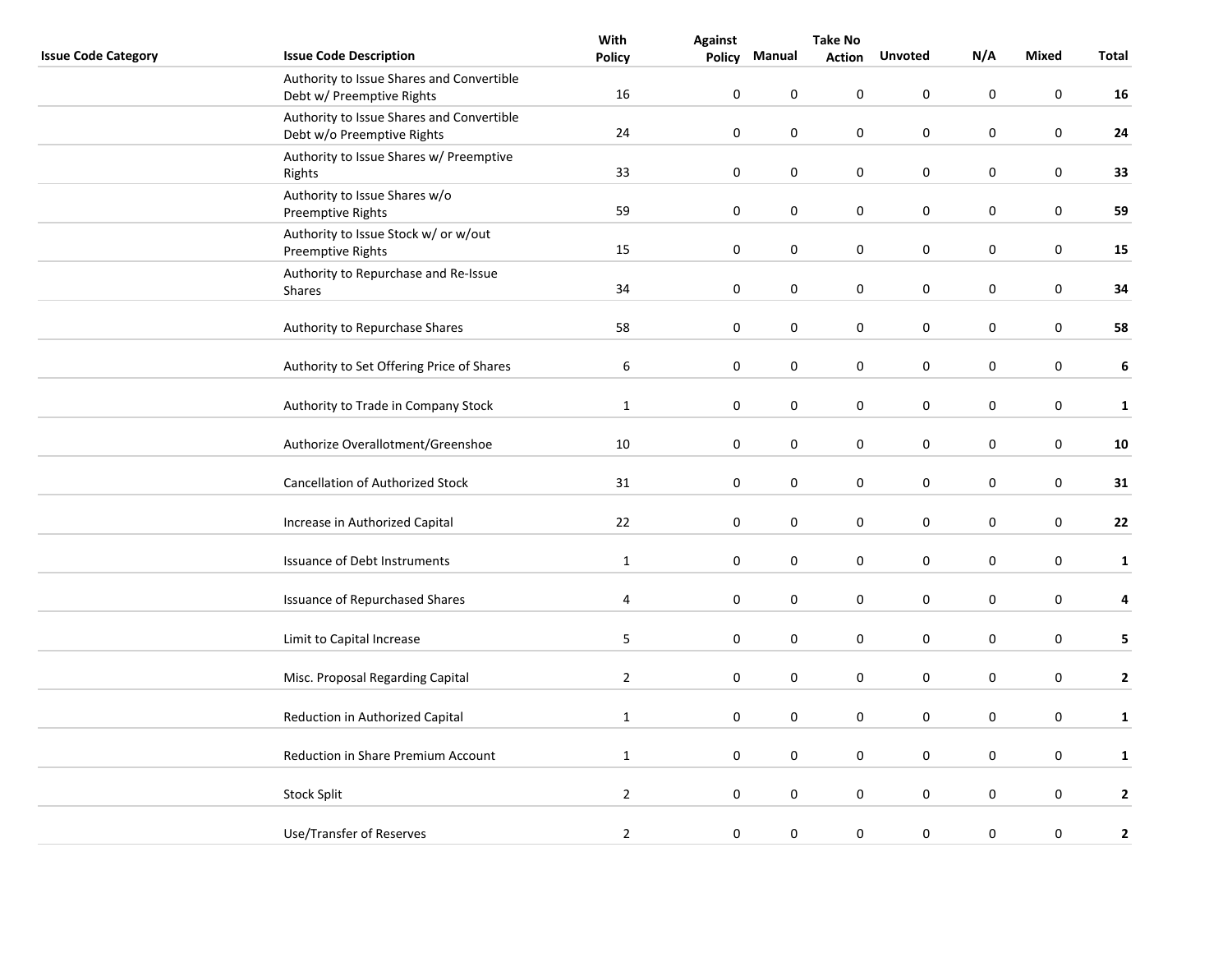|                                    |                                                                  | With           | <b>Against</b>   | <b>Take No</b> |               |                  |           |                  |                |
|------------------------------------|------------------------------------------------------------------|----------------|------------------|----------------|---------------|------------------|-----------|------------------|----------------|
| <b>Issue Code Category</b>         | <b>Issue Code Description</b>                                    | <b>Policy</b>  | Policy           | Manual         | <b>Action</b> | <b>Unvoted</b>   | N/A       | <b>Mixed</b>     | <b>Total</b>   |
| <b>Changes to Company Statutes</b> |                                                                  | 170            | $\mathbf 0$      | 0              | 0             | 0                | 0         | 0                | 170            |
|                                    | <b>Adoption of New Articles</b>                                  | 13             | $\mathbf 0$      | 0              | 0             | $\mathbf 0$      | 0         | $\mathbf 0$      | 13             |
|                                    | Adoption of Shareholder Rights' Plan                             | $\mathbf{1}$   | $\mathbf 0$      | $\pmb{0}$      | 0             | $\boldsymbol{0}$ | 0         | $\boldsymbol{0}$ | $\mathbf{1}$   |
|                                    | Amend Articles, Constitution, Bylaws -<br><b>Bundled</b>         | 55             | $\pmb{0}$        | $\pmb{0}$      | 0             | $\pmb{0}$        | 0         | $\pmb{0}$        | 55             |
|                                    | Amendment to Classified Board                                    | $\mathbf{1}$   | $\mathbf 0$      | 0              | 0             | $\boldsymbol{0}$ | 0         | $\boldsymbol{0}$ | $\mathbf 1$    |
|                                    | Amendments to Articles (Technical)                               | 46             | $\boldsymbol{0}$ | 0              | 0             | $\pmb{0}$        | 0         | $\pmb{0}$        | 46             |
|                                    | Amendments to Articles, Constitution,<br><b>Bylaws</b>           | 28             | $\boldsymbol{0}$ | 0              | 0             | $\pmb{0}$        | 0         | $\pmb{0}$        | 28             |
|                                    | Amendments to Charter/Bylaw - Bundled                            | $\mathbf{1}$   | $\pmb{0}$        | $\pmb{0}$      | 0             | $\pmb{0}$        | 0         | $\pmb{0}$        | $\mathbf{1}$   |
|                                    | Authority to Set General Meeting Notice<br>Period at 14 Days     | 23             | $\mathbf 0$      | $\pmb{0}$      | 0             | $\boldsymbol{0}$ | 0         | $\boldsymbol{0}$ | 23             |
|                                    | Elimination of Supermajority<br>Requirement                      | $\overline{2}$ | $\mathbf 0$      | 0              | 0             | $\boldsymbol{0}$ | 0         | $\boldsymbol{0}$ | $\mathbf 2$    |
| Compensation                       |                                                                  | 506            | ${\bf 8}$        | 0              | 0             | 0                | 0         | 0                | 514            |
|                                    | Adoption of Employee Stock Purchase<br>Plan                      | $\mathbf{1}$   | $\boldsymbol{0}$ | 0              | 0             | $\pmb{0}$        | 0         | $\pmb{0}$        | $\mathbf{1}$   |
|                                    | Adoption of Restricted Stock Plan                                | 4              | $\mathbf 0$      | 0              | 0             | $\pmb{0}$        | 0         | $\pmb{0}$        | 4              |
|                                    | Advisory Vote on Executive<br>Compensation                       | $\overline{7}$ | $\mathbf 0$      | $\pmb{0}$      | 0             | $\boldsymbol{0}$ | $\pmb{0}$ | $\boldsymbol{0}$ | $\overline{7}$ |
|                                    | Amendment to Restricted Stock Plan                               | $\mathbf{1}$   | $\mathbf 0$      | $\pmb{0}$      | 0             | $\boldsymbol{0}$ | $\pmb{0}$ | $\pmb{0}$        | $\mathbf{1}$   |
|                                    | Amendment to Stock Option Plan                                   | 5              | $\mathbf 0$      | 0              | 0             | $\boldsymbol{0}$ | $\pmb{0}$ | $\pmb{0}$        | 5              |
|                                    | <b>Bonus</b>                                                     | 5              | $\mathbf 0$      | 0              | 0             | $\pmb{0}$        | 0         | 0                | 5              |
|                                    | Capital Proposal to Implement Equity<br><b>Compensation Plan</b> | 30             | $\mathbf 0$      | $\pmb{0}$      | 0             | 0                | 0         | $\pmb{0}$        | 30             |
|                                    | Directors' Fees                                                  | 23             | $\mathbf 0$      | $\pmb{0}$      | 0             | $\boldsymbol{0}$ | $\pmb{0}$ | $\boldsymbol{0}$ | 23             |
|                                    | Directors' Fees & Audit Fees                                     | $\mathbf{1}$   | $\pmb{0}$        | 0              | 0             | $\boldsymbol{0}$ | $\pmb{0}$ | $\pmb{0}$        | $\mathbf{1}$   |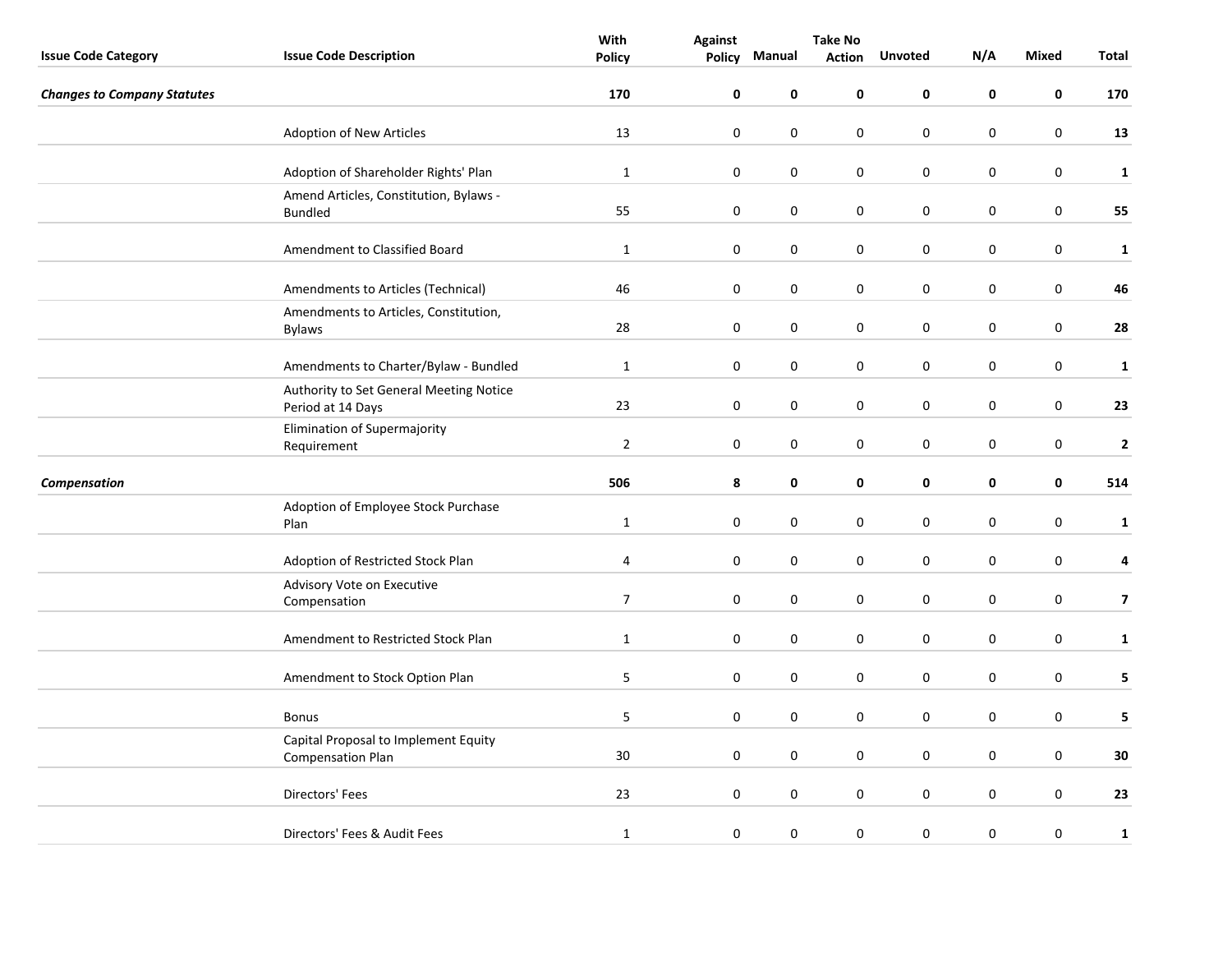|                               |                                                        | With           | <b>Against</b>   | <b>Take No</b>   |               |           |             |                  |                  |
|-------------------------------|--------------------------------------------------------|----------------|------------------|------------------|---------------|-----------|-------------|------------------|------------------|
| <b>Issue Code Category</b>    | <b>Issue Code Description</b>                          | <b>Policy</b>  | <b>Policy</b>    | Manual           | <b>Action</b> | Unvoted   | N/A         | <b>Mixed</b>     | <b>Total</b>     |
|                               | Directors' Stock Option Plan                           | $\mathbf{1}$   | $\mathbf 0$      | 0                | $\pmb{0}$     | 0         | $\pmb{0}$   | $\pmb{0}$        | $\mathbf{1}$     |
|                               | Misc. Proposal Regarding Compensation                  | 28             | $\mathbf 1$      | $\boldsymbol{0}$ | $\pmb{0}$     | $\pmb{0}$ | $\pmb{0}$   | $\pmb{0}$        | 29               |
|                               | Non-Executive Remuneration Policy<br>(Forward-Looking) | 85             | $\pmb{0}$        | 0                | $\pmb{0}$     | $\pmb{0}$ | $\pmb{0}$   | $\pmb{0}$        | 85               |
|                               | Remuneration Policy (Forward-Looking)                  | 92             | 3                | 0                | 0             | 0         | 0           | $\mathbf 0$      | 95               |
|                               | Remuneration Report (Retrospective)                    | 146            | $\mathbf{3}$     | 0                | $\pmb{0}$     | $\pmb{0}$ | $\pmb{0}$   | $\boldsymbol{0}$ | 149              |
|                               | <b>Statutory Auditors' Fees</b>                        | $\mathbf{3}$   | $\pmb{0}$        | 0                | $\pmb{0}$     | 0         | 0           | $\pmb{0}$        | $\mathbf{3}$     |
|                               | <b>Stock Option Grants</b>                             | 15             | $\mathbf{1}$     | $\pmb{0}$        | $\pmb{0}$     | $\pmb{0}$ | $\pmb{0}$   | $\pmb{0}$        | 16               |
|                               | <b>Stock Option Plan</b>                               | 18             | $\pmb{0}$        | $\pmb{0}$        | $\pmb{0}$     | $\pmb{0}$ | $\pmb{0}$   | $\pmb{0}$        | 18               |
|                               | <b>Stock Purchase Plan</b>                             | 32             | $\pmb{0}$        | 0                | $\pmb{0}$     | $\pmb{0}$ | $\pmb{0}$   | $\pmb{0}$        | 32               |
|                               | Supervisory Board/ Corp Assembly Fees                  | $\,8\,$        | $\boldsymbol{0}$ | $\pmb{0}$        | $\pmb{0}$     | $\pmb{0}$ | $\pmb{0}$   | $\mathbf 0$      | 8                |
|                               | Trust Type Equity Plans (JP)                           | $\mathbf{1}$   | $\pmb{0}$        | 0                | $\pmb{0}$     | $\pmb{0}$ | $\pmb{0}$   | $\pmb{0}$        | $\mathbf{1}$     |
| <b>M&amp;A</b>                |                                                        | 15             | $\pmb{0}$        | $\pmb{0}$        | $\pmb{0}$     | $\pmb{0}$ | $\pmb{0}$   | $\pmb{0}$        | 15               |
|                               | Divestiture/Spin-off                                   | $\mathbf{1}$   | $\pmb{0}$        | $\pmb{0}$        | $\pmb{0}$     | $\pmb{0}$ | $\mathbf 0$ | $\pmb{0}$        | $\mathbf{1}$     |
|                               | Intra-company Contracts/Control<br>Agreements          | $\mathsf S$    | $\pmb{0}$        | 0                | $\pmb{0}$     | $\pmb{0}$ | $\pmb{0}$   | $\pmb{0}$        | 5                |
|                               | Merger/Acquisition                                     | 5              | $\mathbf 0$      | $\pmb{0}$        | $\pmb{0}$     | $\pmb{0}$ | $\pmb{0}$   | $\pmb{0}$        | 5                |
|                               | Restructuring/Capitalization                           | $\overline{4}$ | $\pmb{0}$        | $\pmb{0}$        | $\pmb{0}$     | $\pmb{0}$ | $\pmb{0}$   | $\pmb{0}$        | $\pmb{4}$        |
| <b>Meeting Administration</b> |                                                        | 59             | 0                | 0                | $\pmb{0}$     | $\pmb{0}$ | $\mathbf 0$ | $\pmb{0}$        | 59               |
|                               | Appointment of Independent Proxy<br>(Switzerland)      | 9              | $\pmb{0}$        | $\pmb{0}$        | $\pmb{0}$     | 0         | 0           | $\pmb{0}$        | $\boldsymbol{9}$ |
|                               | Authorization of Legal Formalities                     | 40             | $\boldsymbol{0}$ | 0                | $\pmb{0}$     | $\pmb{0}$ | $\pmb{0}$   | $\mathbf 0$      | 40               |
|                               | Routine Meeting Item                                   | 10             | $\pmb{0}$        | $\boldsymbol{0}$ | $\pmb{0}$     | 0         | $\pmb{0}$   | $\pmb{0}$        | ${\bf 10}$       |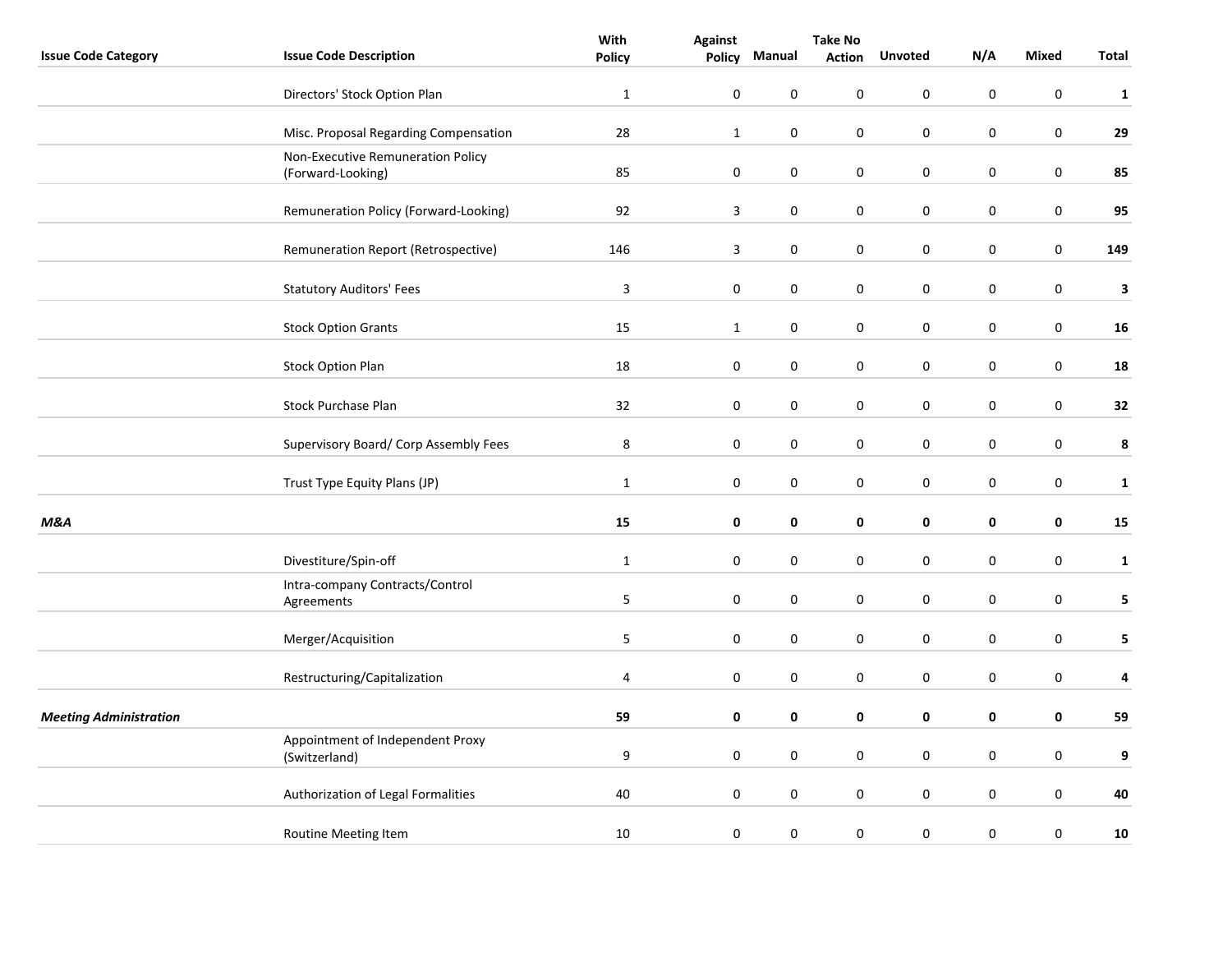|                            |                                                                 | With           | <b>Against</b> | <b>Take No</b>   |               |                |           |                  |              |
|----------------------------|-----------------------------------------------------------------|----------------|----------------|------------------|---------------|----------------|-----------|------------------|--------------|
| <b>Issue Code Category</b> | <b>Issue Code Description</b>                                   | <b>Policy</b>  | Policy         | Manual           | <b>Action</b> | <b>Unvoted</b> | N/A       | Mixed            | <b>Total</b> |
| <b>Other</b>               |                                                                 | 31             | $\mathbf{2}$   | $\mathbf 0$      | 0             | $\mathbf 0$    | 0         | 0                | 33           |
|                            | Approval of Political Donation                                  | 17             | $\pmb{0}$      | 0                | 0             | $\pmb{0}$      | $\pmb{0}$ | $\boldsymbol{0}$ | 17           |
|                            | Authorization of Charitable Donations                           | $\overline{2}$ | 0              | 0                | 0             | $\pmb{0}$      | $\pmb{0}$ | $\boldsymbol{0}$ | $\mathbf{2}$ |
|                            | Management Proposal Regarding ESG<br>Issues                     | $\mathbf{3}$   | $\overline{2}$ | $\pmb{0}$        | 0             | $\pmb{0}$      | $\pmb{0}$ | $\boldsymbol{0}$ | 5            |
|                            | Misc. Management Proposal                                       | 4              | 0              | 0                | 0             | 0              | 0         | 0                | 4            |
|                            | <b>Renew Proportional Takeover Provisions</b>                   | 5              | 0              | 0                | 0             | 0              | 0         | 0                | 5            |
| <b>SHP: Compensation</b>   |                                                                 | 6              | 0              | 0                | 0             | 0              | 0         | 0                | 6            |
|                            | SHP Regarding Linking Executive Pay to<br>Social Criteria       | $\mathbf{1}$   | $\pmb{0}$      | $\pmb{0}$        | 0             | $\pmb{0}$      | 0         | $\boldsymbol{0}$ | $\mathbf{1}$ |
|                            | SHP regarding Misc. Compensation                                | 3              | 0              | 0                | 0             | $\pmb{0}$      | 0         | $\pmb{0}$        | 3            |
|                            | SHP Regarding Race and/or Gender Pay<br><b>Equity Report</b>    | $\overline{2}$ | $\pmb{0}$      | 0                | 0             | 0              | 0         | $\boldsymbol{0}$ | $\mathbf{2}$ |
| <b>SHP: Environment</b>    |                                                                 | 4              | 0              | $\pmb{0}$        | 0             | $\pmb{0}$      | 0         | 0                | 4            |
|                            | SHP Regarding Misc. Environmental Issue                         | $\overline{2}$ | 0              | 0                | 0             | 0              | 0         | $\boldsymbol{0}$ | $\mathbf 2$  |
|                            | SHP Regarding Report/Action on Climate<br>Change                | $\overline{2}$ | 0              | 0                | 0             | $\pmb{0}$      | 0         | $\pmb{0}$        | $\mathbf{2}$ |
| <b>SHP: Governance</b>     |                                                                 | 25             | 0              | 0                | $\pmb{0}$     | $\pmb{0}$      | 0         | 0                | 25           |
|                            | SHP Regarding Additional or Amended<br>Shareholder Proposals    | $\mathbf{1}$   | 0              | 0                | 0             | $\pmb{0}$      | 0         | $\pmb{0}$        | $\mathbf{1}$ |
|                            | SHP Regarding Board Composition                                 | $\overline{2}$ | $\pmb{0}$      | $\boldsymbol{0}$ | 0             | 0              | 0         | $\boldsymbol{0}$ | $\mathbf{2}$ |
|                            | SHP Regarding Election of Dissident<br><b>Board Member(s)</b>   | $\overline{2}$ | $\pmb{0}$      | 0                | 0             | 0              | 0         | $\pmb{0}$        | $\mathbf{2}$ |
|                            | SHP Regarding Facilitation of<br>Shareholder Proposals          | $\mathbf{1}$   | $\pmb{0}$      | $\mathbf 0$      | 0             | $\mathbf 0$    | 0         | $\pmb{0}$        | $\mathbf{1}$ |
|                            | SHP Regarding Improving in Disclosure                           | $\mathbf{1}$   | 0              | $\boldsymbol{0}$ | 0             | $\pmb{0}$      | 0         | $\boldsymbol{0}$ | $\mathbf{1}$ |
|                            | SHP Regarding Increase in<br>Dividend/Redistribution of Profits | $\mathbf{1}$   | $\pmb{0}$      | 0                | 0             | 0              | $\pmb{0}$ | $\boldsymbol{0}$ | $\mathbf{1}$ |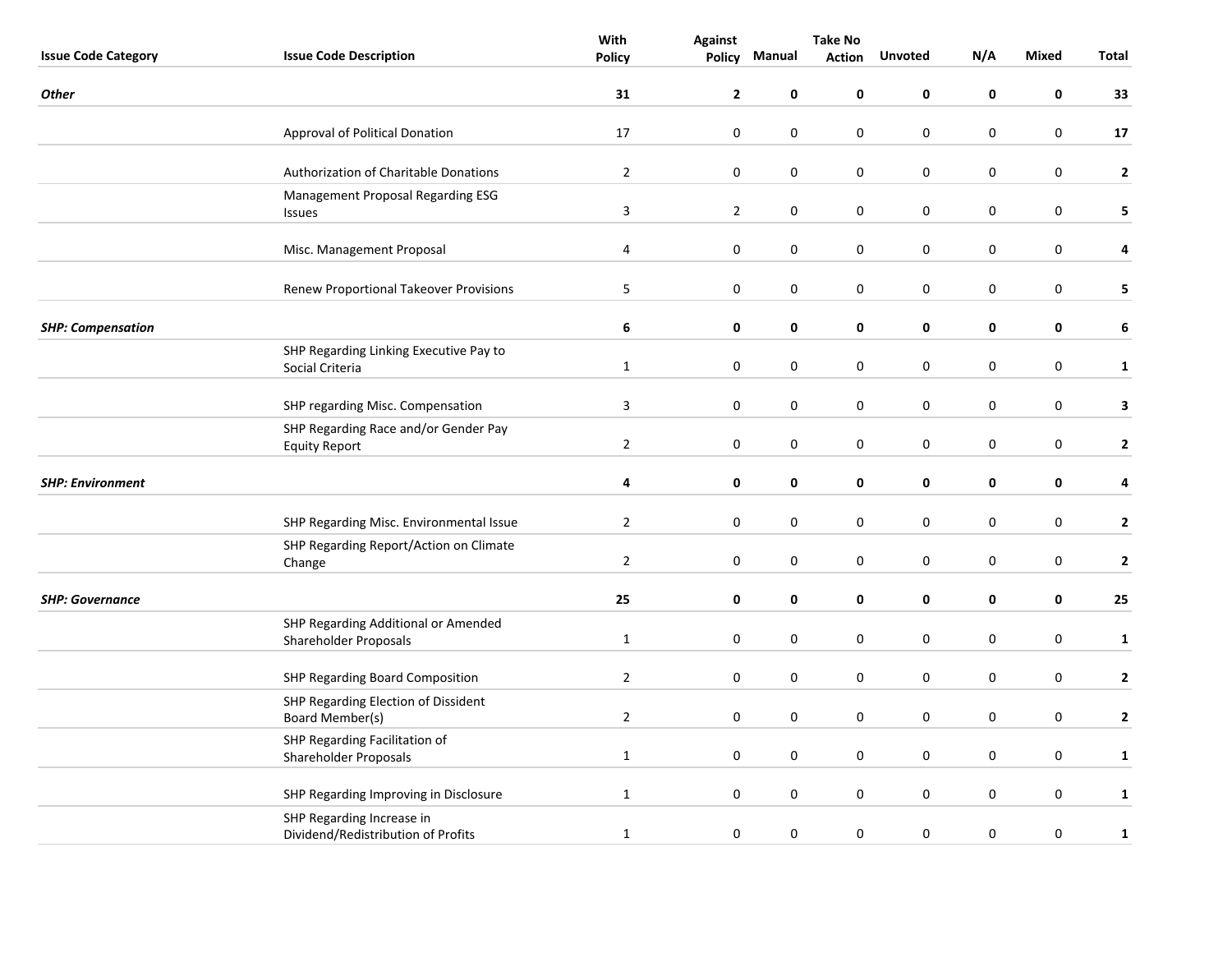|                            |                                                                                | With           | <b>Against</b> |             | Take No       |                  |              |              |              |
|----------------------------|--------------------------------------------------------------------------------|----------------|----------------|-------------|---------------|------------------|--------------|--------------|--------------|
| <b>Issue Code Category</b> | <b>Issue Code Description</b>                                                  | Policy         | <b>Policy</b>  | Manual      | <b>Action</b> | <b>Unvoted</b>   | N/A          | <b>Mixed</b> | <b>Total</b> |
|                            | SHP Regarding Misc. Board Issue                                                | $\mathbf{1}$   | 0              | $\mathbf 0$ | 0             | $\mathbf 0$      | 0            | $\mathbf 0$  | $\mathbf{1}$ |
|                            | SHP Regarding Misc. Capital Issue                                              | $\mathbf{1}$   | 0              | 0           | 0             | 0                | 0            | 0            | 1            |
|                            | SHP Regarding Misc. Governance Issue                                           | 3              | 0              | $\mathbf 0$ | $\mathbf 0$   | $\boldsymbol{0}$ | $\mathbf 0$  | $\mathbf 0$  | 3            |
|                            | SHP Regarding Misc. Issue                                                      | 8              | 0              | $\mathbf 0$ | 0             | 0                | $\mathbf 0$  | 0            | 8            |
|                            | SHP Regarding Misc. Meeting/Voting<br>Issue                                    | $\overline{2}$ | 0              | $\pmb{0}$   | 0             | $\pmb{0}$        | 0            | $\pmb{0}$    | $\mathbf{2}$ |
|                            | SHP Regarding the Declassification of the<br>Board                             | $\mathbf{1}$   | 0              | $\mathbf 0$ | 0             | $\mathbf 0$      | $\mathbf{0}$ | $\mathbf 0$  | 1            |
|                            | SHP Shareholder Access to the<br><b>Nomination Process (Proxy Access)</b>      | 1              | 0              | $\mathbf 0$ | $\mathbf 0$   | 0                | $\mathbf 0$  | $\mathbf 0$  | 1            |
| <b>SHP: Social</b>         |                                                                                | 14             | $\mathbf{1}$   | 0           | 0             | 0                | 0            | 0            | 15           |
|                            | SHP Regarding Misc. Human Capital<br>Management                                | 5              | $\mathbf 0$    | $\mathbf 0$ | 0             | $\mathbf 0$      | $\mathbf 0$  | $\mathbf 0$  | 5            |
|                            | SHP Regarding Misc. Labor<br>Issues/Policies                                   | 0              | $\mathbf{1}$   | $\mathbf 0$ | 0             | 0                | 0            | 0            | $\mathbf{1}$ |
|                            | SHP Regarding Misc. Social Issue                                               | 5              | 0              | $\mathbf 0$ | 0             | $\mathbf 0$      | 0            | $\mathbf 0$  | 5            |
|                            | SHP Regarding Reporting on Company's<br>Compliance with International Human Ri | $\overline{2}$ | 0              | $\mathbf 0$ | $\mathbf 0$   | $\mathbf 0$      | 0            | $\mathbf 0$  | 2            |
|                            | SHP Regarding Reviewing Political<br>Spending or Lobbying                      | $\overline{2}$ | $\mathbf 0$    | 0           | 0             | 0                | 0            | $\pmb{0}$    | $\mathbf 2$  |
|                            |                                                                                |                |                |             |               |                  |              |              |              |

# Proposal Types – Votes Versus Glass Lewis

| <b>Issue Code Category</b>      | <b>Issue Code Description</b>         | With<br><b>Glass Lewis</b> | <b>Against Glass</b><br>Lewis | Take No<br><b>Action</b> | <b>Unvoted</b> | N/A | <b>Mixed</b> | <b>Total</b> |
|---------------------------------|---------------------------------------|----------------------------|-------------------------------|--------------------------|----------------|-----|--------------|--------------|
| <b>Total for all Categories</b> |                                       | 3417                       | 28                            | 0                        | 0              | 0   | 0            | 3445         |
| <b>Audit/Financials</b>         |                                       | 489                        |                               | 0                        | 0              | 0   | 0            | 490          |
|                                 | Accounts and Reports (Bundled Issues) | 12                         | 0                             | 0                        | $\mathbf{0}$   | 0   | $\mathbf{0}$ | 12           |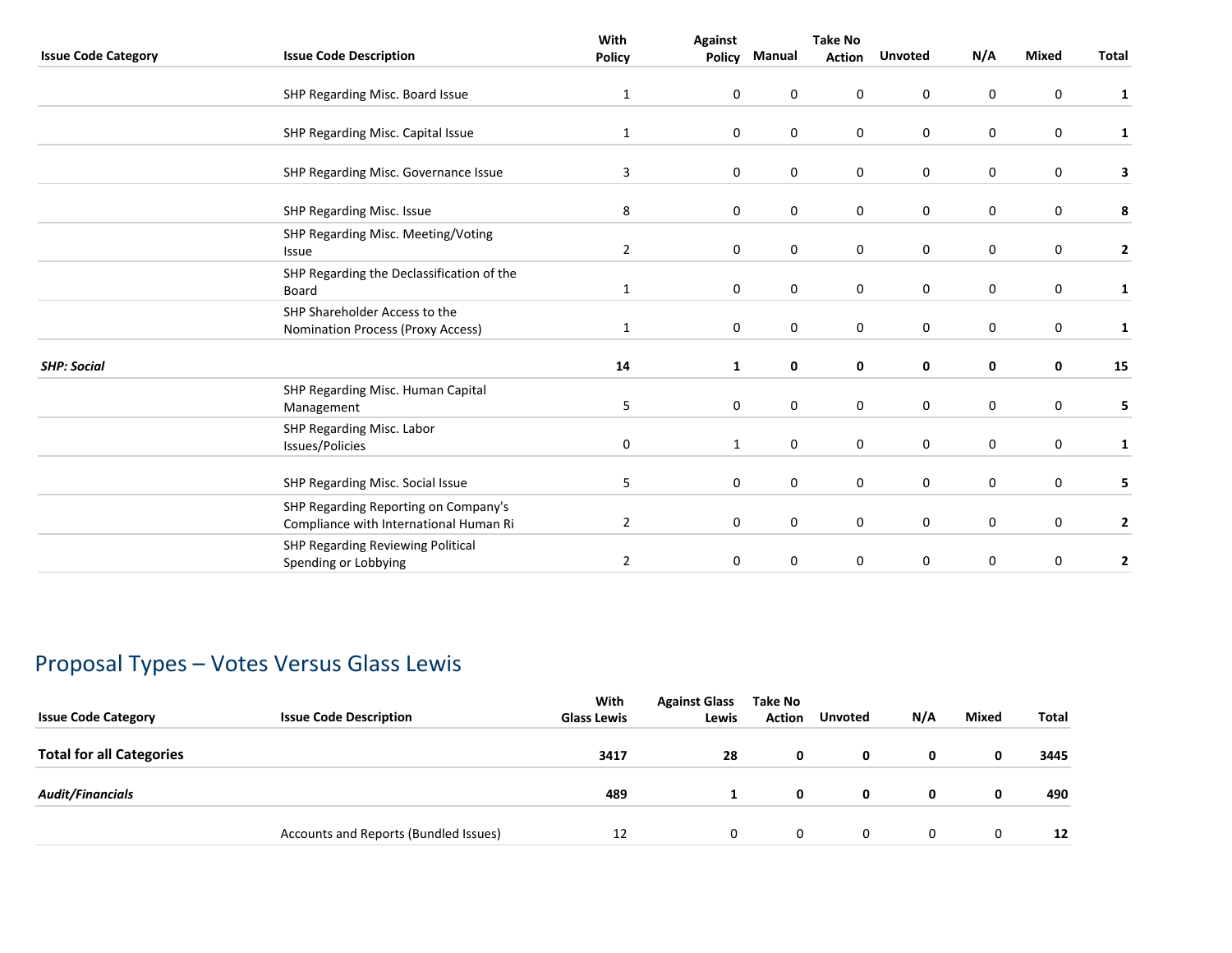|                            |                                                              | With               | <b>Against Glass</b> | <b>Take No</b>   |                  |             |              |              |
|----------------------------|--------------------------------------------------------------|--------------------|----------------------|------------------|------------------|-------------|--------------|--------------|
| <b>Issue Code Category</b> | <b>Issue Code Description</b>                                | <b>Glass Lewis</b> | Lewis                | <b>Action</b>    | <b>Unvoted</b>   | N/A         | <b>Mixed</b> | Total        |
|                            | Allocation of Profits/Dividends                              | 141                | $\boldsymbol{0}$     | $\pmb{0}$        | 0                | $\pmb{0}$   | $\pmb{0}$    | 141          |
|                            | Appointment of Auditor                                       | 108                | $\boldsymbol{0}$     | $\pmb{0}$        | $\boldsymbol{0}$ | $\pmb{0}$   | $\pmb{0}$    | 108          |
|                            | Appointment of Auditor and Authority to<br>Set Fees          | 13                 | 0                    | $\boldsymbol{0}$ | $\pmb{0}$        | $\pmb{0}$   | $\pmb{0}$    | 13           |
|                            | Approval of Non-Financial Reports                            | $\bf 8$            | $\pmb{0}$            | 0                | $\mathbf 0$      | $\pmb{0}$   | $\pmb{0}$    | $\pmb{8}$    |
|                            | Authority to Set Auditor's Fees                              | 46                 | $\boldsymbol{0}$     | $\pmb{0}$        | $\boldsymbol{0}$ | $\pmb{0}$   | $\pmb{0}$    | 46           |
|                            | Bonus Dividend/Bonus Share Issue                             | 3                  | 0                    | $\boldsymbol{0}$ | 0                | 0           | $\pmb{0}$    | 3            |
|                            | <b>Financial Statements</b>                                  | 125                | $\mathbf{1}$         | $\pmb{0}$        | $\pmb{0}$        | $\pmb{0}$   | $\pmb{0}$    | 126          |
|                            | Number of Auditors                                           | 9                  | $\pmb{0}$            | $\boldsymbol{0}$ | 0                | $\mathbf 0$ | $\pmb{0}$    | 9            |
|                            | Ratification of Alternate Auditor                            | 6                  | $\pmb{0}$            | 0                | 0                | 0           | $\pmb{0}$    | 6            |
|                            | Ratification of Auditor                                      | $\,8\,$            | $\boldsymbol{0}$     | $\pmb{0}$        | $\pmb{0}$        | $\pmb{0}$   | $\pmb{0}$    | 8            |
|                            | Ratification of Auditor's Acts                               | $\overline{2}$     | 0                    | 0                | 0                | $\mathbf 0$ | $\pmb{0}$    | $\mathbf{2}$ |
|                            | Stock Dividend/Dividend Reinvestment                         | 8                  | 0                    | 0                | 0                | 0           | $\pmb{0}$    | 8            |
| <b>Board Related</b>       |                                                              | 1749               | 16                   | 0                | $\pmb{0}$        | $\pmb{0}$   | $\pmb{0}$    | 1765         |
|                            | Approval of Committee<br>Guidelines/Appointment of Committee | $12\,$             | $\boldsymbol{0}$     | $\pmb{0}$        | $\boldsymbol{0}$ | $\pmb{0}$   | $\pmb{0}$    | ${\bf 12}$   |
|                            | Approve Censor                                               | $\overline{2}$     | $\pmb{0}$            | 0                | $\pmb{0}$        | $\mathbf 0$ | $\pmb{0}$    | $\mathbf{2}$ |
|                            | Approve Special Auditor's Report                             | 17                 | $\pmb{0}$            | 0                | 0                | $\pmb{0}$   | $\pmb{0}$    | 17           |
|                            | <b>Board Size</b>                                            | 22                 | $\boldsymbol{0}$     | $\boldsymbol{0}$ | $\mathsf 0$      | $\pmb{0}$   | $\pmb{0}$    | 22           |
|                            | <b>Board Spill</b>                                           | $\mathbf{1}$       | 0                    | 0                | $\mathbf 0$      | 0           | $\mathbf 0$  | $\mathbf{1}$ |
|                            | Board Term Length                                            | $\mathbf{1}$       | $\pmb{0}$            | $\pmb{0}$        | 0                | $\pmb{0}$   | $\pmb{0}$    | $\mathbf{1}$ |
|                            | Election of Alternate Statutory Auditor                      | $\mathbf{1}$       | 0                    | $\pmb{0}$        | 0                | $\pmb{0}$   | $\pmb{0}$    | $\mathbf 1$  |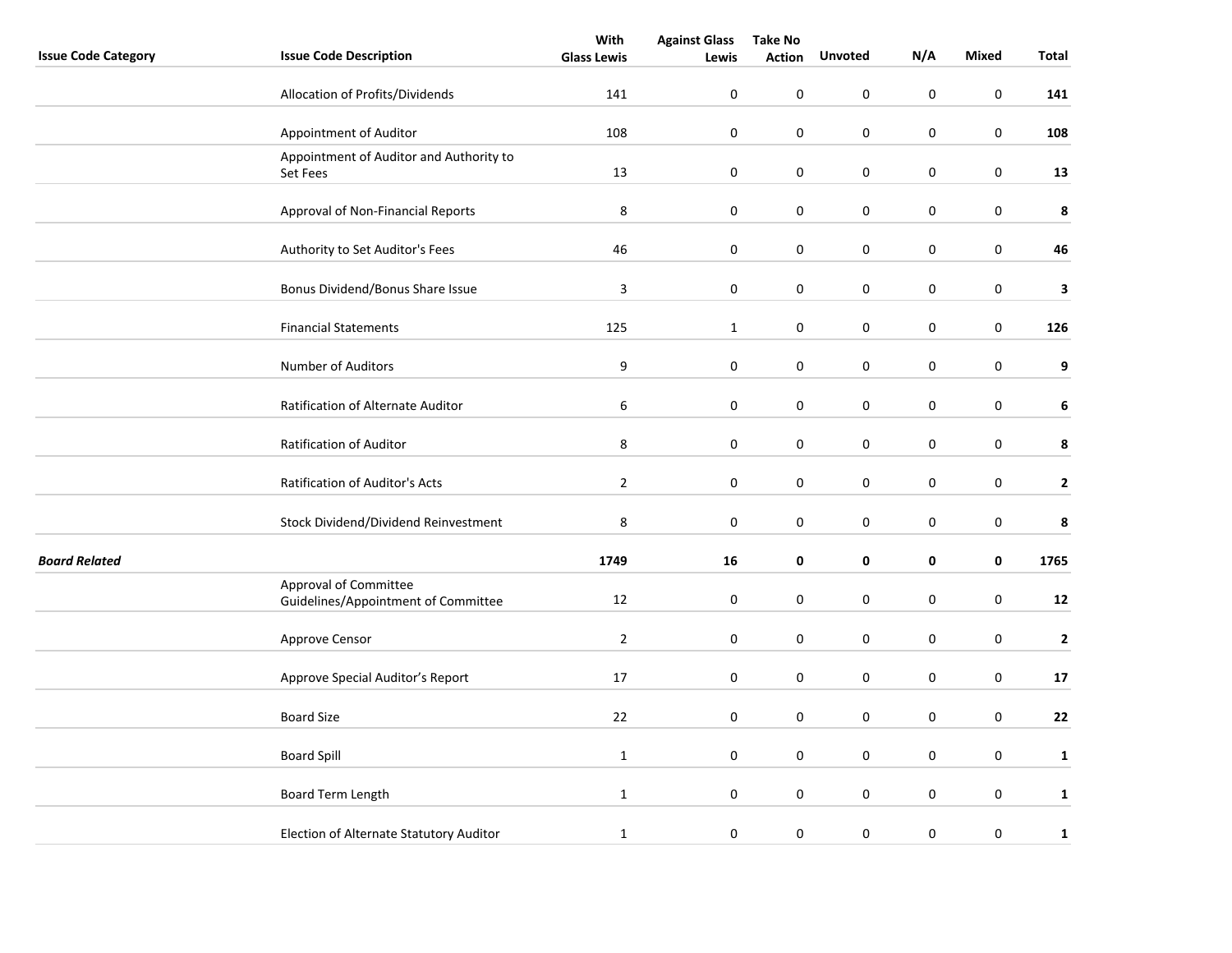|                            |                                                             | With               | <b>Against Glass</b> | <b>Take No</b>   |                |             |              |                         |
|----------------------------|-------------------------------------------------------------|--------------------|----------------------|------------------|----------------|-------------|--------------|-------------------------|
| <b>Issue Code Category</b> | <b>Issue Code Description</b>                               | <b>Glass Lewis</b> | Lewis                | <b>Action</b>    | <b>Unvoted</b> | N/A         | <b>Mixed</b> | <b>Total</b>            |
|                            | <b>Election of Board Committee Members</b>                  | 43                 | $\mathbf{1}$         | $\pmb{0}$        | 0              | $\mathbf 0$ | $\mathbf 0$  | 44                      |
|                            | <b>Election of Directors</b>                                | 1208               | 10                   | 0                | $\mathsf 0$    | $\pmb{0}$   | $\mathbf 0$  | 1218                    |
|                            | Election of Directors (Slate)                               | $\boldsymbol{6}$   | $\mathbf{1}$         | $\pmb{0}$        | $\mathsf 0$    | $\pmb{0}$   | $\pmb{0}$    | $\overline{\mathbf{z}}$ |
|                            | Election of Non-Management Nominee                          | 3                  | $\boldsymbol{0}$     | $\pmb{0}$        | 0              | $\pmb{0}$   | $\pmb{0}$    | $\overline{\mathbf{3}}$ |
|                            | Election of Non-Principal Members<br>(Chairman, alternates) | 26                 | $\boldsymbol{0}$     | $\pmb{0}$        | $\mathsf 0$    | $\pmb{0}$   | $\pmb{0}$    | 26                      |
|                            | Election of Shareholder Representatives                     | 15                 | 0                    | 0                | 0              | $\mathbf 0$ | $\pmb{0}$    | 15                      |
|                            | Election of Statutory Auditor Slate                         | $\overline{2}$     | $\overline{2}$       | $\boldsymbol{0}$ | $\mathsf 0$    | $\pmb{0}$   | $\pmb{0}$    | 4                       |
|                            | <b>Election of Statutory Auditors</b>                       | 29                 | 0                    | $\boldsymbol{0}$ | $\mathsf 0$    | $\pmb{0}$   | $\pmb{0}$    | 29                      |
|                            | Election of Supervisory Board                               | 56                 | $\boldsymbol{0}$     | $\boldsymbol{0}$ | 0              | $\pmb{0}$   | $\pmb{0}$    | 56                      |
|                            | Election of the Chair of Statutory<br>Auditors              | $\mathbf{1}$       | $\overline{2}$       | 0                | 0              | $\mathbf 0$ | $\pmb{0}$    | 3                       |
|                            | Indemnification of Directors/Officers                       | 3                  | 0                    | 0                | 0              | 0           | $\pmb{0}$    | 3                       |
|                            | Misc. Management Proposal Regarding<br>Board                | 10                 | 0                    | 0                | 0              | $\mathbf 0$ | 0            | 10                      |
|                            | Post-Employment /Severance<br>Agreements                    | $\overline{2}$     | 0                    | 0                | 0              | $\mathbf 0$ | $\pmb{0}$    | $\overline{2}$          |
|                            | Ratification of Board Acts - Legal                          | 221                | 0                    | 0                | 0              | $\mathbf 0$ | $\mathbf 0$  | 221                     |
|                            | Ratification of Co-Option of a Director                     | 14                 | 0                    | 0                | 0              | $\mathbf 0$ | $\pmb{0}$    | 14                      |
|                            | Ratification of Management Acts - Legal                     | 38                 | 0                    | 0                | 0              | 0           | 0            | 38                      |
|                            | <b>Related Party Transactions</b>                           | 13                 | 0                    | 0                | 0              | $\mathbf 0$ | 0            | 13                      |
|                            | Removal/Resignation of Director                             | $\mathbf{1}$       | 0                    | 0                | 0              | $\mathbf 0$ | $\pmb{0}$    | $\mathbf{1}$            |
|                            | Retention as Independent Director                           | $\overline{2}$     | 0                    | 0                | 0              | $\mathbf 0$ | $\mathbf 0$  | $\mathbf 2$             |
| <b>Capital Management</b>  |                                                             | 349                | 0                    | 0                | 0              | 0           | 0            | 349                     |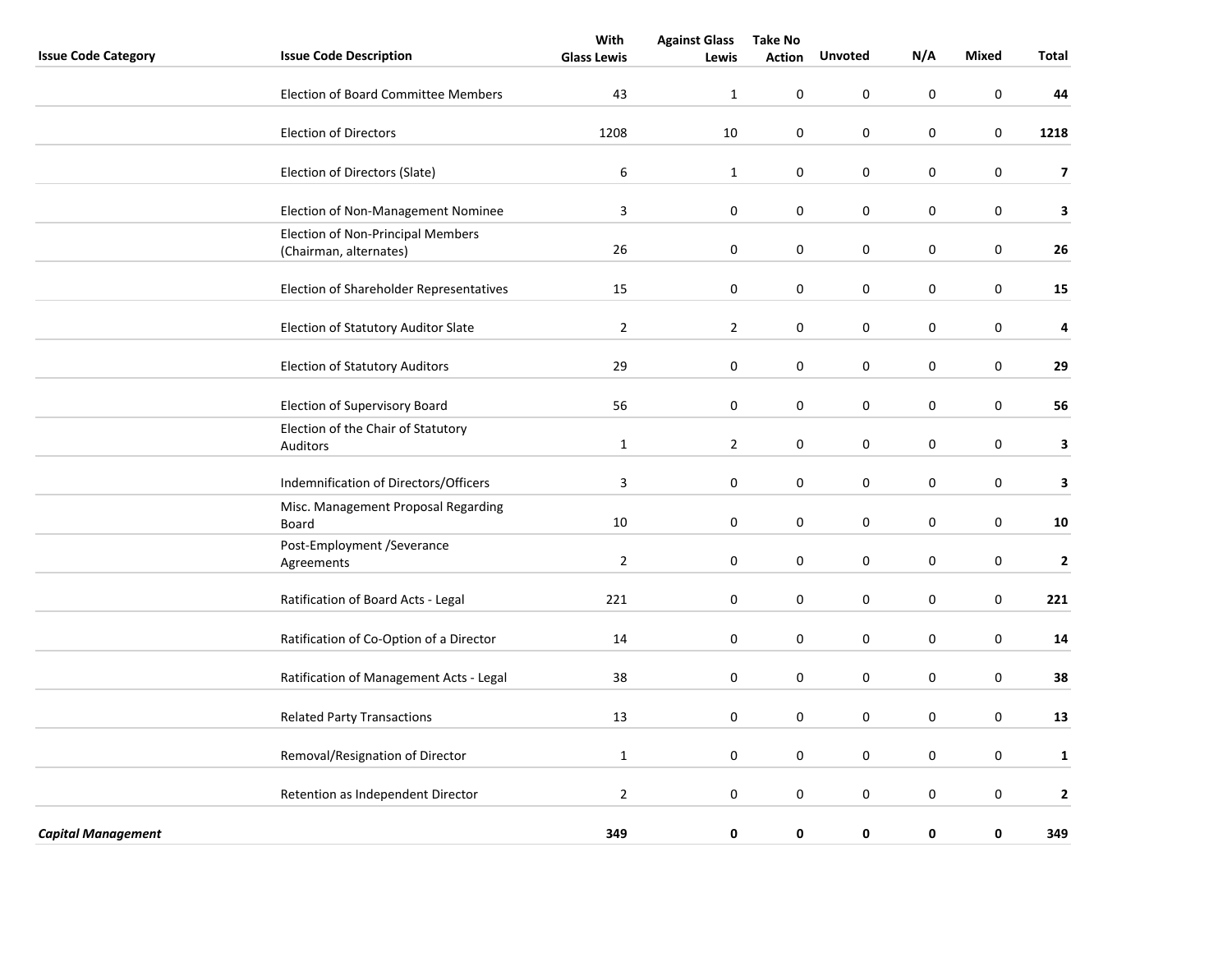|                            |                                                                               | With               | <b>Against Glass</b> | <b>Take No</b>   |                  |             |              |              |
|----------------------------|-------------------------------------------------------------------------------|--------------------|----------------------|------------------|------------------|-------------|--------------|--------------|
| <b>Issue Code Category</b> | <b>Issue Code Description</b>                                                 | <b>Glass Lewis</b> | Lewis                | <b>Action</b>    | <b>Unvoted</b>   | N/A         | <b>Mixed</b> | Total        |
|                            | Amendment to Borrowing Powers                                                 | $\mathbf{1}$       | 0                    | 0                | 0                | 0           | 0            | $\mathbf{1}$ |
|                            | Authority to Increase Capital in Case of<br>Exchange Offers (France)          | 5                  | $\boldsymbol{0}$     | $\pmb{0}$        | 0                | $\pmb{0}$   | $\pmb{0}$    | 5            |
|                            | Authority to Increase Capital in<br>Consideration for Contributions in Kind ( | 15                 | $\boldsymbol{0}$     | $\pmb{0}$        | $\mathbf 0$      | $\pmb{0}$   | $\pmb{0}$    | 15           |
|                            | Authority to Issue Shares and Convertible<br>Debt w or w/o Preemptive Rights  | $\mathbf{1}$       | 0                    | 0                | 0                | $\mathbf 0$ | $\pmb{0}$    | $\mathbf{1}$ |
|                            | Authority to Issue Shares and Convertible<br>Debt w/ Preemptive Rights        | 16                 | $\pmb{0}$            | 0                | 0                | 0           | $\pmb{0}$    | 16           |
|                            | Authority to Issue Shares and Convertible<br>Debt w/o Preemptive Rights       | 24                 | 0                    | 0                | 0                | 0           | $\pmb{0}$    | 24           |
|                            | Authority to Issue Shares w/ Preemptive<br>Rights                             | 33                 | 0                    | 0                | 0                | $\pmb{0}$   | $\pmb{0}$    | 33           |
|                            | Authority to Issue Shares w/o<br><b>Preemptive Rights</b>                     | 59                 | 0                    | 0                | 0                | $\mathbf 0$ | $\mathbf 0$  | 59           |
|                            | Authority to Issue Stock w/ or w/out<br><b>Preemptive Rights</b>              | 15                 | 0                    | 0                | 0                | $\pmb{0}$   | $\pmb{0}$    | 15           |
|                            | Authority to Repurchase and Re-Issue<br>Shares                                | 34                 | $\boldsymbol{0}$     | $\pmb{0}$        | $\boldsymbol{0}$ | $\pmb{0}$   | $\pmb{0}$    | 34           |
|                            | Authority to Repurchase Shares                                                | 58                 | $\pmb{0}$            | $\boldsymbol{0}$ | $\mathsf 0$      | $\pmb{0}$   | $\pmb{0}$    | 58           |
|                            | Authority to Set Offering Price of Shares                                     | 6                  | 0                    | 0                | 0                | 0           | $\pmb{0}$    | $\bf 6$      |
|                            | Authority to Trade in Company Stock                                           | $\mathbf{1}$       | $\boldsymbol{0}$     | 0                | 0                | 0           | $\mathbf 0$  | $\mathbf 1$  |
|                            | Authorize Overallotment/Greenshoe                                             | $10\,$             | $\boldsymbol{0}$     | $\pmb{0}$        | $\pmb{0}$        | $\pmb{0}$   | $\pmb{0}$    | 10           |
|                            | <b>Cancellation of Authorized Stock</b>                                       | 31                 | 0                    | 0                | 0                | $\mathbf 0$ | $\pmb{0}$    | 31           |
|                            | Increase in Authorized Capital                                                | 22                 | $\pmb{0}$            | 0                | 0                | 0           | $\pmb{0}$    | ${\bf 22}$   |
|                            | Issuance of Debt Instruments                                                  | $\mathbf 1$        | $\boldsymbol{0}$     | $\pmb{0}$        | $\mathsf 0$      | $\pmb{0}$   | $\pmb{0}$    | $\mathbf{1}$ |
|                            | <b>Issuance of Repurchased Shares</b>                                         | 4                  | 0                    | 0                | 0                | 0           | $\pmb{0}$    | 4            |
|                            | Limit to Capital Increase                                                     | $\mathsf S$        | 0                    | $\pmb{0}$        | 0                | $\pmb{0}$   | $\pmb{0}$    | 5            |
|                            | Misc. Proposal Regarding Capital                                              | $\overline{2}$     | 0                    | 0                | 0                | 0           | $\pmb{0}$    | $\mathbf 2$  |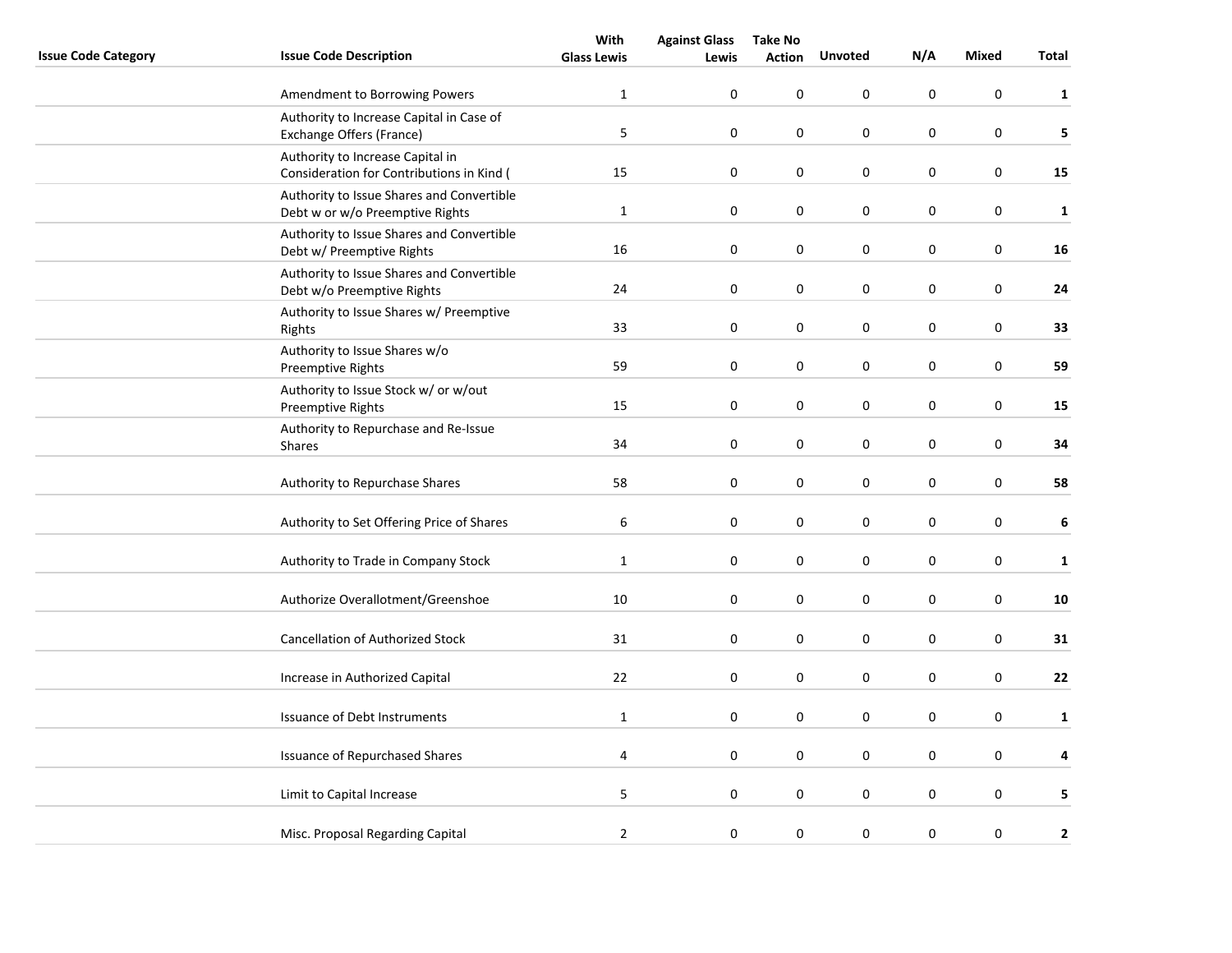|                                    |                                                              | With               | <b>Against Glass</b> | <b>Take No</b> |                  |                  |                  |                |
|------------------------------------|--------------------------------------------------------------|--------------------|----------------------|----------------|------------------|------------------|------------------|----------------|
| <b>Issue Code Category</b>         | <b>Issue Code Description</b>                                | <b>Glass Lewis</b> | Lewis                | <b>Action</b>  | <b>Unvoted</b>   | N/A              | <b>Mixed</b>     | Total          |
|                                    | Reduction in Authorized Capital                              | $\mathbf{1}$       | $\mathbf 0$          | 0              | 0                | 0                | $\pmb{0}$        | $\mathbf{1}$   |
|                                    | <b>Reduction in Share Premium Account</b>                    | $\mathbf{1}$       | $\boldsymbol{0}$     | 0              | 0                | 0                | $\boldsymbol{0}$ | $\mathbf{1}$   |
|                                    | <b>Stock Split</b>                                           | $\overline{2}$     | $\boldsymbol{0}$     | 0              | 0                | 0                | $\boldsymbol{0}$ | $\mathbf{2}$   |
|                                    | Use/Transfer of Reserves                                     | $\overline{2}$     | $\boldsymbol{0}$     | 0              | 0                | 0                | $\boldsymbol{0}$ | $\mathbf 2$    |
| <b>Changes to Company Statutes</b> |                                                              | 170                | 0                    | 0              | 0                | 0                | 0                | 170            |
|                                    | Adoption of New Articles                                     | 13                 | 0                    | 0              | 0                | 0                | $\pmb{0}$        | 13             |
|                                    | Adoption of Shareholder Rights' Plan                         | $\mathbf{1}$       | $\pmb{0}$            | 0              | 0                | 0                | $\boldsymbol{0}$ | $\mathbf{1}$   |
|                                    | Amend Articles, Constitution, Bylaws -<br><b>Bundled</b>     | 55                 | $\boldsymbol{0}$     | 0              | $\boldsymbol{0}$ | $\boldsymbol{0}$ | $\pmb{0}$        | 55             |
|                                    | Amendment to Classified Board                                | $\mathbf{1}$       | $\pmb{0}$            | 0              | 0                | 0                | 0                | $\mathbf{1}$   |
|                                    | Amendments to Articles (Technical)                           | 46                 | 0                    | 0              | 0                | 0                | $\pmb{0}$        | 46             |
|                                    | Amendments to Articles, Constitution,<br><b>Bylaws</b>       | 28                 | 0                    | $\pmb{0}$      | 0                | 0                | $\pmb{0}$        | 28             |
|                                    | Amendments to Charter/Bylaw - Bundled                        | $\mathbf{1}$       | $\pmb{0}$            | 0              | 0                | 0                | $\mathsf 0$      | $\mathbf{1}$   |
|                                    | Authority to Set General Meeting Notice<br>Period at 14 Days | 23                 | 0                    | 0              | 0                | 0                | $\mathbf 0$      | 23             |
|                                    | Elimination of Supermajority<br>Requirement                  | $\overline{2}$     | $\mathbf 0$          | 0              | 0                | $\mathbf 0$      | $\pmb{0}$        | $\mathbf{2}$   |
| Compensation                       |                                                              | 506                | 8                    | 0              | 0                | 0                | 0                | 514            |
|                                    | Adoption of Employee Stock Purchase<br>Plan                  | $\mathbf{1}$       | 0                    | 0              | 0                | 0                | $\boldsymbol{0}$ | $\mathbf{1}$   |
|                                    | Adoption of Restricted Stock Plan                            | $\overline{4}$     | 0                    | 0              | 0                | 0                | $\pmb{0}$        | 4              |
|                                    | Advisory Vote on Executive<br>Compensation                   | $\overline{7}$     | $\mathbf 0$          | 0              | 0                | 0                | $\pmb{0}$        | $\overline{7}$ |
|                                    | Amendment to Restricted Stock Plan                           | $\mathbf{1}$       | $\boldsymbol{0}$     | 0              | 0                | 0                | 0                | $\mathbf{1}$   |
|                                    | Amendment to Stock Option Plan                               | 5                  | 0                    | $\pmb{0}$      | 0                | $\boldsymbol{0}$ | $\pmb{0}$        | 5              |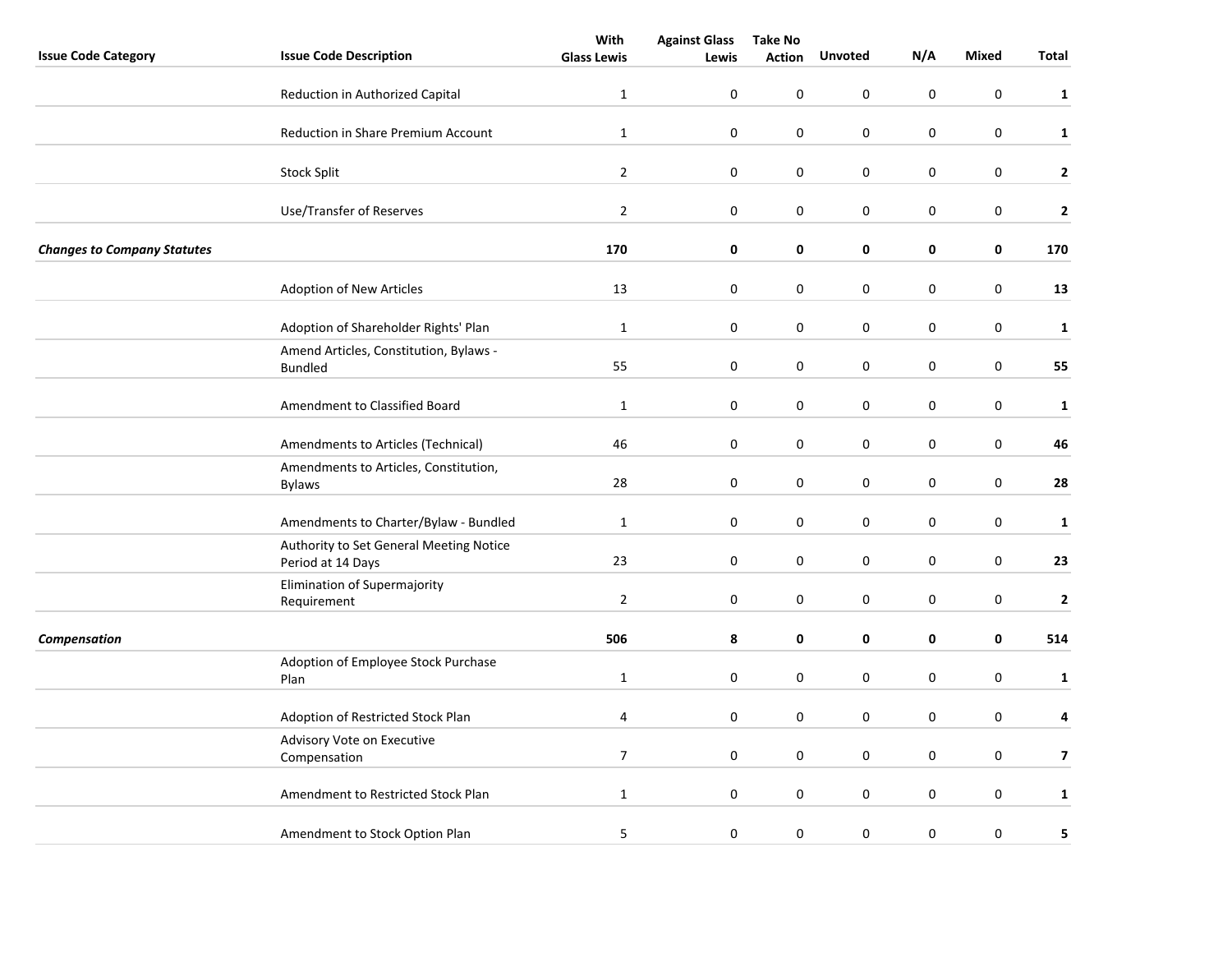|                            |                                                                  | With               | <b>Against Glass</b> | <b>Take No</b> |                |             |              |              |
|----------------------------|------------------------------------------------------------------|--------------------|----------------------|----------------|----------------|-------------|--------------|--------------|
| <b>Issue Code Category</b> | <b>Issue Code Description</b>                                    | <b>Glass Lewis</b> | Lewis                | <b>Action</b>  | <b>Unvoted</b> | N/A         | <b>Mixed</b> | Total        |
|                            | Bonus                                                            | 5                  | 0                    | 0              | 0              | 0           | $\pmb{0}$    | 5            |
|                            | Capital Proposal to Implement Equity<br><b>Compensation Plan</b> | $30\,$             | $\boldsymbol{0}$     | $\pmb{0}$      | $\pmb{0}$      | $\pmb{0}$   | $\mathbf 0$  | 30           |
|                            |                                                                  |                    |                      |                |                |             |              |              |
|                            | Directors' Fees                                                  | 23                 | $\boldsymbol{0}$     | $\pmb{0}$      | $\pmb{0}$      | $\pmb{0}$   | $\pmb{0}$    | 23           |
|                            | Directors' Fees & Audit Fees                                     | $\mathbf 1$        | $\pmb{0}$            | $\pmb{0}$      | $\pmb{0}$      | $\pmb{0}$   | $\pmb{0}$    | $\mathbf{1}$ |
|                            | Directors' Stock Option Plan                                     | $\mathbf 1$        | $\pmb{0}$            | $\pmb{0}$      | 0              | 0           | $\mathbf 0$  | $\mathbf 1$  |
|                            | Misc. Proposal Regarding Compensation                            | 28                 | $\mathbf{1}$         | $\pmb{0}$      | $\mathsf 0$    | $\pmb{0}$   | $\pmb{0}$    | 29           |
|                            | Non-Executive Remuneration Policy<br>(Forward-Looking)           | 85                 | 0                    | 0              | $\mathbf 0$    | 0           | $\pmb{0}$    | 85           |
|                            | Remuneration Policy (Forward-Looking)                            | 92                 | $\mathbf{3}$         | 0              | 0              | 0           | $\mathbf 0$  | 95           |
|                            | Remuneration Report (Retrospective)                              | 146                | $\mathbf{3}$         | 0              | 0              | $\pmb{0}$   | $\mathbf 0$  | 149          |
|                            | <b>Statutory Auditors' Fees</b>                                  | $\mathbf{3}$       | $\pmb{0}$            | $\pmb{0}$      | $\pmb{0}$      | $\pmb{0}$   | $\pmb{0}$    | 3            |
|                            | <b>Stock Option Grants</b>                                       | 15                 | $\mathbf 1$          | 0              | 0              | $\pmb{0}$   | $\pmb{0}$    | 16           |
|                            | <b>Stock Option Plan</b>                                         | 18                 | $\boldsymbol{0}$     | $\pmb{0}$      | $\mathsf 0$    | $\pmb{0}$   | $\pmb{0}$    | 18           |
|                            | <b>Stock Purchase Plan</b>                                       | 32                 | $\pmb{0}$            | $\mathbf 0$    | $\mathbf 0$    | $\mathbf 0$ | $\pmb{0}$    | 32           |
|                            | Supervisory Board/ Corp Assembly Fees                            | $\bf 8$            | $\pmb{0}$            | $\pmb{0}$      | 0              | $\pmb{0}$   | $\pmb{0}$    | $\pmb{8}$    |
|                            | Trust Type Equity Plans (JP)                                     | $\mathbf{1}$       | 0                    | 0              | 0              | 0           | $\pmb{0}$    | $\mathbf{1}$ |
| <b>M&amp;A</b>             |                                                                  | $15\,$             | 0                    | 0              | 0              | 0           | $\pmb{0}$    | 15           |
|                            | Divestiture/Spin-off                                             | $\mathbf 1$        | $\pmb{0}$            | $\pmb{0}$      | 0              | $\pmb{0}$   | $\pmb{0}$    | $\mathbf 1$  |
|                            | Intra-company Contracts/Control<br>Agreements                    | 5                  | $\boldsymbol{0}$     | $\pmb{0}$      | $\mathbf 0$    | $\pmb{0}$   | $\pmb{0}$    | 5            |
|                            | Merger/Acquisition                                               | 5                  | 0                    | 0              | 0              | 0           | $\mathbf 0$  | 5            |
|                            | Restructuring/Capitalization                                     | 4                  | $\pmb{0}$            | $\pmb{0}$      | 0              | $\pmb{0}$   | $\pmb{0}$    | 4            |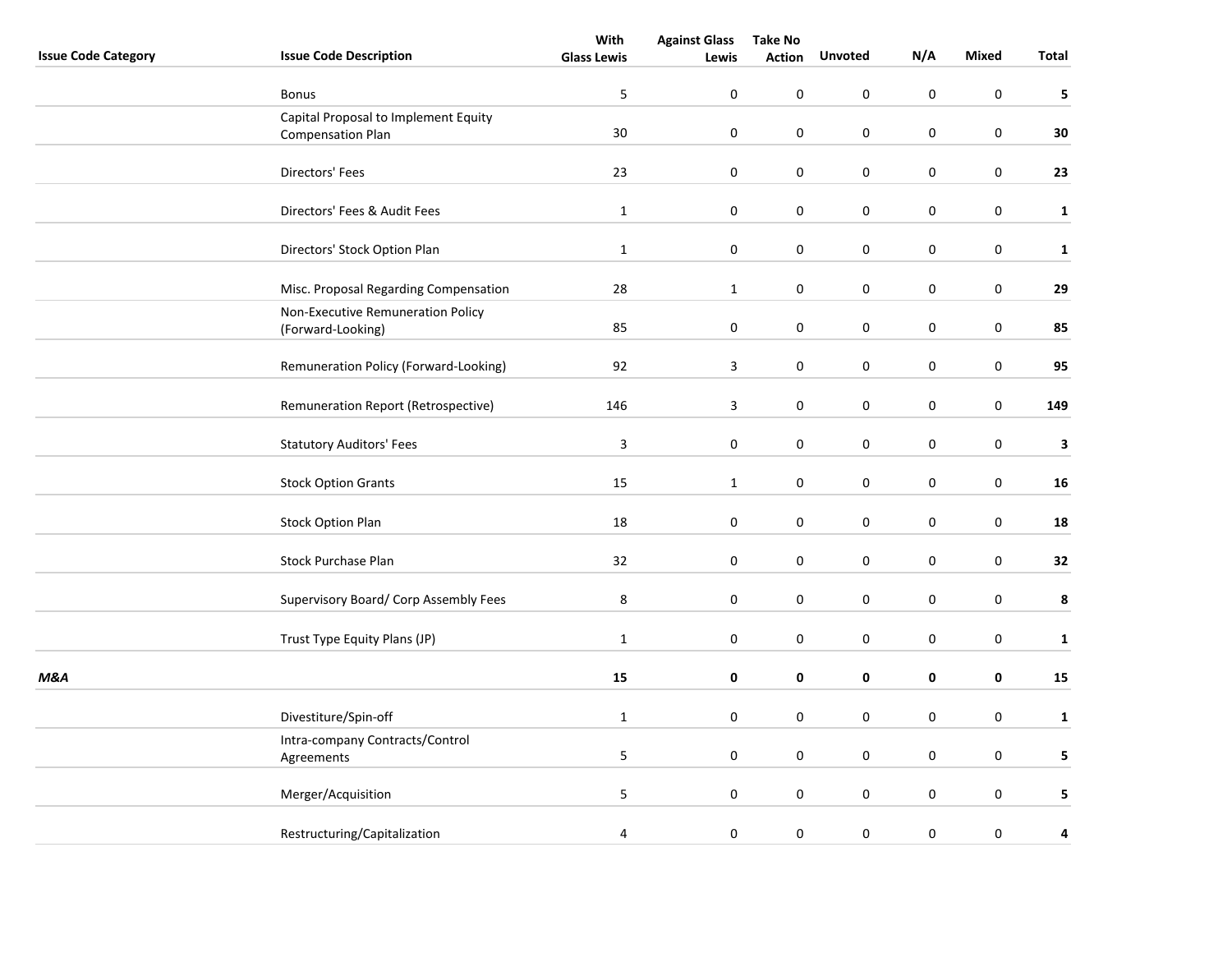|                               |                                                              | With                    | <b>Against Glass</b> | <b>Take No</b>   |                  |             |              |                         |
|-------------------------------|--------------------------------------------------------------|-------------------------|----------------------|------------------|------------------|-------------|--------------|-------------------------|
| <b>Issue Code Category</b>    | <b>Issue Code Description</b>                                | <b>Glass Lewis</b>      | Lewis                | <b>Action</b>    | Unvoted          | N/A         | <b>Mixed</b> | <b>Total</b>            |
| <b>Meeting Administration</b> |                                                              | 59                      | 0                    | 0                | 0                | 0           | $\pmb{0}$    | 59                      |
|                               | Appointment of Independent Proxy                             |                         |                      |                  |                  |             |              |                         |
|                               | (Switzerland)                                                | 9                       | $\boldsymbol{0}$     | $\pmb{0}$        | $\boldsymbol{0}$ | $\pmb{0}$   | $\pmb{0}$    | 9                       |
|                               | Authorization of Legal Formalities                           | 40                      | $\boldsymbol{0}$     | $\boldsymbol{0}$ | $\mathsf 0$      | $\pmb{0}$   | $\mathbf 0$  | 40                      |
|                               | Routine Meeting Item                                         | 10                      | 0                    | 0                | 0                | $\mathbf 0$ | $\pmb{0}$    | 10                      |
| <b>Other</b>                  |                                                              | 31                      | $\mathbf{2}$         | $\pmb{0}$        | 0                | $\pmb{0}$   | 0            | 33                      |
|                               | Approval of Political Donation                               | 17                      | 0                    | 0                | 0                | 0           | 0            | 17                      |
|                               | Authorization of Charitable Donations                        | $\overline{2}$          | 0                    | 0                | 0                | $\mathbf 0$ | $\mathbf 0$  | $\overline{2}$          |
|                               | Management Proposal Regarding ESG<br>Issues                  | $\mathsf 3$             | $\overline{2}$       | $\pmb{0}$        | 0                | $\mathbf 0$ | $\pmb{0}$    | 5                       |
|                               | Misc. Management Proposal                                    | $\overline{\mathbf{4}}$ | $\pmb{0}$            | 0                | 0                | 0           | $\pmb{0}$    | 4                       |
|                               | <b>Renew Proportional Takeover Provisions</b>                | 5                       | $\boldsymbol{0}$     | $\pmb{0}$        | $\pmb{0}$        | 0           | $\pmb{0}$    | 5                       |
| <b>SHP: Compensation</b>      |                                                              | 6                       | 0                    | 0                | 0                | 0           | 0            | 6                       |
|                               | SHP Regarding Linking Executive Pay to<br>Social Criteria    | $\mathbf{1}$            | 0                    | 0                | 0                | $\pmb{0}$   | $\pmb{0}$    | $\mathbf 1$             |
|                               | SHP regarding Misc. Compensation                             | $\overline{\mathbf{3}}$ | 0                    | $\pmb{0}$        | 0                | $\pmb{0}$   | $\pmb{0}$    | 3                       |
|                               | SHP Regarding Race and/or Gender Pay<br><b>Equity Report</b> | $\overline{2}$          | 0                    | 0                | 0                | 0           | $\pmb{0}$    | $\mathbf{2}$            |
| <b>SHP: Environment</b>       |                                                              | 4                       | 0                    | $\pmb{0}$        | 0                | $\mathbf 0$ | 0            | 4                       |
|                               | SHP Regarding Misc. Environmental Issue                      | $\overline{2}$          | 0                    | 0                | 0                | 0           | $\pmb{0}$    | $\mathbf{2}$            |
|                               | SHP Regarding Report/Action on Climate<br>Change             | $\overline{2}$          | 0                    | 0                | 0                | $\pmb{0}$   | $\pmb{0}$    | $\overline{\mathbf{c}}$ |
| <b>SHP: Governance</b>        |                                                              | 25                      | 0                    | 0                | 0                | 0           | $\pmb{0}$    | 25                      |
|                               | SHP Regarding Additional or Amended<br>Shareholder Proposals | $\mathbf{1}$            | 0                    | 0                | 0                | 0           | $\pmb{0}$    | $\mathbf{1}$            |
|                               | SHP Regarding Board Composition                              | $\overline{2}$          | 0                    | 0                | 0                | $\mathbf 0$ | 0            | $\mathbf{2}$            |